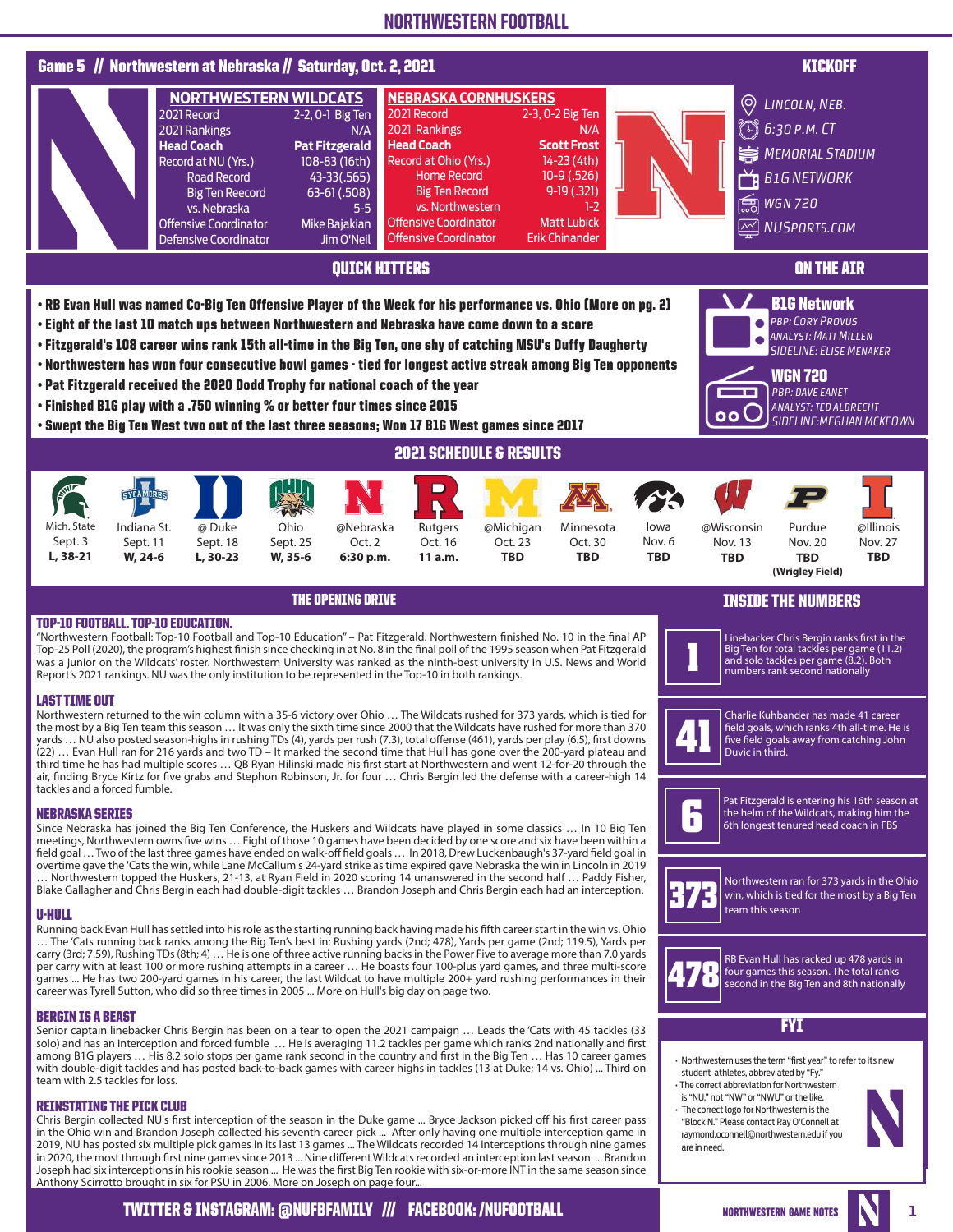### GAME NOTES

### CLASSIC 'CATS

Northwestern won three of nine games by one score last season ... Dating back to the beginning of the Pat Fitzgerald era in 2006, the Wildcats have 48 one-possession wins, second only to Navy in the FBS during that span.

### TALKING TOP TARGETS

WR Bryce Kirtz leads team lead in receptions (16) and is tied for the lead with 193 receiving yards … He entered the 2021 campaign with six career grabs … Hauled in a career-long 44 reception at Duke ... WR Stephon Robinson Jr. ranks second with 15 grabs and is averaging 3.8 grabs per which is tied for single-season career best that he posted in 2019 when he hauled in 45 grabs for a 3.8 receptions per game mark … 10 career TD ... WR Malik Washington hauled in his first career touchdown in the

ISU win … He ranks third on the team with eight grabs and matched his career high with three catches vs. Duke (9/18) and posted a personal best 34 receiving yards.

### HULLUVA DAY

RB Evan Hull ripped off a career-long 90-yard touchdown run in the first quarter vs. Ohio, his second of the game, to give NU a 14-0 lead …. It marked the longest play for NU since Solomon Vault's 95-yard kick return at Michigan State (Oct. 15, 2016) and Northwestern's longest play from scrimmage since Jeremy Ebert hauled in a 90-yard touchdown reception from Dan Persa vs. Rice (Nov. 12, 2011) ... Just the second 90+ yard TD run by an FBS player this season (also Jarquez Hunter, Auburn) and the first 90+ yard rush this season against an FBS opponent.. Hull's run was the fourth rushing play in Northwestern history to go for 90+ yards and the first since Bill Swingle had a program-record 95 yard run in a 45-0 win vs. Boston College on Sept. 30, 1961 (other 90+ rushes were a 91-yard rush by Tiny Lewis vs. South Dakota in 1927, and a 90-yard run by Alton Johnson vs. Chicago in 1898) ... Since making his debut on Oct. 5,2019 against Nebraska, Hull has accounted for seven of Northwestern's 15 15+ yard rushing touchdowns. Hull's 216 rushing yards are the third most by a player in the Big Ten this season and the sixth most by any player in the NCAA this season.

### RETRUN OF THE… PUNT

Northwestern ranks seventh nationally in punt returns this season averaging 23.11 yards per return … The Wildcats have racked up 208 punt return yards through three games which is the second most in all of college football … Against Indiana State (9/11), Brandon Joseph and Raymond Niro III combined for 166 punt return yards – the most in program history. Joseph finished with 111 return yards, the sixth most in a game in Northwestern history, and the first NU punt returner to go over 100 yards in a game since Venric Mark had 134 return yards against Syracuse in 2012 … Joseph's 65-yard return was the longest by a Wildcat since Venric Mark's 75-yard return against Penn State in 2012. NU's 35.80 punt return average ranks third in the country.

### TIME TO TALK ABOUT THE O:

For the first time since 2007 season, Northwestern had a new offensive play caller. Mike Bajakian ("Jake") was hired as offensive coordinator on Dec. 11, 2019. Here's highlights from year one of the Bajakian era:

- Northwestern scored a TD on five of its nine game-opening drives.
- 14 touchdown drives of at least 75 yards; it had nine throughout the entire 2019 season.
- Scored 43 points vs. Maryland in the opener. It was the first time NU had scored 40-plus points against a Big Ten opponent since November 25, 2017.
- The Wildcats 35 points in the 2021 Citrus Bowl win were the most points a Northwestern team has scored in a bowl victory.
- Northwestern amassed 457 yards of offense in the bowl win it was the third time in 2020 that the 'Cats had more than 400 yards of total offfense.

### DEFENSE'S NEW DUDE

Following the retirement of legendary assistant coach Mike Hankwitz, Northwestern will have a new defensive coordinator for the first time since 2007 ... Fitzgerald turned to the NFL and brought in Jim O'Neil to be the new DC ... O'Neil comes to Evanston after spending the last three seasons with the Las Vegas Raiders including one as the defensive backs coach ... He was the defensive coordinator for the Cleveland Browns (2014-15) and San Francisco 49ers (2016).

| <b>WEEK 5 - PROJECTED DEPTH CHART</b>                   |    |                       |                  |              |    |                                         |                  |                                |
|---------------------------------------------------------|----|-----------------------|------------------|--------------|----|-----------------------------------------|------------------|--------------------------------|
| <b>SECOND TEAM OFFENSE</b><br><b>FIRST TEAM OFFENSE</b> |    |                       |                  |              |    |                                         |                  |                                |
| LT.                                                     | 77 | Peter Skoronski       | 6-4, 294, So.    | LT           | 74 | Payne He'Bert                           | 6-4, 312, Jr.    |                                |
| LG                                                      | 68 | Josh Priebe           | $6-5$ , 295, So. | LG           | 63 | Dom D'Antonio                           | 6-4, 290, So.    | K<br>1,                        |
| $\mathsf{C}$                                            | 52 | Sam Gerak             | 6-4, 295, Sr.    | $\mathsf{C}$ | 71 | <b>Ben Wrather</b>                      | 6-6, 310, So.    | 1.                             |
| RG                                                      | 69 | Charlie Schmidt       | 6-4, 297, Jr.    | RG           | 55 | <b>Conrad Rowley</b>                    | 6-4, 308, Jr.    |                                |
| <b>RT</b>                                               | 76 | Ethan Wiederkehr      | $6-5$ , 295, Sr. | <b>RT</b>    | 72 | Caleb Tiernan                           | 6-7, 280, Fy.    | P                              |
| <b>WR</b>                                               | 6  | Malik Washington      | 5-9, 192, Jr.    | <b>WR</b>    | 23 | Ray Niro III                            | 5-10, 190, Jr.   | $\mathsf{B}$<br>9 <sub>0</sub> |
| <b>WR</b>                                               | 17 | <b>Bryce Kirtz</b>    | $6-0$ , 180, So. | <b>WR</b>    | 19 | Jacob Gill                              | 6-0, 183, Fy.    |                                |
| <b>WR</b>                                               | 5  | Stephon Robinson, Jr. | 5-10, 180, Gr.   | <b>WR</b>    | 18 | <b>Genson Hooper Price</b>              | $6-5$ , 215, So. | L                              |
| QB                                                      | 12 | Ryan Hilinski         | $6-3$ , 225, So. | QB           |    | 7 Andrew Marty<br>$6-3$ , 224, Sr. (OR) |                  | 4                              |
|                                                         |    |                       |                  |              |    | 15 Hunter Johnson 6-2, 215, Sr.         |                  | $\overline{4}$                 |
| <b>RB</b>                                               | 26 | Evan Hull             | 5-11, 210, So.   | <b>RB</b>    | 11 | <b>Andrew Clair</b>                     | 5-11, 202, Gr.   | K                              |
| TE                                                      | 89 | Charlie Mangieri      | 6-4, 250, Sr.    | TE.          | 80 | <b>Trey Pugh</b>                        | 6-5, 250, Gr.    | $\mathbf{0}$                   |
|                                                         |    |                       |                  |              |    |                                         |                  | $\mathcal{D}$                  |

|            |                | <b>FIRST TEAM DEFENSE</b> |                  |      | <b>SECOND TEAM DEFENSE</b> |    |                        |                     |  |
|------------|----------------|---------------------------|------------------|------|----------------------------|----|------------------------|---------------------|--|
| DE         | 99             | Adetomiwa Adebawore       | $6-2$ , 265, Jr. |      | DE                         | 5  | Jeffery Pooler, Jr.    | 6-2, 250, Gr.       |  |
| DT         | 96             | Trevor Kent               | $6-6$ , 300, Sr. |      | DT                         | 54 | Jeremy Meiser          | 6-3, 290, Gr.       |  |
| DT         | 1              | Joe Spivak                | $6-0$ , 300, Gr. |      | DT                         | 8  | Te-rah Edwards         | $6-2$ , 294, So.    |  |
| DE         | 91             | Samdup Miller             | 6-3, 270, Gr.    |      | DE                         | 46 | Devin O'Rourke         | $6-6$ , $265$ , So. |  |
| Will       | 40             | Peter McIntyre            | $6-2$ , 231, Gr. |      | Will                       | 34 | Xander Mueller         | $6-3$ , $210$ , So. |  |
| Mike       | 44             | <b>Khalid Jones</b>       | $6-1$ , 230, Jr. | (OR) | <b>Mike</b>                | 32 | <b>Bryce Gallagher</b> | $6-2, 223, 50.$     |  |
| <b>Sam</b> | 28             | Chris Bergin              | 5-11, 223, Gr.   |      | <b>Sam</b>                 | 31 | Jaylen Rivers          | 6-2, 222, Jr.       |  |
| <b>CB</b>  | $\overline{2}$ | Cam Mitchell              | 5-10, 195, So.   |      | <b>CB</b>                  | 13 | Garnett Hollis, Jr.    | 6-1, 197, So.       |  |
| <b>CB</b>  | 11             | A.J. Hampton, Jr.         | 5-11, 180, Jr.   |      | <b>CB</b>                  | 24 | <b>Rod Heard II</b>    | 5-11, 185, So.      |  |
| S          | 16             | Brandon Joseph            | 6-1, 192, So.    |      | S                          | 25 | Jaheem Joseph          | 5-9, 190, So.       |  |
| S          | $\theta$       | Coco Azema                | 5-11, 185, So    |      | S                          | 22 | <b>Bryce Jackson</b>   | 6-1, 190, Sr.       |  |

| Charlie Kuhbander       | 6-0, 195, Gr.                                                                                                          |
|-------------------------|------------------------------------------------------------------------------------------------------------------------|
| <b>Trey Finison</b>     | 5-9, 183, Jr.                                                                                                          |
|                         |                                                                                                                        |
| Derek Adams             | 5-11, 195, Gr.                                                                                                         |
| <b>Jake Genyk</b>       | 6-3, 200, Jr.                                                                                                          |
|                         |                                                                                                                        |
| <b>Peter Snodgrass</b>  | 6-0, 212, Sr.                                                                                                          |
| <b>William Halkyard</b> | 6-3, 200, So.                                                                                                          |
|                         |                                                                                                                        |
| Coco Azema              | 5-11, 185, So.                                                                                                         |
| <b>Ray Niro III</b>     | 5-10, 190, Jr.                                                                                                         |
|                         |                                                                                                                        |
| <b>Bryce Kirtz</b>      | 6-0, 180, So.                                                                                                          |
|                         |                                                                                                                        |
| Derek Adams             | 5-11, 195, Gr.                                                                                                         |
|                         |                                                                                                                        |
|                         |                                                                                                                        |
|                         |                                                                                                                        |
|                         |                                                                                                                        |
|                         | <b>Kicker</b><br><b>Punter</b><br><b>Long Snapper</b><br><b>Kick Returner</b><br><b>Punt Returner</b><br><b>Holder</b> |

SPECIALISTS

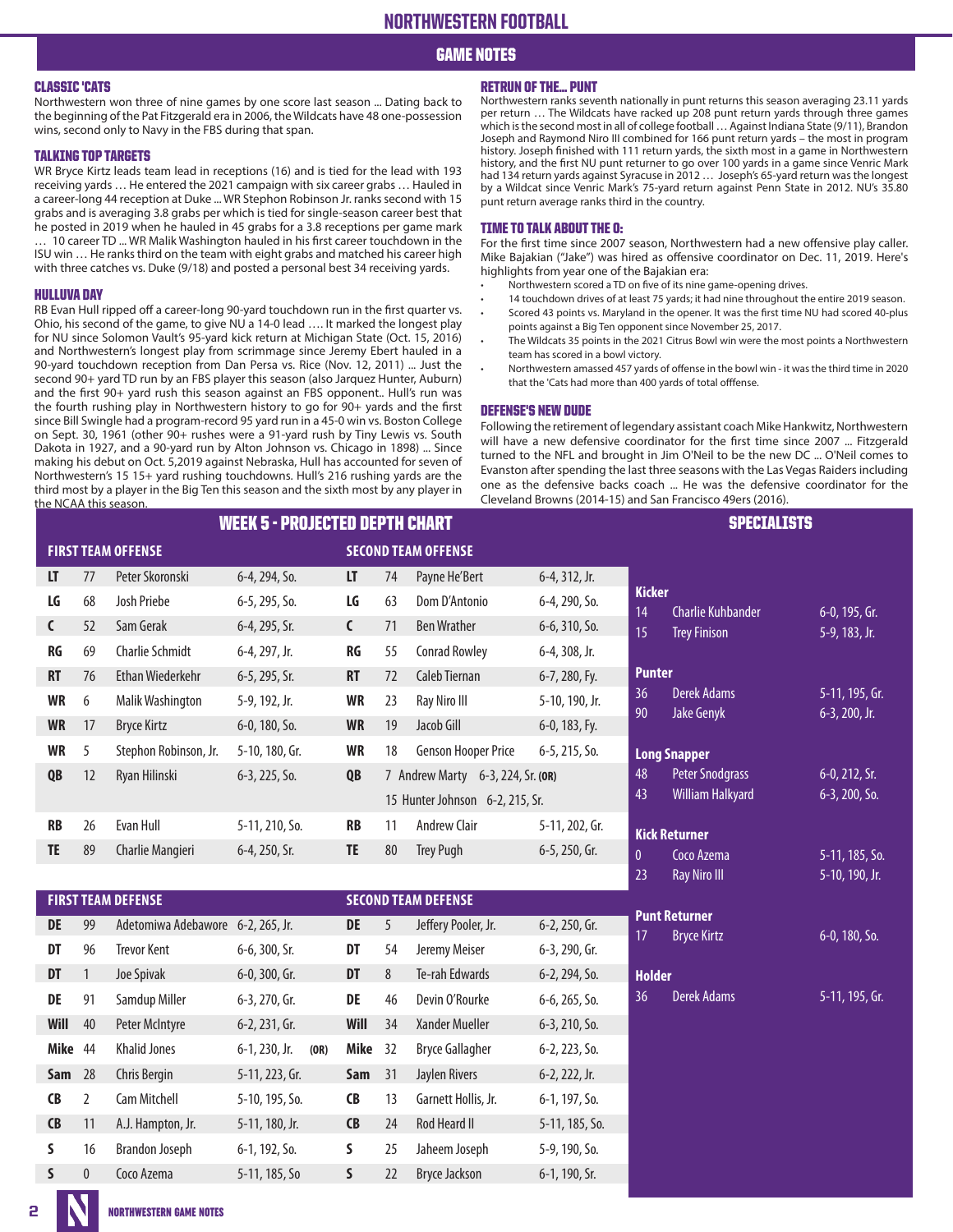# GAME NOTES

### BREAKING DOWN THE QB ROOM

**Ryan Hilinski** made his Northwestern debut at Duke (Sept. 18) and his first NU start in the win vs. Ohio (Sept. 25):

### **Hunter Johnson | Sr. | Brownsburg, Ind./Brownsburg/Clemson**

Started three games in 2021 ... Career game vs. MSU (9/3):30 completions, 283 yards, 3 TD ...Top rated QB in 2017 class by ESPN ... Indiana's Mr. Football in 2016 ... Played in seven games as a true freshman at Clemson, going 21-for-27 passing for 234 yards, two touchdowns, INT ... Appeared in six games for the 'Cats in 2019 and threw for 432 yards ... Voted a 2021 team captain.

### **Ryan Hilinski | So. | Orange, Calif./Orange Lutheran/South Carolina**

Made NU debut at Duke (9/18) with two completions for 34 yards ... No. 2 pro-style QB in class of 2019 by 247Sports ... Concluded his high school career with 8,102 passing yards and 85 total touchdowns ... Played in 13 games at South Carolina including 11 starts as a true freshman in 2019 ... Threw for 2,357 yards in 2019 with 11 touchdowns and five interceptions ... Only saw action in two games in 2020 at South Carolina.

### **Andrew Marty | Sr. | Cincinnati, Ohio/Wyoming**

Career game at Duke (9/18) off the bench: 11 completions, 151 yards, 2 TD before getting hurt ... Made his collegiate debut in 2019 vs. Ohio State (10/18/19) ... Logged his first career start, scrambling for 111 yards and two scores along with a passing touchdown to help defeat Illinois (11/30/19) ... Completed 14-of-22 passes on the season with two touchdowns and two INT ... Appeared in four games during 2020 season ... Had 24 rushing yards in 2020.

### CHARLIE AND THE FIELD GOAL FACTORY

Kuhbander ranks in the Top-10 all-time at NU for field goal percentage, field goals made, points kicking, extra points made and extra points percentage. His 125 career extra points made rank second in program history behind Jeff Budzien's 136. Kuhbander's 41 career field goals rank 4th in program history and he just needs five more to catch John Duvic in third.

| <b>KUHBANDER RANKS IN PROGRAM HISTORY</b> |             |  |
|-------------------------------------------|-------------|--|
| Career Fleld Goal Percentage              | 4th - 70.7% |  |
| <b>Career Field Goals Made</b>            | $4th - 41$  |  |
| <b>Career Points Kicking</b>              | $3rd - 248$ |  |
| <b>Career Extra Points Made</b>           | $2nd - 125$ |  |
| Career Extra Point Percentage             | 3rd - 98.4% |  |

He hit a career-long 47 yard field goal in the win vs. Indiana State (9/11/21), which tied his career long that he connected on in the 2020 Big Ten championship game. He has connected on 12 field goals from 40-plus.

| <b>Field Goals</b> | FG        | PCT. | $01-19$ | $20 - 29$ | 30-39    | 40-49   | 50-99 | LG | <b>BLK</b> |
|--------------------|-----------|------|---------|-----------|----------|---------|-------|----|------------|
| 2021               | $4 - 7$   | 57.1 | $0 - 0$ | 3-4       | $0 - 1$  | 1-2     | 0-0   | 47 |            |
| 2020               | $9 - 12$  | 75.0 | $0 - 0$ | 1-1       | 2-2      | $6-9$   | 0-0   | 47 |            |
| 2019               | $10 - 14$ | 71.4 | $0-0$   | 2-2       | $6 - 10$ | 2-2     | 0-0   | 44 | 0          |
| 2018               | 5-9       | 55.6 | $0 - 0$ | 3-3       | 1-4      | 1-2     | 0-0   | 45 |            |
| 2017               | 13-16     | 81.2 | 1-1     | 3-4       | 7-7      | $2 - 4$ | 0-0   | 40 |            |
| ----------         |           |      |         |           |          |         |       |    |            |

ADAMS BOMB

Punter Derek Adams was a three-year starter at Kent State before transferring to NU, twice earning All-MAC honors. His career long is a 77-yard punt he booted against Akron in 2017. The Manheim, Pa., native left Kent State ranked third all-time in career punting average (41.7). In 13 games with the 'Cats, he has punted 62 times for an average of 42.3 yards with 22 punts landing inside the 20 and nine punts going for over 50 yards. He was consensus honorable mention All-Big Ten in 2020.

Bonus fact: He placed fourth in at 2017 MAC Track and Field championships in the javelin.

### WILDCATS IN THE NFL ROUNDUP

| <b>Player</b>          | Pos.      | Team                        |  |
|------------------------|-----------|-----------------------------|--|
| Earnest Brown IV       | DL        | Los Angeles Rams            |  |
| <b>Blake Gallagher</b> | LВ        | <b>Baltimore Ravens</b>     |  |
| Joe Gaziano            | DL        | <u>Los Angeles Chargers</u> |  |
| <b>Blake Hance</b>     | OL        | <b>Cleveland Browns</b>     |  |
| Godwin Igwebuike       | <b>RB</b> | Detroit Lions               |  |
| Justin Jackson         | RB        | Los Angeles Chargers        |  |
| <u>Tyler Lancaster</u> | DL        | Green Bay Packers           |  |
| Dean Lowry             | DE        | <b>Green Bay Packers</b>    |  |
| Greg Newsome II        | CB        | <b>Cleveland Browns</b>     |  |
| Ifeadi Odenigbo        | DL        | <b>Cleveland Browns</b>     |  |
| John Raine             | TE        | Atlanta Falcons             |  |
| <b>Trevor Siemian</b>  | QB        | <b>New Orleans Saints</b>   |  |
| Ben Skowronek          | WR        | Los Angeles Rams            |  |
| Rashawn Slater         | OL        | Los Angeles Chargers        |  |
| Anthony Walker, Jr.    | LВ        | <b>Cleveland Browns</b>     |  |

### WILDCATS COACHING STAFF

### **ON THE FIELD**

### **IN THE PRESS BOX**

| Offensive Coordinator/Quarterbacks Mike Bajakian |  |
|--------------------------------------------------|--|
| Assistant Head Coach/DBsMatt MacPherson          |  |
|                                                  |  |

### NORTHWESTERN FOOTBALL

| <b>QUICK FACTS</b>             |  |
|--------------------------------|--|
|                                |  |
|                                |  |
|                                |  |
|                                |  |
|                                |  |
|                                |  |
|                                |  |
|                                |  |
|                                |  |
| <b>FOOTBALL HISTORY</b>        |  |
|                                |  |
|                                |  |
|                                |  |
|                                |  |
|                                |  |
|                                |  |
|                                |  |
|                                |  |
| *Enterina 2021 campaian        |  |
| <b>COACHING STAFF</b>          |  |
|                                |  |
|                                |  |
|                                |  |
|                                |  |
|                                |  |
|                                |  |
|                                |  |
|                                |  |
|                                |  |
| *Entering 2021 campaign        |  |
| <b>TEAM INFORMATION</b>        |  |
|                                |  |
|                                |  |
|                                |  |
|                                |  |
| <b>ATHLETIC COMMUNICATIONS</b> |  |
|                                |  |
|                                |  |

Director of Public Relations................................................Ray O'Connell Email...........................................raymond.oconnell@northwestern.edu Phone...............................................................................773-550-0128 Virtual Press box............................................ NUSports.com/PressBox21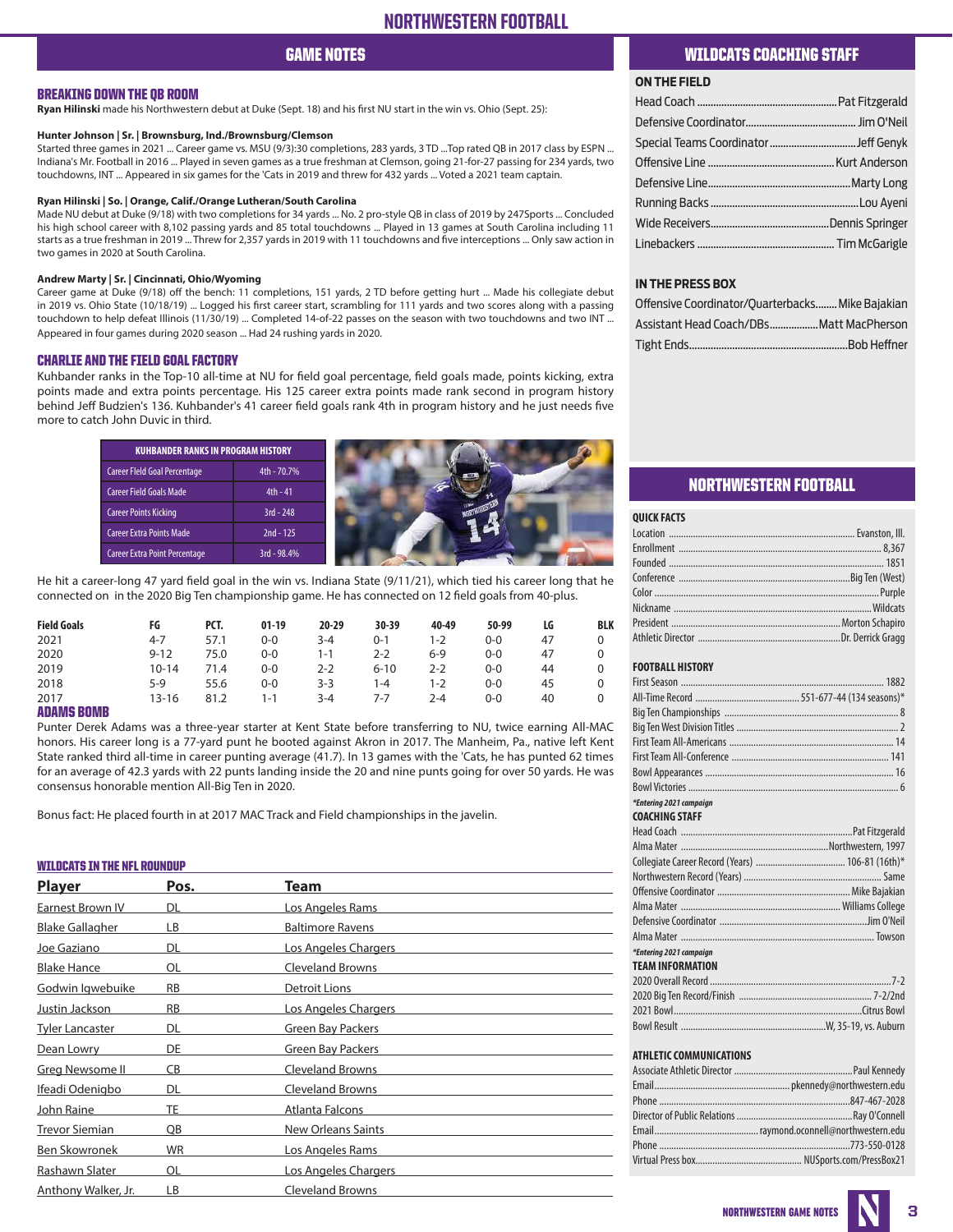GAME NOTES

### WELCOME TO THE 'B JO' SHOW

After only appearing in four games during the 2019 season and redshirting, Brandon Joseph burst onto the national college football scene in 2020. The Wildcats' safety was a consensus All-American last season, the first time a Big Ten defensive rookie has earned that status. He is just the 14th player in program history to earn the distinction and the first to do so since 2000. Pat Fitzgerald is the only other defensive player in Northwestern history to be a consensus All-American. The 2020 Big Ten Thompson-Randle El Freshman of the Year had six interceptions in nine games, tied for the most in the country and most by a Power Five player. He was voted a 2021 team captain.

### **2020 JOSEPH FACTS AND FIGURES:**

- 362 coverage snaps
- Six interceptions tied for most in the country
- Touchdowns allowed: 0
- 15+ yard catches allowed: 1
- No. 2 ranked safety on the PFF College 50

### **BRANDON JOSPH PRESEASON RECOGNITIONS:**

- AP First Team Preseason All-America
- Walter Camp Award Watch List
- Bronko Nagurski Trophy Watch List
- Chuck Bednarik Award Watch List
- Thorpe Award Watch List
- Walter Camp Preseason All-American (First Team)
- Athlon Sports Preseason All-American (First Team)
- PFF Preseason All-American (First Team)
- Phil Steele Preseason All-American (First Team)
- PFF Preseason All-Big Ten (First Team)
- Phil Steele Preseason All-Big Ten (First Team)
- Preseason B1G Defensive Player of the Year (Cleveland.com)

### A PROGRAM-DEFINING DRAFT

The 2021 National Football League Draft was a monumental event for the Northwestern football program. OL Rashawn Slater (Chargers), DB Greg Newsome II (Browns) and DL Earnest Brown IV (Rams) each heard their named called to go to the next level.

It was the first time in program history that Northwestern had two players taken in the first round. It was the second time during the Pat Fitzgerald era (2006) that three players were selected in one draft: 2010 - Coorey Wootton, Mike Kafka, Sherrick McManis.

### **OL RASHAWN SLATER (ROUND 1; PICK 13 - LOS ANGELES CHARGERS):**

- First NU player to go in round one since Luis Castillo in 2005
- Highest draft pick of the Pat Fitzgerald era
- Highest Wildcat offensive player off the board since Denver took Chris Hinton fourth overall in 1983
- Ninth first-round pick in program history
- Surrendered zero sacks in 2019, one QB hit, five QB pressures<br>• Onted out of 2020 college football season
- Opted out of 2020 college football season

### **DB GREG NEWSOME II (ROUND 1; PICK 26 - CLEVELAND BROWNS):**

- Highest defensive draft pick of the Pat Fitzgerald era
- 10th first round pick in program history
- First Northwestern DB taken in a draft since the Houston Texans took Sherrick McManis in the 2010 draft (Round 5, Pick 144).
- First Team All-Big Ten in 2020
- Did not allow a third-down completion (0-for-9) in five games plyed<br>• Banked first among Big Ten corner backs for completion percentage allow
- Ranked first among Big Ten cornerbacks for completion percentage allowed (12-of-38 targets; 31.6%)

### **DL EARNEST BROWN IV (ROUND 5; PICK 174 - LOS ANGELES RAMS):**

- 185th Northwestern player taken in the NFL Draft
- First Northwestern DE taken since Ifeadi Odenigbo in 2017
- Fourth defensive end taken in the Pat Fitzgerald era
- Tallied 8.5 TFLs in 2020
- Honorable mention All-Big Ten selection

### MORE ON THE PROS

In total, 11 Northwestern players that were on the 2020 roster were invited to NFL camps this summer. Rashawn Slater (LA Chargers), Greg Newsome II (Browns), Earnest Brown IV (LA Rams), JR Pace (Falcons), John Raine (Falcons), Gunnar Vogel (Bears), Riley Lees (Bengals), Paddy Fisher (Panthers), Blake Gallagher (Ravens), Peyton Ramsey (Panthers) and Ramaud Chiaokhiao-Bowman (Colts). Most for a single class from the Pat Fitzgerald era.





**Rashawn Slater was the first NU player taken in the first round since 2005**



**Greg Newsome II got the call from Cleveland on Thursday, April 29, 2021**



**Earnest Brown IV was the 185th Northwestern player drafted**

**NORTHWESTERN GAME NOTES**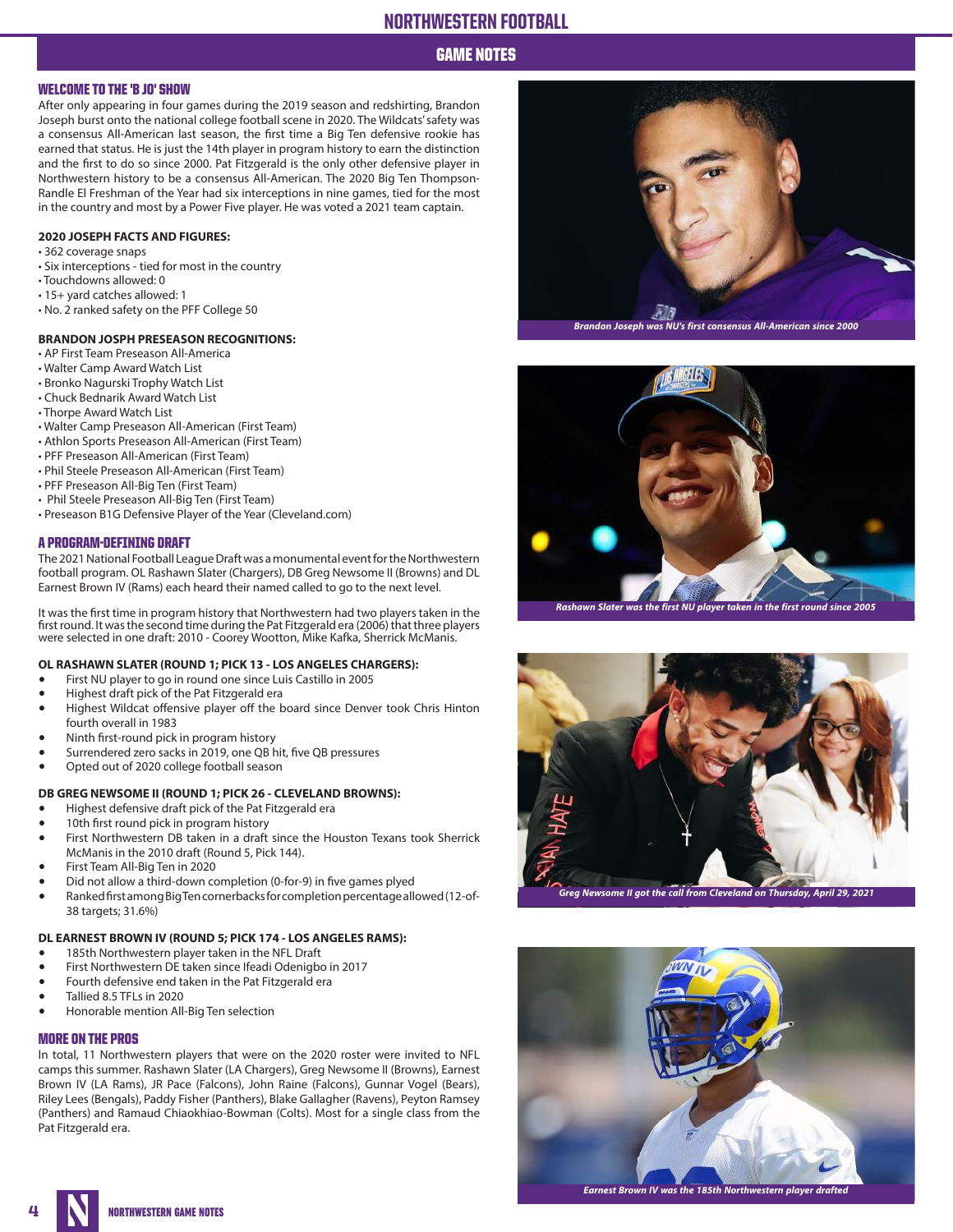# GAME NOTES

### TALKING TRANSFERS:

### **Trent Carrington | Gr. | DB | Fayetteville, Ga./ Fayetteville/Presbyterian**

Saw action in 27 games for the Blue Hose with 25 starts ... Made 161 tackles ... Earned Pioneer Football League honorable mention in the spring season of 2020 ... In four of the five games he played in last spring, he had four games with six-or-more tackles .

### **Andrew Clair | Gr. | RB | St. Louis, Mo./SLU High/Bowling Green**

Bowling Green starting running back in 2017-18 and three games in 2019 before getting hurt in 2019 ... Earned third team All-MAC honors in 2017 and 2018 ... Had 362 carries for 1,937 yards and 13 touchdowns at Bowling Green with 44 receptions for 330 yards and four touchdown receptions ... 5.4 yards per carry.

### **Ryan Hilinski | So. | QB | Orange, Calif./Orange Lutheran/South Carolina**

No. 2 pro-style QB in class of 2019 by 247Sports ... Concluded his high school career with 8,102 passing yards and 85 total touchdowns ... Played in 13 games at South Carolina including 11 starts as a true freshman in 2019 ... Threw for 2,357 yards in 2019 with 11 touchdowns and five interceptions ... Only saw action in two games in 2020.

### **Jeremy Meiser | Gr. | DL | Cincinnati, Ohio/Moeller/Old Dominion**

Started a combined 19 games in 2018 and 2019 for the Monarchs and was named a team captain for the 2019 season ... Old Dominion was forced to cancel its 2020 season due to Covid-19 concerns ... Meiser registered 24 tackles, including five for a loss, in 2019 ... PFF Preseason All-Big Ten second team.

### **Jeffery Pooler, Jr. | Gr. | DL | Dayton, Ohio/Dunbar/West Virginia**

Played in 20 games at West Virginia with seven career starts ... In final 17 games at WVU had 46 tackles, 11.0 tackles for loss, 5.5 sacks ... One forced fumble ... His 6.5 career sacks rank second on NU's roster behind Samdup Miller.

### **Stephon Robinson, Jr. | Gr. | WR | Los Angeles, Calif./Narbonne/Kansas**

Had 75 career receptions for 1,092 career yards and nine touchdowns before transfering ... Had a breakout 2019 campaign with 45 receptions for 727 yards and eight touchdowns ... His eight receiving touchdowns in 2019 are tied for fourth most in a singleseason by a Jayhawk ... Only played in three games last season due to injuries ... Paul Hornung Award Watch List.

### KEEP THE PENALTIES TO A MINIMUM:

Over the years, Pat Fitzgerald's teams have been among the most disciplined in the country when it comes to not committing penalties. Since 2013, the Wildcats have finished in the Top-40 in the nation in both the fewest penalties committed per game, as well as the fewest penalty yards per game. Three years ago, during the Wildcats' run to the Big Ten Championship in 2018, NU ranked first in the nation in both fewest penalties per game and fewest penalty yards per game.

|      | <b>Penalties/Gm</b> | <b>B1G Rank</b> | Natl. Rank       | <b>Penalty Yards/Gm</b> | <b>B1G Rank</b> | Natl. Rank |
|------|---------------------|-----------------|------------------|-------------------------|-----------------|------------|
| 2013 | 4.08                | 2nd             | 12th             | 34.75                   | 4th             | 14th       |
| 2014 | 5.08                | 6th             | 33rd             | 43.50                   | 6th             | 36th       |
| 2015 | 4.46                | 1st             | 10th             | 39.69                   | 1st             | 14th       |
| 2016 | 3.62                | 2nd             | 4th              | 29.92                   | 1st             | 3rd        |
| 2017 | 4.92                | 3rd             | 28th             | 49.00                   | 4th             | 49th       |
| 2018 | 2.86                | 1st             | 1st              | 25.93                   | 1st             | 1st        |
| 2019 | 5.42                | 7th             | 36th             | 48.50                   | 7th             | 39th       |
| 2020 | 5.00                | 6th             | 25 <sub>th</sub> | 40.44                   | 3rd             | 17th       |
| 2021 | 5.53                | 4th             | 32nd             | 45.00                   | 3rd             | 29th       |

### GETTING IT DONE IN THE CLASSROOM

For the fourth consecutive year, Northwestern football earned the highest Graduation Success Rate among all FBS programs, posting a 97% mark for the current cohort. The Wildcats have ranked first or second in the country for GSR among FBS football programs for 10 straight years. NU football's 97% was four percentage points higher than the next league peer. A program-record 69 players earned Academic All-Big Ten in 2020.

### CAPTAIN. DOCTOR. SAM.

Northwestern center Sam Gerak wears many hats. The fifth-year senior has started 20 consecutive games on the Wildcats' offensive line and is on the watch list for the Rimington Trophy. Gerak was voted a 2021 captain by his teammates. The Avon, Ohio, native graduated in June with a 3.558 grade point average, majoring in biological studies and classical studies. Following the 2021 football season, Gerak plans to go to medical school. He scored in the 98th percentile on the MCAT.

### 2021 CAPTAINS

The Northwestern football team voted five individuals to lead the program this season: LB Chris Bergin, OL Sam Gerak, QB Hunter Johnson, DL/FB Joe Spivak and SAF Brandon Joseph. This is the first time each one of them were voted Northwestern captains. Both Spivak and Bergin came to Northwestern as walk-ons. Joseph is NU's first sophomore captain since Paddy Fisher earned the honor in 2018.

### NORTHWESTERN

| 2021 SEASON                     | Rank    | Value  |
|---------------------------------|---------|--------|
| <b>Total Offense</b>            | 76      | 388.2  |
| Rushing Offense                 | 24      | 214.0  |
| Passing Offense                 | $T-111$ | 174.2  |
| Team Passing Efficiency         | 104     | 118.94 |
| Scoring Offense                 | 90      | 25.8   |
| <b>Total Defense</b>            | $T-82$  | 396.5  |
| Rushing Defense                 | 104     | 186.0  |
| Passing Yards Allowed           | 58      | 210.5  |
| Team Passing Efficiency Defense | 44      | 119.30 |
| Scoring Defense                 | $T-45$  | 20.0   |
| Turnover Margin                 | $T-71$  | 0.00   |
| 3rd Down Conversion Pct         | 59      | 0.426  |
| 4th Down Conversion Pct         | $T-45$  | 0.625  |
| 3rd Down Conversion Pct Defense | 64      | 0.367  |
| 4th Down Conversion Pct Defense | $T-85$  | 0.600  |
| Red Zone Offense                | 111     | 0.722  |
| Red Zone Defense                | $T-72$  | 0.833  |
| Net Punting                     | 41      | 41.39  |
| <b>Punt Returns</b>             | 7       | 23.11  |
| Kickoff Returns                 | 102     | 16.50  |
| First Downs Offense             | $T-71$  | 82     |
| First Downs Defense             | 73      | 78     |
| Fewest Penalties Per Game       | $T-23$  | 5.00   |
| Fewest Penalty Yards Per Game   | 24      | 41.75  |
| Time of Possession              | 62      | 30:13  |

### **NEBRASKA**

| <b>2021 SEASON</b>                   | Rank    | Value   |
|--------------------------------------|---------|---------|
| <b>Total Offense</b>                 | 25      | 473.4   |
| <b>Rushing Offense</b>               | 38      | 198.2   |
| Passing Offense                      | 36      | 275.2   |
| <b>Team Passing Efficiency</b>       | 37      | 156.00  |
| <b>Scoring Offense</b>               | 79      | 27.6    |
| <b>Total Defense</b>                 | 52      | 327.8   |
| <b>Rushing Defense</b>               | 69      | 139.2   |
| Passing Yards Allowed                | 39      | 188.6   |
| Team Passing Efficiency Defense      | 42      | 118.52  |
| <b>Scoring Defense</b>               | 26      | 17.2    |
| <b>Turnover Margin</b>               | $T-80$  | $-0.20$ |
| 3rd Down Conversion Pct              | 33      | 0.463   |
| 4th Down Conversion Pct              | 32      | 0.727   |
| 3rd Down Conversion Pct Defense      | 66      | 0.371   |
| 4th Down Conversion Pct Defense      | 7       | 0.143   |
| <b>Red Zone Offense</b>              | 92      | 0.792   |
| <b>Red Zone Defense</b>              | $T-99$  | 0.909   |
| Net Punting                          | 128     | 30.95   |
| <b>Punt Returns</b>                  | 120     | 1.14    |
| <b>Kickoff Returns</b>               | $T-113$ | 15.00   |
| <b>First Downs Offense</b>           | 3       | 116     |
| <b>First Downs Defense</b>           | $T-81$  | 82      |
| <b>Fewest Penalties Per Game</b>     | 54      | 6.20    |
| <b>Fewest Penalty Yards Per Game</b> | 61      | 52.60   |
| <b>Time of Possession</b>            | 39      | 31:13   |

### BROCKWAY'S (UNIFORM) BREAKDOWN

| Jersey       | Pants        | Helmet       | Last Worn (YR.)         | Record (Since '12) |
|--------------|--------------|--------------|-------------------------|--------------------|
| <b>BLACK</b> | BLACK        | BLACK        | MICHIGAN ST. (21)       | $3 - 5$            |
| <b>BLACK</b> | BLACK        | PURPLE       | MARYLAND (20)           | $1 - 1$            |
| <b>BLACK</b> | BLACK        | WHITE        | MINNESOTA (19)          | $0 - 1$            |
| <b>BLACK</b> | GRAY         | BLACK        | BOWLING GREEN ST. (17)  | $1 - 0$            |
| <b>BLACK</b> | PURPLE       | BLACK        | MICHIGAN STATE (19) 2-2 |                    |
| <b>BLACK</b> | PURPLE       | PURPLE       | <b>UMASS (19)</b>       | $2 - 1$            |
| <b>BLACK</b> | WHITE        | BLACK        | MINNESOTA (17)          | $2 - 1$            |
| GRAY         | BLACK        | BLACK        | WISCONSIN (18) 1-0      |                    |
| GRAY         | GRAY         | PURPLE       | PURDUE (17)             | $1 - 1$            |
| GRAY         | GRAY         | USA          | MICHIGAN (13)           | $0 - 1$            |
| GRAY         |              | WHITE WHITE  | <b>DUKE (18)</b>        | $0 - 1$            |
| PURPLE       | BLACK        | BLACK        | <b>OHIO (21)</b>        | $7 - 0$            |
|              | PURPLE BLACK | PURPLE       | INDIANA (16)            | $10-5$             |
| PURPLE       | PURPLE       | BLACK        | KENTUCKY (17)           | $1-1$              |
| PURPLE       | PURPLE       | WHITE        | NEBRASKA (20)           | $2 - 0$            |
|              | PURPLE WHITE | PURPLE       | INDIANA STATE (21) 5-4  |                    |
| PURPLE       |              | WHITE WHITE  | AUBURN (21)             | $3-3$              |
| WHITE        | BLACK        | BLACK        | PURDUE (20)             | $3-1$              |
| WHITE        | BLACK        | PURPLE       | WISCONSIN (13)          | $2 - 1$            |
| WHITE        |              | BLACK WHITE  | MICHIGAN ST. (20) 0-3   |                    |
| <b>WHITE</b> | GRAY         | WHITE        | PURDUE (18)             | $2 - 0$            |
| WHITE        | PURPLE       | BLACK        | MICHIGAN STATE (18) 1-0 |                    |
| WHITE        | PURPLE       | PURPLE       | OHIO STATE (20)         | $4 - 5$            |
| WHITE        | PURPLE       | WHITE        | <b>DUKE (21)</b>        | $2 - 2$            |
|              | WHITE WHITE  | BLACK        | UTAH (18)               | $1 - 0$            |
| <b>WHITE</b> | <b>WHITE</b> | PURPLE       | OHIO STATE (18)         | $3 - 5$            |
| <b>WHITE</b> | <b>WHITE</b> | <b>WHITE</b> | <b>IOWA (20)</b>        | $9 - 3$            |

**NORTHWESTERN GAME NOTES** *Northwestern senior Ella Brockway has compiled Northwestern's record in its different color combinations. The record breakdowns date back to the 2012 season, Northwestern's first campaign in its Under Armour deal.*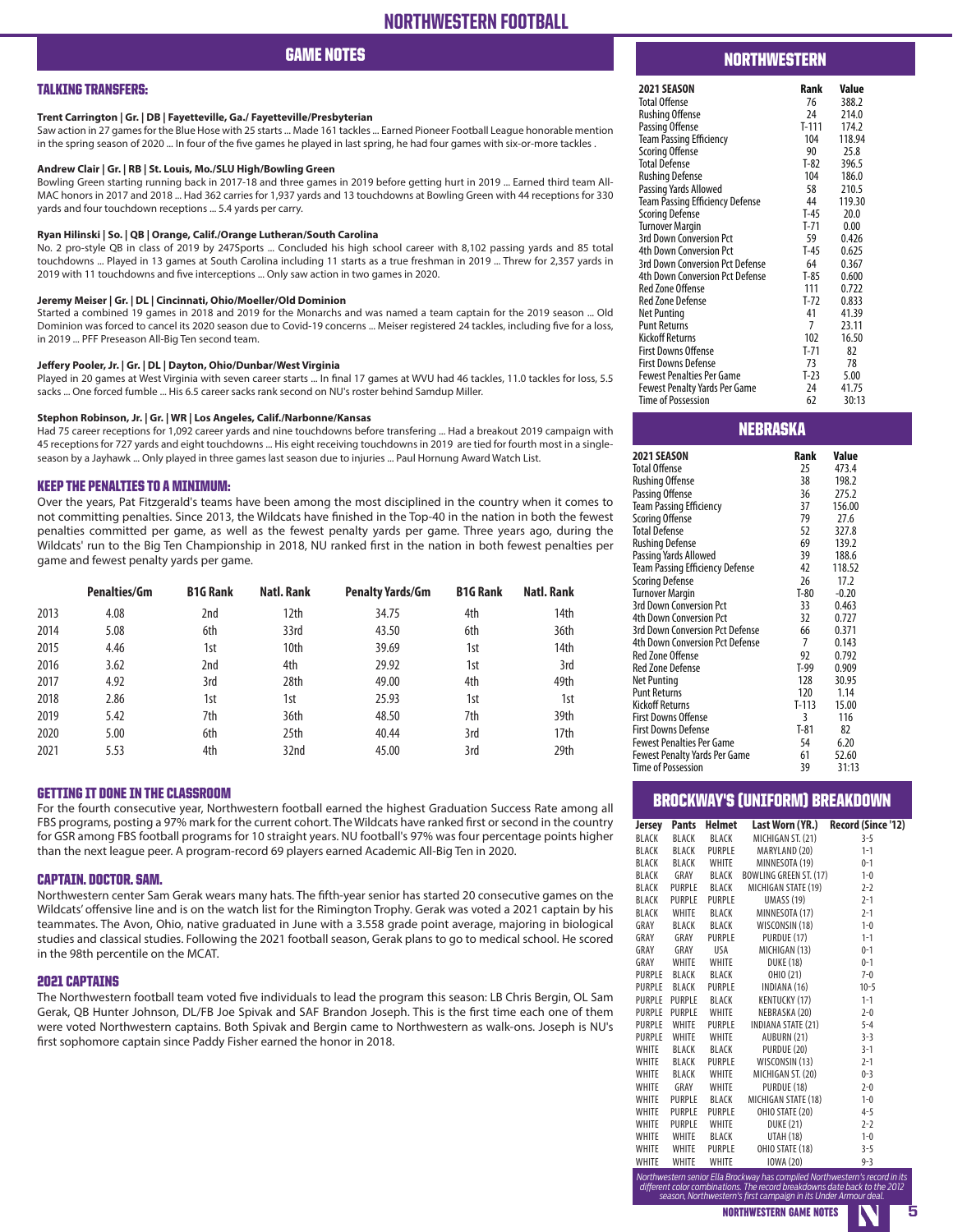# NORTHWESTERN FOOTBALL

# PLAYER SPOTLIGHT: OFFENSE

|    |     | <b>STEPHON ROBINSON, JR · 5-10 · 180 · GRAD</b>                                                                                                                                                                                                                                                                                             | <b>Career Highs</b>                                                                                                                                                                                                                                                                                                                                                                                                                                     |
|----|-----|---------------------------------------------------------------------------------------------------------------------------------------------------------------------------------------------------------------------------------------------------------------------------------------------------------------------------------------------|---------------------------------------------------------------------------------------------------------------------------------------------------------------------------------------------------------------------------------------------------------------------------------------------------------------------------------------------------------------------------------------------------------------------------------------------------------|
|    | s-t | · Second on team with 15 receptions  28 career starts TD vs. MSU<br>• Preseason Paul Hornung Award Watch List (CFB Most Versatile Player)<br><b>YPC</b><br>KR<br><b>YDS</b><br><b>TD</b><br>LG<br><b>Stats</b><br><b>REC YDS</b><br>TD<br>LG<br>14.3<br>90<br>1285<br>10<br>65<br>11<br>247<br>$\boldsymbol{o}$<br>30                       | Receptions.<br>7, at Texas (Oct. 19, 2019)<br><br>Receiving Yards<br>. 186, vs. Texas Tech (Oct. 26. 2019)<br>65, vs. Texas Tech (Oct. 26. 2019)<br>Long Reception<br>.2 (3x), Texas Tech (Oct. 26. 2019)<br>Touchdowns<br>Rushing Attempts<br>. 2, at Texas (Oct. 19, 2019)<br>Rushing Yards<br>6, at lowa State (Nov. 23, 2019)<br>.4, vs. Texas Tech (Oct. 26. 2019)<br>Kick Returns .<br>.103, vs. Texas Tech (Oct. 26. 2019)<br>Kick Return Yards. |
|    |     | <b>CHARLIE MANGIERI · 6-4 · 250 · SENIOR</b><br>• Career high two grabs vs. MSU  Career long 25 yard reception<br>• Hauled in TD passes vs. Wisconsin and Illinois in 2020<br>LG<br>REC YDS<br><b>TD</b><br><b>YPC</b><br><b>Stats</b><br>25<br>6.7<br>17<br>114<br>$\overline{2}$                                                          | <b>Career Highs</b>                                                                                                                                                                                                                                                                                                                                                                                                                                     |
|    |     | BRYCE KIRTZ · 6-0 · 180 · SOPHOMORE<br>• Career game vs. MSU: Catches (7), Yards (80), Long (41)<br>• Tied for team lead in receptions (11) and leader in rec. yards (165)<br>TD LONG YPC<br><b>REC</b><br><b>YDS</b><br><b>Stats</b><br>22<br>260<br>0<br>44<br>11.8                                                                       | <b>Career Highs</b><br>7, vs. Michigan State (Sept. 3, 2021)<br>44, at Duke (Sept. 18, 2021)                                                                                                                                                                                                                                                                                                                                                            |
|    |     | RYAN HIILINSKI · 6-3 · 225 · SOPHOMORE<br>• Made first NU start in win over Ohio<br>• Has five games with 24-or-more completions<br>INT PCT. YDS<br><b>COMP</b><br><b>ATT</b><br>TD<br>LG<br>ATT YDS TD LG<br><b>Stats</b><br>254<br>439<br>5 57.9% 2,513 11 75<br>37<br>-55<br>1 14                                                        | <b>Career Highs</b><br>Pass Attempts<br>Passing Yards<br>2, (3x), vs. Vanderbilt (Nov. 2, 2019<br>75 (2x), last vs. Tennessee (Oct. 26, 2019)<br>Long Pass<br>Rushing Attempts<br>. 5, (4 times)<br>Rushing Yards<br>Long Rūsh<br>Rushing Touchdowns<br>1, vs. Charleston Southern (Sept. 7, 2019)                                                                                                                                                      |
| RF |     | EVAN HULL · 5-11 · 210 - SOPHOMORE<br>· Seven of Northwestern's 15 15+ yard rushing touchdowns since 10/5/19<br>• Has gone over the century mark four times in his career<br>REC YDS<br>TD LG<br><b>Stats</b><br><b>YPG</b><br>LG<br>YPC<br>ATT<br>YDS<br>TD<br>973<br>10<br>90<br>7.3<br>54.1<br>13<br>92<br>$\boldsymbol{o}$<br>21<br>134 | <b>Career Highs</b><br>Rushing Attempts<br>24 vs. UMass (Nov. 16, 2019)<br>Rushing Yards<br>220 vs. UMass (Nov. 16, 2019)<br>Long Rush<br>90, vs. Ohio (ept. 25, 2021)<br>4, at Duke (Sept. 18, 2021)<br>Receptions.<br>28, at Duke (Sept. 18, 2021)<br>21, vs. Nebraska (Nov. 7, 2020)<br>Kick Returns<br>2, at Michigan State (Nov. 28, 2020)<br>                                                                                                     |
|    |     | TREY PUGH $\cdot$ 6-5 $\cdot$ 250 $\cdot$ FIFTH YEAR<br>• Scored first career TDs in opener  First NU TE with multi-TD game since 2017<br>• Only appeared in 4 games before this season<br><b>YDS</b><br>TD<br>LG<br>YPC<br><b>YPG</b><br><b>Stats</b><br>REC<br>11<br>66<br>$\overline{2}$<br>15<br>6.0<br>2.5                             | <b>Career Highs</b><br>Receptions                                                                                                                                                                                                                                                                                                                                                                                                                       |
|    |     | ETHAN WIEDERKEHR · 6-5 · 295 · JUNIOR<br>• Started at quard in 8 of 9 games last season (DNP vs. MSU)<br>• Moved to tackle in 2021<br>• Helped NU to 162.8 rushing yards per game in 2020<br>· Ranked as the No. 1 offensive guard in New York in 2016                                                                                      | <b>SPECIALISTS</b><br>#14 - CHARLIE KUHBANDER<br>FG Attempted: 3 (4x), last vs. Maryland (10/24/20)<br>FG Made: 3 (4x), last vs. Maryland (10/24/20)<br>Long Field Goal: 47 vs. Ohio State (12/19/20)<br>XP Attempted: 6 (2x), last at Illinois (11/25/17)                                                                                                                                                                                              |
|    |     | <b>CHARLIE SCHMIDT · 6-4 · 297 · JUNIOR</b><br>• Played center when Gerak missed Ohio game<br>• Made first college start at Michigan State in 2020<br>• Has seen action in 18 career games<br>Did not allow a sack in his final two high school seasons                                                                                     | Extra Points Made: 6 (2x), last at Illinois (11/25/17)<br>14<br>Points Scored: 13 (2x) last vs. Maryland (10/24/20)<br>XPM XPA FGM FGA LONG BLKD PTS<br>125 127<br>$60 \quad 47 \, (2x)$<br>41<br>0<br>248<br>#36 - DEREK ADAMS<br>Punts: 11 at Clemson (9/2/17)<br>Long Punt: 77 vs Akron (10/20/18)<br>· Tallied 20 punts over 50 yards in last two seasons                                                                                           |
|    |     | $SAM$ GERAK $\cdot$ 6-4 $\cdot$ 295 $\cdot$ SENIOR<br>• Team captain<br>• Scored in the 98th percentile on MCAT<br>• Missed Ohio game snapped streak of 23 consecutive starts<br>• 2021 Rimington Award watch list                                                                                                                          | • Dropped 36% of punts inside 20 last season<br>36<br><b>2021 STATS</b><br>YDS AVG LG<br>'TB LONG 120<br>No.<br>$50+$<br>307 12,921 42.1 77<br>0 55<br>6<br>4                                                                                                                                                                                                                                                                                           |
|    |     | <b>JOSH PRIEBE · 6-5 · 295 · SOPHOMORE</b><br>• Made first career start in MSU opener  Missed Duke game<br>· Saw action in eight games as a true first year<br>12th-ranked player (2020) in Michigan by 247Sports<br>• AP All-State honors as a senior                                                                                      |                                                                                                                                                                                                                                                                                                                                                                                                                                                         |
|    |     | PETER SKORONSKI · 6-4 · 294 · SOPHOMORE<br>• All-Big Ten second team in 2020<br>• Started 12 straight games at left tackle<br>• 2021 Outland Trophy Watch List<br>• Highest-graded true rookie in the Big Ten among all positions ('20-PFF)                                                                                                 |                                                                                                                                                                                                                                                                                                                                                                                                                                                         |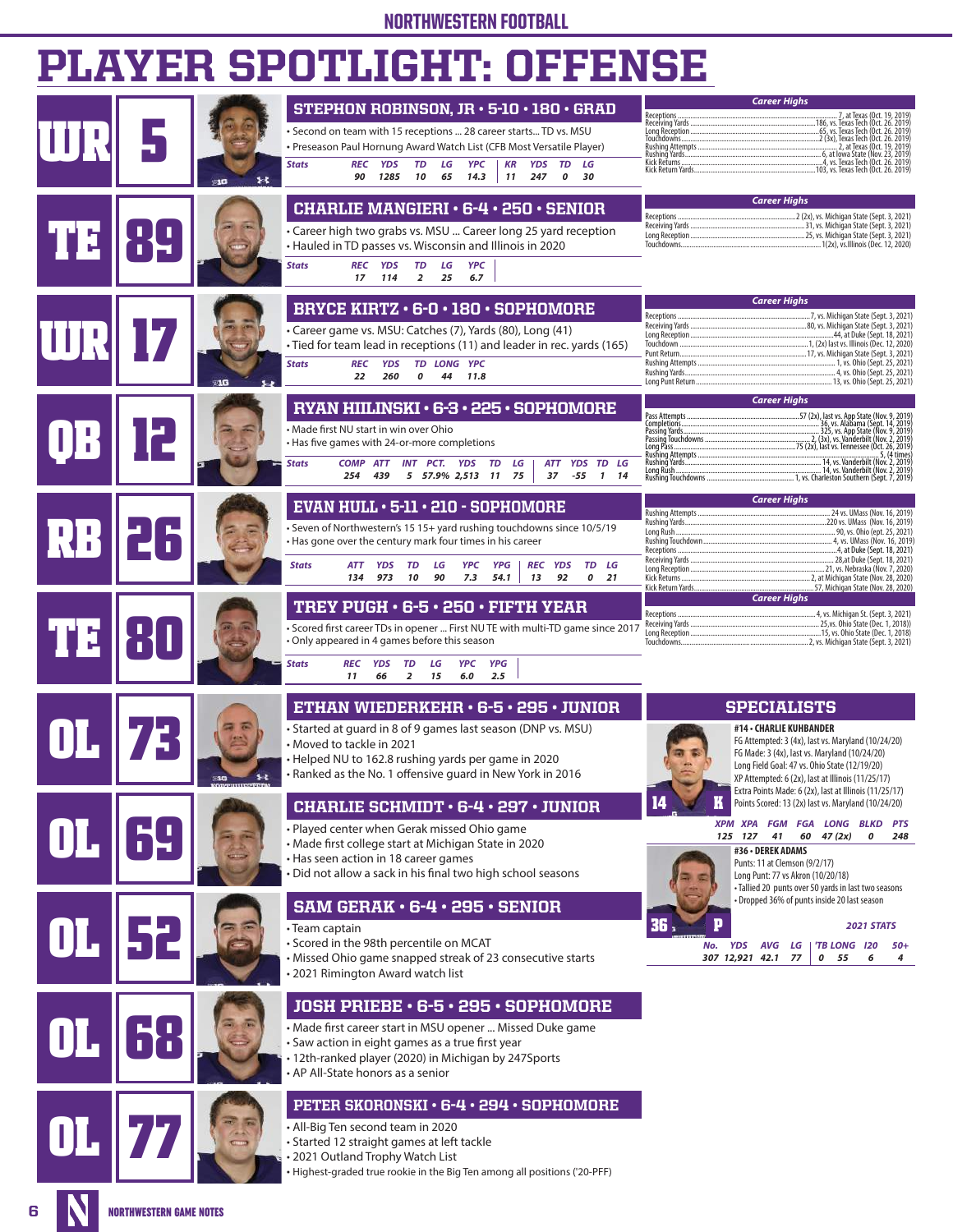# NORTHWESTERN FOOTBALL

# PLAYER SPOTLIGHT: DEFENSE

|  |                                |                                                                                                                                                                                                         | <b>Career Highs</b>                                                                                                                           |
|--|--------------------------------|---------------------------------------------------------------------------------------------------------------------------------------------------------------------------------------------------------|-----------------------------------------------------------------------------------------------------------------------------------------------|
|  |                                | ADETOMIWA ADEBAWORE . 6-2 .265 . JUNIOR                                                                                                                                                                 | Tackles<br>. 4, vs. Nebraska (Nov. 7, 2020<br>Solo Tackles<br>3, vs. Nebraska (Nov. 7, 2020)                                                  |
|  |                                | • Had first career multi-sack game vs. ISU / forced fumble<br>. Has tallied at least a .5 TFL in six of last seven games                                                                                | .2, at Michigan State (Nov. 28, 2020)<br>Tackles for Loss<br>2, vs. Illinois (Dec. 12, 2020                                                   |
|  |                                | UT AT TT<br>  SACK YDS   TFL YDS   FF-FR<br><b>Stats</b><br><b>QBH PBU INT</b>                                                                                                                          | 1.5, vs. Indiana State (Šept. 11, 2021<br>Sacks.<br>Fumble Recoveries<br>… n/a                                                                |
|  |                                | $10.0$ 63<br>24 10 34<br>$5.5 \quad 49$<br>$1 - 0$<br>13<br>4<br>0                                                                                                                                      | Forced Fumbles<br>n/a                                                                                                                         |
|  |                                |                                                                                                                                                                                                         | <b>Career Highs</b>                                                                                                                           |
|  |                                | TREVOR KENT · 6-6 · 300 · SENIOR                                                                                                                                                                        | Tackles<br>5, at Duke (Sept. 18, 2021)                                                                                                        |
|  |                                | . Only appeared in four games last season due to injury missed ISU game                                                                                                                                 |                                                                                                                                               |
|  |                                | • Career high five tackles at Duke                                                                                                                                                                      | Sacks                                                                                                                                         |
|  |                                | <b>Stats</b><br>UT AT TT<br><b>SACK YDS</b><br>TFL YDS<br><b>FF-FR</b><br><b>QBH PBU INT</b><br>0.5<br>$\overline{2}$<br>2.0<br>6 17 23<br>4<br>$0 - 1$<br>3<br>$\mathbf{1}$<br>0                       | Eumble Recoveries<br>1, vs. Wisconsin (Nov. 21, 2020)                                                                                         |
|  |                                |                                                                                                                                                                                                         |                                                                                                                                               |
|  |                                | JOE SPIVAK · 6-0 · 300 · SENIOR                                                                                                                                                                         | <b>Career Highs</b><br>Tackles<br>. 3 (2x), at Duke (Sept. 18, 2021)                                                                          |
|  |                                | • Awarded the program's No. 1 jersey and voted team captain                                                                                                                                             | 2(2x) at lowa (Oct. 31, 2020)                                                                                                                 |
|  |                                | • Made career best eight starts in 2020                                                                                                                                                                 |                                                                                                                                               |
|  | -10<br>$\overline{\mathbf{r}}$ | UT AT TT<br><b>Stats</b><br><b>SACK YDS</b><br><b>TFL YDS</b><br>$FF-FR$<br><b>QBH PBU INT</b><br>10 17 7<br>1.5<br>$\overline{2}$<br>2.0<br>$\overline{\mathbf{3}}$<br>0-0<br>$\overline{2}$<br>0<br>0 | n/a                                                                                                                                           |
|  | <b>MRTHIIIFSTEDI</b>           |                                                                                                                                                                                                         |                                                                                                                                               |
|  |                                | <b>SAMDUP MILLER · 6-3 · 270 · SENIOR</b>                                                                                                                                                               | <b>Career Highs</b><br>Tackles<br>14 vs. Nebraska (Oct. 13, 2018)                                                                             |
|  |                                | • Opted out of the 2020 season  Missed ISU/Ohio games 37 career starts                                                                                                                                  | Solo Tackles<br>6 vs. Nebraska (Oct. 13, 2018)<br>9, at Duke (Sept. 18, 2021)                                                                 |
|  |                                | · Racked up 11 tackles at Dukesecond 10-plus tackle game of career                                                                                                                                      | Sacks<br>Tackles for Loss<br>2 vs. Ohio State (Dec. 1, 2018)                                                                                  |
|  |                                | UT AT TT<br><b>SACK YDS</b><br>TFL YDS FF-FR<br><b>Stats</b><br><b>QBH PBU INT</b><br>65 64 129<br>8.0 47<br>18 75<br>$1 - 1$<br>10<br>4<br>0                                                           | 2 vs. Michigan (Sept. 29, 2018)<br>Pass Breakups                                                                                              |
|  |                                |                                                                                                                                                                                                         | Fumble Recoveries<br>1 vs. Illinois (Nov. 25, 2017)                                                                                           |
|  |                                | PETER MCINTYRE · 6-2 · 230 · SENIOR                                                                                                                                                                     | <b>Career Highs</b><br>Tackles<br>15, at Duke (Sept. 18, 2021)                                                                                |
|  |                                | • 14th NU player since 2000 to record 15 or more tackles in a game (at Duke)                                                                                                                            |                                                                                                                                               |
|  |                                | • Made first career start in 2021 opener                                                                                                                                                                | Sacks.                                                                                                                                        |
|  |                                | <b>Stats</b><br>UT AT TT<br><b>SACK YDS</b><br>TFL YDS<br><b>FF-FR</b><br>QBH<br><b>PBU INT</b>                                                                                                         | Fumble Recoveries<br>Forced Fumbles<br>Quarterback Hurries                                                                                    |
|  |                                | 3.0<br>22 16 38<br>0.0<br>0<br>6<br>0-0<br>0<br>0<br>0                                                                                                                                                  | Interception.                                                                                                                                 |
|  |                                | BRYCE GALLAGHER · 6-2 · 223 · SOPHOMORE                                                                                                                                                                 | <b>Career Highs</b>                                                                                                                           |
|  |                                | • Has started last two games at Mike LB                                                                                                                                                                 | Tackles.<br>7, at Duke (Sept. 18, 2021)<br>5, vs. Ohio (Sept. 25, 2021)<br>Solo Tackles<br>Assisted Tackles<br>1, vs. Maryland (Oc. 24, 2020) |
|  |                                | • Career high seven tackles at Duke                                                                                                                                                                     | Tackles for Loss<br>Sacks                                                                                                                     |
|  |                                | UT AT TT<br><b>SACK YDS</b><br><b>Stats</b><br><b>TFL YDS</b><br><b>FF-FR</b><br><b>QBH PBU INT</b>                                                                                                     | <b>Fumble Recoveries</b><br>Forced Fumbles<br>Quarterback Hurries                                                                             |
|  |                                | 16 8 24<br>0.0<br>$\boldsymbol{o}$<br>1.5<br>$\overline{2}$<br>0-0<br>$\mathbf{1}$<br>0<br>0                                                                                                            | Interceptions                                                                                                                                 |
|  |                                | <b>CHRIS BERGIN . 5-11 .215 . SENIOR</b>                                                                                                                                                                | <b>Career Highs</b><br>Tackles                                                                                                                |
|  |                                | • 2020 semi-finalist for Burlsworth Trophy / Butkus Watch List                                                                                                                                          | 14, vs. Ohio (Sept. 25, 2021)<br>12, vs. Ohio (Sept. 25, 2021)                                                                                |
|  |                                | • Voted 2021 team captain                                                                                                                                                                               | 2.0 at Nebraska (Oct. 5, 2019)<br>Sack                                                                                                        |
|  |                                | <b>SACK YDS</b><br><b>Stats</b><br>UT AT TT<br><b>TFL YDS</b><br><b>FF-FR</b><br><b>PBU</b><br><b>INT</b><br>QBH                                                                                        | Fumble Recovery<br>Pass Breakup<br>2, vs. Nebraska (Nov. 7, 2020)                                                                             |
|  |                                | $148124272$ 2.5 21 16.5 53<br>$1 - 2$<br>6<br>6<br>0                                                                                                                                                    | Interception<br>1 (2x), at Duke (Sept. 18, 2021)<br>1 (2x), vs. Auburn (Jan. 1, 2021)                                                         |
|  |                                | A.J. HAMPTON, JR. $\cdot$ 5-11 $\cdot$ 180 $\cdot$ JUNIOR                                                                                                                                               | <b>Career Highs</b>                                                                                                                           |
|  |                                | • Ranks third in Big Ten with 1.8 passes defended per game                                                                                                                                              | Tackles<br>.8 vs. Ohio State (Dec. 19, 2020)<br>Solo Tackles<br>5, vs. Ohio State (Dec. 19, 2020                                              |
|  |                                | · Career-bests in 2020: tackles (26), TFL (2), PD (6)                                                                                                                                                   | 3 (2x), at Duke (Sept. 18, 2021)                                                                                                              |
|  |                                | <b>SACK YDS</b><br>UT AT TT<br>TFL YDS FF-FR<br><b>Stats</b><br><b>OBH PBU INT</b>                                                                                                                      | vs. Michigan St. (Sept. 3, 2021)                                                                                                              |
|  |                                | 37 15 52<br>0<br>0<br>2.0<br>5<br>$1 - 0$<br>0<br>13<br>$\overline{2}$                                                                                                                                  |                                                                                                                                               |
|  |                                | <b>CAMERON MITCHELL · 6-0 · 195 · SOPHOMORE</b>                                                                                                                                                         | <b>Career Highs</b><br>Tackles.                                                                                                               |
|  |                                | • Started five career games                                                                                                                                                                             | Solo Tackles<br>3, vs. Auburn (Jan. 1, 2021)                                                                                                  |
|  |                                | · 2020 B1G title/Citrus Bowl: 10 tackles, 0.5 TFL, 1 INT, 1 PBU                                                                                                                                         | 1, vs. Auburn (Jan. 1, 2021)                                                                                                                  |
|  |                                | UT AT TT<br><b>SACK YDS</b><br>TFL YDS FF-FR<br><b>QBH PBU INT</b><br><b>Stats</b>                                                                                                                      | Sacks.<br>Interceptions<br>, 1, vs. Ohio State (Dec. 19, 2020)                                                                                |
|  |                                | 20 9 29<br>0.5<br>0.5<br>$\overline{z}$<br>$\overline{z}$<br>0-0<br>$\mathbf{1}$<br>$\overline{7}$<br>$\mathbf{1}$                                                                                      |                                                                                                                                               |
|  |                                | ROD HEARD II . 5-11 . 185 . SOPHOMORE                                                                                                                                                                   | <b>Career Highs</b>                                                                                                                           |
|  |                                | • Forced 2 fumbles at Duke and career high 8 tackles                                                                                                                                                    | Tackles.<br>8 , at Duke (Sept. 18, 2021)<br>Solo Tackles<br>6 , at Duke (Sept. 18, 2021)                                                      |
|  |                                | • Started three games in 2021                                                                                                                                                                           | 2, vs. Maryland (Oct. 24, 2020)                                                                                                               |
|  |                                | UT AT TT<br><b>Stats</b><br>SACK YDS<br>TFL YDS   FF-FR<br><b>QBH PBU INT</b>                                                                                                                           | Interceptions<br>Pass Breakups                                                                                                                |
|  |                                | 15 7 22<br>0<br>0<br>0<br>0<br>$2 - 1$<br>0<br>$\mathbf{1}$<br>0                                                                                                                                        | 2, at Duke (Sept. 18, 2021)<br>Forced Fumbles                                                                                                 |
|  |                                | <b>BRANDON JOSEPH · 6-1 · 192 · SOPHOMORE</b>                                                                                                                                                           | <b>Career Highs</b>                                                                                                                           |
|  |                                | • Second def. player in NU history to be a consensus All-American (Fitzgerald)                                                                                                                          | Tackles                                                                                                                                       |
|  |                                | • 2020 Big Ten Thompson-Randle El Freshman of the Year                                                                                                                                                  |                                                                                                                                               |
|  |                                | <b>Stats</b><br>UT AT TT<br><b>SACK YDS</b><br><b>TFL YDS</b><br><b>FF-FR</b><br><b>QBH</b><br><b>PBU INT</b>                                                                                           | 2 vs.lowa (Oct. 31, 2020)                                                                                                                     |
|  |                                | 53 29 82<br>0<br>0<br>1.0<br>0<br>$\overline{z}$<br>$\mathbf{1}$<br>$0 - 1$<br>8                                                                                                                        | QB Hurry.<br>Fumble Recovery<br>1, at Duke (Sept. 18, 2021)                                                                                   |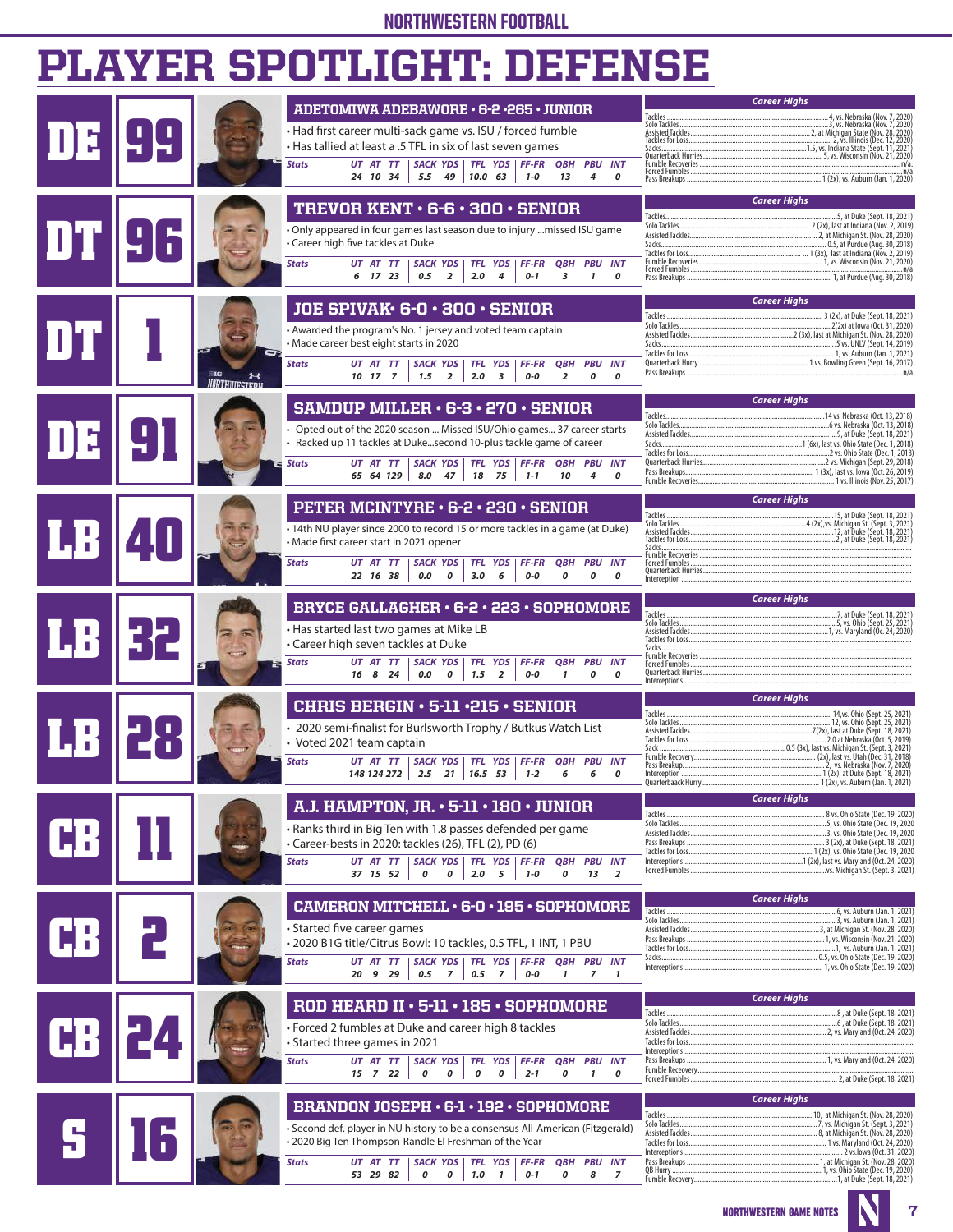### **#0 • COCO AZEMA • DB**

Tackles: 11, at Duke (Sept. 18, 2021) Solo Tackle: 6,vs. Ohio (Sept. 25, 2021) Assisted Tackle: 1 (3x), last vs. Wisconsin (Nov. 21, 2020) Pass Break Ups: 1 (2x), vs. Michigan State (Sept. 3, 2021) Interceptions: 1 vs. Maryland (Oct. 24, 2020) Rushing Attempts: 7 at Illinois (Nov. 30, 2019) Rushing Yards: 123 at Illinois (Nov. 30, 2019) Rushing Touchdown: 1 at Illinois (Nov. 30, 2019) Long Rush: 62 at Illinois (Nov. 30, 2019)

### **#3 • JJ JEFFERSON • WR**

Receptions: 4 (2x), last at Nebraska (Oct. 5, 2019) Receiving Yards: 68 at Minnesota (Nov. 17, 2018) Long Reception: 68 at Minnesota (Nov. 17, 2018) Touchdowns: 1 (4x), last at Wisconsin (Sept. 28, 2019) Rushes: 1 at Rutgers (Oct. 20, 2018) Punt Returns: 3 at Wisconsin (Sept. 28, 2019) Punt Return Yards: 20 at Wisconsin (Sept. 28, 2019) Long Punt Return: 19 vs. Michigan State (Sept. 21, 2019)

### **#4 • BERKELEY HOLMAN • WR**

Receptions: 3 at Wisconsin (Sept. 28, 2019) Receiving Yards: 53 vs. Purdue (Nov. 9, 2019) Long Reception: 33 vs. Purdue (Nov. 9, 2019) Rushes: 1 (3x), last vs. UMass (Nov. 16, 2019) Rushing Yards: 10 at Minnesota (Nov. 17, 2018) Long Rush: 10 at Minnesota (Nov. 17, 2018)

### **#6 • MALIK WASHINGGTON • WR**

Receptions: 3 (2x),at Duke (Sept. 18, 2021) Receiving Yards: 32 vs. Michigan State (Sept. 3, 2021) Long Reception: 25, vs. Indiana State (Sept. 11, 2021) Receiving Touchdowns: 1, vs. Indiana State (Sept. 11, 2021) Rushes: 1 (3x), last vs. Indiana State (Sept. 11, 2021) Rushing Yards: 8 at Purdue (Nov. 14, 2020) Long Rush: 8 at Purdue (Nov. 14, 2020) Tackles: 1 vs. Minnesota (Nov. 23, 2019)

### **#7 • ANDREW MARTY • QB**

Pass Attempts: 16, at Duke (Sept. 18, 2021) Completions: 11, at Duke (Sept. 18, 2021) Passing Yards: 151, at Duke (Sept. 18, 2021) Passing Touchdowns: 2, at Duke (Sept. 18, 2021) Long Pass: 40 (2x), last at Duke (Sept. 18, 2021) Rushing Attempts: 30, at Illinois (Nov. 30, 2019) Rushing Yards: 111, at Illinois (Nov. 30, 2019) Long Rush: 25, at Duke (Sept. 18, 2021) Rushing Touchdowns: 2 (2x), last at Illinois (Nov. 30, 2019) Receptions: 1, at Michigan State (Nov. 28, 2020) Receiving Yards: 12, at Michigant State (Nov. 28, 2020)

**#8 • WAYNE DENNIS, JR. • WR** Receptions: 1, vs. Auburn (Jan. 1, 2021) Receiving Yards: 23, vs. Auburn (Jan. 1, 2021) Long Reception: 23 vs. Auburn (Jan. 1, 2021)

**#8 • TE-RAH EDWARDS • DL** Tackles: 1 (2x), vs. Indiana State (Sept. 11, 2021) Solo Tackles: 1, vs. Illinois (Dec. 12, 2020)

**#9• CARL RICHARDSON • QB** Rushing Attempts: 1, vs. Ohio (Sept. 25, 2021) Rushing Yards: 2, vs. Ohio (Sept. 2021) Long Rush: 2, vs. Ohio (Sept 25, 2021)

**#13 • GARNETT HOLLIS, JR. • DB** Tackles: 1, vs. Indiana State (Sept. 11, 2021)

### **#15 • HUNTER JOHNSON • QB** Pass Attempts: 43, vs. Michigan St. (Sept. 3, 2021) Completions: 30, vs. Michigan St. (Sept. 3, 2021) Passing Yards: 283, vs. Michigan St. (Sept. 3, 2021) Passing Touchdowns: 3, vs. Michigan St. (Sept. 3, 2021) Long Pass: 78, vs. The Citadel (Nov. 18, 2017) Rushing Attempts: 11 (4x), last vs. Michigan St. (Sept. 3, 2021) Rushing Yards: 55, vs. UNLV (Sept. 14, 2019) Lon Rush: 25, at Wisconsin (Sept. 28, 2019) Rushing Touchdowns: 1, vs. UNLV (Sept.. 14, 2019)

**#19 • JACOB GILL • WR** Receptions: 2, at Duke (Sept. 18, 2021) Receiving Yards: 34, at Duke (Sept. 18, 2021) Long Reception: 24, at Duke (Sept. 18, 2021)

### **#22 • BRYCE JACKSON • DB** Tackles: 6 at Illinois (Nov. 30, 2019) Interception: 1, vs. Ohio (Sept. 25, 2021)

Solo Tackles: 4, vs. Michigan State (Sept. 3, 2021) Assisted Tackles: 3(2x) at Duke (Sept. 18, 2021) Pass Breakup: 1 vs. Michigan State (Sept. 21, 2019)

**#22 • CONNOR NEWHOUSE • RB** Rushing Attempts: 1, vs. Ohio (Sept. 25, 2021) Rushing Yards: 25, vs. Ohio (Sept. 25, 2021) Long Rush: 25, vs. Ohio (Sept. 25, 2021)

**#23 •DONOVAN SERMONS • DB** Tackles: 1 (2x) vs. Auburn (Jan. 1, 2021)

### **#23 • RAYMOND NIRO III • WR**

Receptions: 2 (2x), vs. Michigan State (Sept. 3, 2021) Receiving Yards: 17, vs. Auburn (Jan. 1, 2021) Long Reception: 9 vs. Auburn (Jan. 1, 2021) Rushing Attempts: 7 vs. UMass (Nov. 16, 2019) Rushing Yards: 56 at Illinois (Nov. 30, 2019) Long Rush: 11 vs. UMass (Nov. 16, 2019) Rushing Touchdown: 1 vs. UMass (Nov. 16, 2019) Tackle: 1 (2x), last vs. Ohio State (Oct. 18, 2019) Solo Tackle: 1 (2x), last vs. Ohio State (Oct. 18, 2019) Fumble Recovery: 1 at Wisconsin (Sept. 28, 2019) Longest Punt Return: 36, vs. Indiana St. (Sept. 11, 2021)

**#25 •JAHEEM JOSEPH • DB** Tackles: 1, vs. Ohio (Sept. 25, 2021)

### **#27 • ANTHONY TYUS III • RB**

Rushing Attempts: 11, vs. Ohio (Sept. 25, 2021) Rushing Yards: 71, vs. Indiana St. (Sept. 11, 2021) Long Rush: 16, vs. Indiana St. (Sept. 11, 2021) Receptions: 2 vs. Michigan State (Sept. 3, 2021) Receiving Yards: 4 vs. Michigan State (Sept. 3, 2021) Long Reception: 3 vs. Michigan State (Sept. 3, 2021) Touchdowns: 1, vs. Ohio (Sept. 25, 2021) **#29 • MARCUS CISCO • RB** Rushes: 3 (2x), vs. Michigan State (Sept. 3, 2021) Rushing Yards: 10 vs. Michigan State (Sept. 3, 2021) Long Rush: 5, vs. Michigan State (Sept. 3, 2021)

**#31 • JAKE ARTHURS • RB** Rushes: 2, vs. Ohio (Sept. 25, 2021) Rushing Yards: 2, vs. Ohio (Sept. 25, 2021) Rushing Touchdown: 1, vs. Ohio (Sept. 25, 2021)

**#32 • BRYCE GALLAGHER • LB** Tackles: 7, at Duke (Sept. 18, 2021) Solo Tackles: 5, vs. Indiana State (Sept. 11, 2021) Assisted Tackles: 6 at Duke (Sept. 18, 2021) Tackles for Loss: 1, vs. Indiana State (Sept. 11, 2021)

**#33 • MICHAEL JANSEY, JR. • LB** Tackles: 1, vs. Indiana State (Sept. 11, 2021)

**#34 • XANDER MUELLER • LB** Tackles: 2 (3x), last vs. Ohio (Sept. 25, 2021) Sacks: .5, vs. Ohio (Sept. 25, 2021) Tackles for Loss: .5, vs. Ohio (Sept. 25, 2021)

**#38 • JOE DeHAAN • DB** Tackles: 3 vs. Maryland (Oct. 24, 2020)

**#44 • KHAALID JONES • LB** Tackles: 3, vs. Ohio (Sept. 25, 2021)

**#46 • DEVIN O'ROURKE • DE** Tackles: 1 (3x), vs. Auburn (Jan. 1, 2021) Solo Tackles: 1 vs. Akron (Sept. 15, 2018) Quarterback Hurry: 1, vs. Illinois (Dec. 12, 2020)

**#47 • TROY HUDETZ • LB** Tackles: 1, vs. Indiana State (Sept. 11, 2021)

**#52 • JORDAN BUTLER • DL** Tackles: 2 vs. Maryland (Oct. 24, 2020) Tackles for Loss: 1, vs. Auburn (Jan. 1, 2021) Forced Fumble: 1, vs. Auburn (Jan. 1, 2021)

**#54 • JEREMY MEISER • DL** Sacks: 1 (3x), vs. Ohio (Sept. 25, 2021) Tackles: 6, at Duke (Sept. 18, 2021) Tackles for Loss: 2, at Duke (Sept. 18, 2021)

**#58 • WYATT BLAKE • DL** Tackles: 1 (3x), vs. Auburn (Jan. 1, 2021) Assisted Tackles: 1, vs. Auburn (Jan. 1, 2021)

**#88 • MARSHALL LANG - TE** Receptions: 2, at Duke (Sept. 18, 2021) Receiving Yards: 24, at Duke (Sept. 18, 2021) Long Reception: 20, at Duke (Sept. 18, 2021) Receiving Touchdowns: 1, at Duke (Sept. 18, 2021)

**#97 • SEAN McLAUGHLIN • DL** Tackles: 2, vs. Ohio (Sept. 25, 2021) Fumble Recovery: 1, vs. Michigan State (Sept. 3, 2021) Sacks: .5, vs. Ohio (Sept. 25, 2021) Tackles For Loss: .5, vs. Ohio (Sept. 25, 2021)

## CAREER HIGHS NORTHWESTERN RECORD WHEN

|                                           | 2021    | <b>Fitz Career</b> |
|-------------------------------------------|---------|--------------------|
| When playing at home                      | $2 - 1$ | $59 - 43$          |
| When playing on road                      | $0 - 1$ | $43 - 33$          |
| When playing at a neutral site            | $0 - 0$ | $6 - 7$            |
| When playing on grass                     | $2 - 2$ | $81 - 56$          |
| When playing on artificial surface        | $0 - 0$ | $27 - 27$          |
| When scoring first                        | $2 - 0$ | $68 - 23$          |
| When opponent scores first                | $0 - 2$ | $40 - 60$          |
| When leading after first quarter          | $2 - 0$ | $61 - 20$          |
| When trailing after first quarter         | $0 - 2$ | $27-49$            |
| When tied after first quarter             | $0 - 0$ | $20 - 14$          |
| When leading at halftime                  | $2 - 0$ | $80 - 21$          |
| When trailing at halftime                 | $0 - 2$ | $20 - 53$          |
| When tied at halftime                     | $0 - 0$ | $7-9$              |
| When leading after three quarters         | $2 - 0$ | 88-17              |
| When trailing after three quarters        | $0 - 2$ | $14-63$            |
| When tied after three quarters            | $0 - 0$ | $6 - 5$            |
| When NU has more/equal rushing yards      | $2-0$   | $81 - 22$          |
| When opponent has more rushing yards      | $0 - 2$ | $27 - 60$          |
| When NU has more/equal passing yards      | $1 - 1$ | $52 - 35$          |
| When opponent has more passing yards      | $1 - 1$ | 56-47              |
| When NU has more/equal total yards        | $2 - 0$ | $77 - 24$          |
| When opponent has more total yards        | $0 - 2$ | $31 - 61$          |
| When NU has more first downs              | $2 - 0$ | $71 - 30$          |
| When opponent has more first downs        | $0 - 2$ | $28 - 50$          |
| When first downs are equal                | $0 - 0$ | $9 - 3$            |
| When NU forces more turnovers             | $1 - 1$ | $65-19$            |
| When opponent forces more turnovers       | $1 - 1$ | $22 - 50$          |
| When turnovers are equal                  | $0 - 0$ | $21 - 13$          |
| In games decided by three points or fewer | $0 - 0$ | $19 - 14$          |
| In games decided by seven points or fewer | $0 - 0$ | $38 - 22$          |
| In overtime games                         | $0 - 0$ | $7 - 5$            |

### CAREER STARTS

|                                        | 2021              | Career                                     |
|----------------------------------------|-------------------|--------------------------------------------|
| Samdup Miller, Defensive Lineman       | $\overline{2}$    | 37                                         |
| Chris Bergin, Linebacker               | 4                 | 29                                         |
| Stephon Robinson, Jr., Wide Receiver   | 4                 | 29                                         |
| Trent Carrington, Defensive Back       | L,                | 25                                         |
| Sam Gerak, Offensive Line              | $\overline{3}$    | 23                                         |
| Jeremy Meiser, Defensive Lineman       | $\overline{3}$    | 23                                         |
| Adetomiwa Adebawore, Defensive Lineman | 4                 | 17                                         |
| Andrew Clair, Running Back             | L,                | 15                                         |
| Charlie Mangieri, Tight End            | 4                 | 15                                         |
| Ethan Wiederkehr, Offensive Lineman    | 4                 | 15                                         |
| Peter Skoronski, Offensive Lineman     | 4                 | 13                                         |
| Brandon Joseph, Safety                 | 4                 | 13                                         |
| Joe Spivak, Defensive Lineman          | 4                 | 12                                         |
| Ryan Hilinski, Quarterback             | 1                 | 12                                         |
| Jeffery Pooler, Jr., Defensive Lineman | $\overline{2}$    | 9                                          |
| Hunter Johnson, Quarterback            | $\overline{3}$    | 8                                          |
| Trevor Kent, Defensive Line            | 1                 | $\overline{7}$                             |
| Rod Heard II, Defensive Back           | 3                 | 5                                          |
| A.J. Hampton, Cornerback               | $\mathbf{1}$      | 5                                          |
| <b>Evan Hull, Running Back</b>         | $\overline{3}$    | 5                                          |
| Charlie Schmidt, Offenssivee Lineman   | $\overline{4}$    | 5                                          |
| Cam Mitchell, Defensive Back           | 4                 | 5                                          |
| Bryce Kirtz, Wide Receiver             | $\overline{4}$    | $\overline{4}$                             |
| Trey Pugh, Tight End                   | $\qquad \qquad -$ | $\overline{3}$                             |
| Josh Priebe, Offensive Line            | $\overline{3}$    | $\overline{3}$                             |
| Peter McIntyre, Linebacker             | $\overline{4}$    | $\overline{4}$                             |
| Bryce Jackson, Defensive Back          | 3                 | $\overline{\mathbf{3}}$                    |
| Marshall Lang, Tight End               | $\overline{2}$    | $\overline{2}$                             |
| Conrad Rowley, Offensive Line          | $\overline{c}$    |                                            |
| Bryce Gallagher, Linebacker            | $\overline{2}$    | $\begin{array}{c} 2 \\ 2 \\ 2 \end{array}$ |
| Malik Washington, Wide Receiver        | $\overline{2}$    |                                            |
| Khalid Jones, Linebacker               | $\overline{2}$    | $\overline{2}$                             |
| Cam Porter, Running Back               | L,                | $\overline{2}$                             |
| Andrew Marty, Quarterback              | -                 | 1                                          |
| Jason Gold, Jr., Defensive Lineman     | -                 | 1                                          |
| Anthony Tyus III, Running Back         | 1                 | 1                                          |
| Coco Azema                             | 1                 | $\mathbf{1}$                               |
|                                        |                   |                                            |

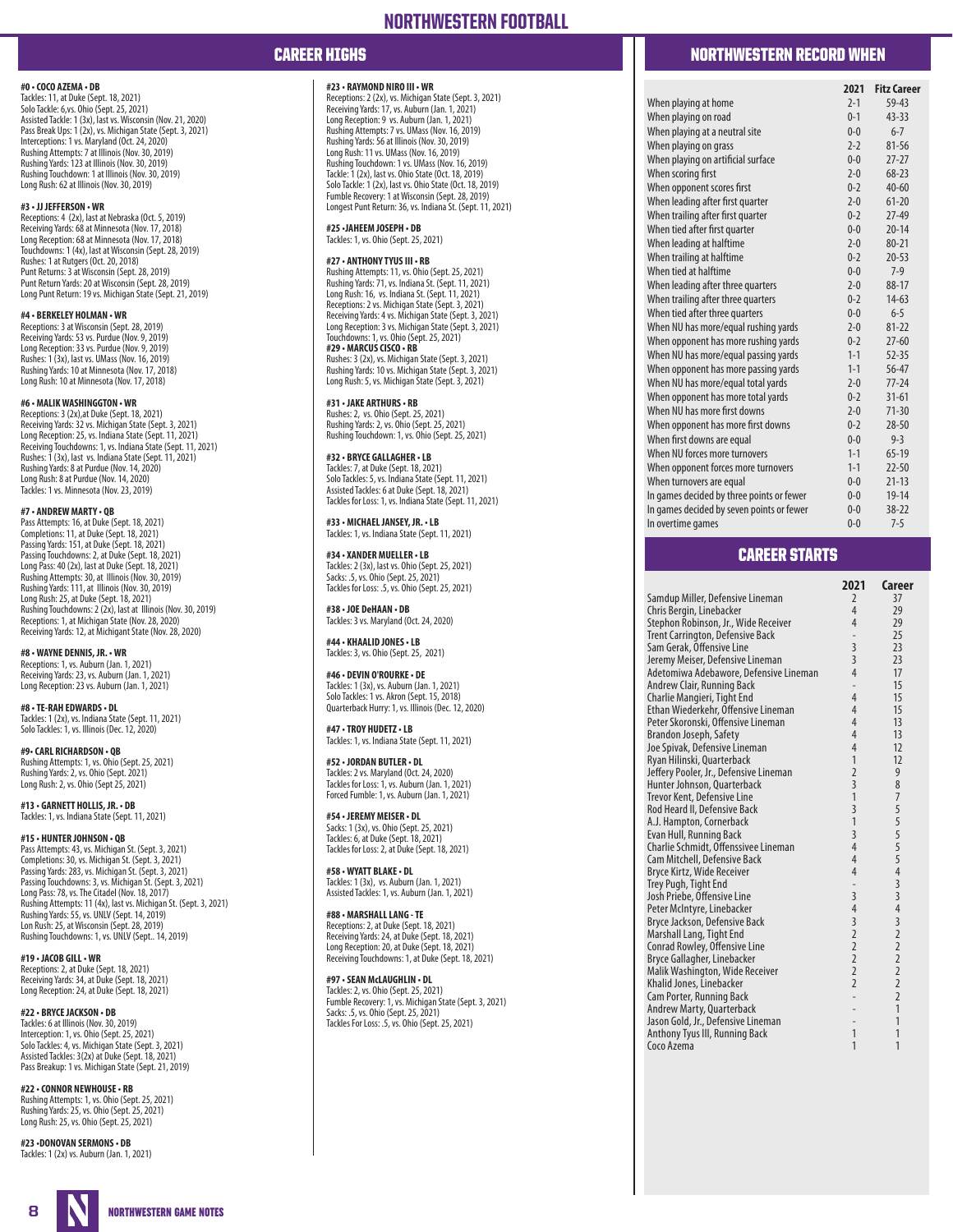### LAST TIME IT HAPPENED

**NORTHWESTERN WILDCATS OPPONENTS**

Scored 60+ Points NU 61, Illinois 23 (11-18-00) Wisconsin 70, NU 23 (11-27-10) Scored 50-59 Points NU 54, Michigan State 40 (10-15-16) Qhio State 52, NU 3 (10-18-19) Scored 40-49 Points NU 43, Maryland 3 (10-24-20) Ohio State 45, NU 24 (12-1-18) Rushed for 200-299 yards 209 vs. Indiana State (9-11-21) Duke - 208 (9-18-21) Rushed for 300-399 yards 373 vs.Ohio (9-25-21) Michigan State - 326 (9-3-21) Rushed for 400+ yards and the variable of the variable of the variable of the variable of the variable of the variable of the variable of the variable of the variable of the variable of the variable of the variable of the Passed for 400+ yards and the state of 400+ yards 455 vs. Nebraska (10-13-18) Michigan State - 445 (10-28-17) Had 500-599 yards of total offense 537 vs. Maryland (10-24-20) Duke - 558 (9-18-21) Had 600+ yards of total offense 678 vs. Bowling Green (9-16-17) Arizona State - 773 (9-17-05) Won a game on final play (requlation) vs. Michigan State, 47-yd FG (9-29-01) Nebraska, 49-yard pass (11-2-13) Recorded a safety **Recorded a safety** Rutgers (10-20-18) Rutgers (10-20-18) Rutgers (10-20-18) Recorded a shutout **NU 39, Minnesota 0 (11-18-17)** #20 Iowa 20, NU 0 (10-26-19) Played No. 1-ranked team **All and Taylor State 54, NU 10 (11-11-06)** Wisconsin 37, #1 NU 6 (11-10-62) Beat No. 1-ranked team **1998** Wisconsin 37, #1 NU 6 (11-10-62) Beat a Top-10 team  $\frac{1}{2}$  Beat a Top-10 team  $\frac{1}{2}$  Beat a Top-10 team  $\frac{1}{2}$  Beat a Top-10 team  $\frac{1}{2}$  Beat a Top-10 team  $\frac{1}{2}$  Beat a Top-10 team  $\frac{1}{2}$  Beat a Top-10 team  $\frac{1}{2}$  Beat a Top-10 team Beat a ranked team **NU 17, #10 Wisconsin 7 (11-21-20)** NU 17, #10 Wisconsin 7 (11-21-20) Beat two ranked teams in a row **NU 47, #7 Wisconsin 44 (9-23-00) NU 47, #7 Wisconsin 44 (9-23-00)** NU 37, #18 Michigan State 17 (9-30-00) Ranked by AP (media) No. 10 (Jan. 12, 2021) Ranked by USA Today (coaches) No. 10 (Jan. 12, 2021) Ranked in College Football Playoff No. 14 (Dec. 20) Ranked No. 1 by AP 1962 Sellout at home 47,330, vs. Notre Dame (11-3-18) Had consecutive sellouts Four straight from Sept. 29-Nov. 3, 2018 (vs. Michigan, vs. Nebraska, vs. Wisconsin, vs. Notre Dame)

### INDIVIDUALS

Returned kickoff for a TD **Solmon Vault (95) at Michigan State (10-15-16** Jehu Chesson (96), Michigan (10-10-15)<br>Returned punt for a TD Security of The Solmon Vault (95) at Purdue (11-22-14) Ben Niemann (1), Iowa (11-1-14) Tony Jones (64) at Purdue (11-22-14) Ben Niemann (1), Iowa (11-1-14) Returned INT for a TD **Kyle Queiro (26) vs. Kentucky (12/29/17)** Noah Burns (68), Wisconsin (9-28-19) Returned fumble for TD **Jared McGee (82) vs. Utah (12-31-18)** Matt Henningsen, Wisconsin (9-28-19) Blocked an extra point **Extra point** 2.17) Blocked an extra point and the state (9-26-15) Blocked an extra point Blocked a FG attempt **Joe Gaziano vs. UMass (11-16-19)** Mike McGlinchey, Notre Dame (11-15-14) Blocked a punt and the cameron Ruiz vs. Notre Dame (11-3-18) Ricky Jones, Indiana (10-22-16) Rushed for 3 or more TDs **Evan Hull (4)** vs. UMass (11-16-19) Kenneth Walker III (4), Michigan State (9-3-21) Rushed for 100 yards Care and State (9-11-21) (126) vs. Indiana State (9-11-21) Stevie Scott (116), Indiana (11-2-19)<br>--10) Two players rushed for 100 yards Care and State (11-2-19) (11-12-20) (12-12-20) Melvin Gordon (172 Rushed for 200 yards **Evan Hull (216) vs. Ohio (9-25-21)** Kenneth Walker III (264), Michigan State (9-3-21) Rushed for 300 yards Trey Sermon (331), Ohio State (12-19-20) Mike Adamle (316), vs. Wisconsin (1969) Trey Sermon (331), Ohio State (12-19-20) Completed 20-29 passes Peyton Ramsey (24), vs. Auburn (1-1-21) Graham Mertz (23), Wisconsin (11-21-20) Completed 30+ passes examples the passes that the state of the Hunter Johnson (30), vs. Michigan State (9-3-21) (Gunnar Holmberg (31), Duke (9-18-21) Passed for 3+TDs examples the Hunter Johnson (3), vs. Michigan State (9-3-21) Tanner Morgan (4), Minnesota (11-23-19) Passed for 300-399 yards Clayton Thorson (373) at Michigan State (10-6-18) Gunnar Holmberg (314), Duke (9-18-21) Passed for 400-499 yards Clayton Thorson (455) vs. Nebraska (10-13-18) Brian Lewerke (445), Michigan State (10-28-17) Passed for 500+ yards Mike Kafka (532) vs. Auburn (1-1-10) Scored 3 TDs in a game Ramaud Chiaokhiao-Bowman (3c) at Purdue (11-14-20) William Fuller (3c), Notre Dame (11-15-14) Scored 4+ Tds in a game Peyton Ramsey (3 passing, 1 throwing) vs. Auburn (1-1-21) Kenneth Walker III (4), Michigan State (9-3-21) 2-point conversion Stephon Robinson, Jr. Rush vs. Ohio (9-25-21) Adrian Martinez (rush), Nebraska (10-13-18) Caught 10+ passes examples the state of the Nagel Flynn (12) vs. Nebraska (10-13-18) David Bell (14), Purdue (11-9-19) 100-199 yards receiving Flynn Nagel (111) at Michigan State (10-6-18) Jake Bobo (109), Duke (9-18-21) 200+ yards receiving Flynn Nagel (220) vs. Nebraska (10-13-18) D.J. Moore (210), Maryland (10-14-17) Two players 100 receiving yards Christian Jones (182) at Illinois (11-30-13) Malik Turner (164), Illinois (11-26-16) Rashad Lawrence (112) at Illinois (11-30-13) Justin Hardee (125), Illinois (11-26-16) Score 2 TDs Receiving Trey Pugh (2) vs. Michigan State (9-3-21) Chris Olave, Ohio State (10-18-19) Scored 3+TDs receiving examples and Ramaud Chiaokhiao-Bowman (3) at Purdue (11-14-20) Rashod Bateman (3), Minnesota (11-23-19) Kicked 3 FGs in one game Charlie Kuhbander (3) vs. Maryland (10-24-20) Blake Haubeil (3), Ohio St. (12-19-20) Kicked 4 FGs in one game and the same dame of the Mitchell (4) at Notre Dame (11-15-14) Brendan Gibbons (4), Michigan (11-16-13) Kicked 5 FGs in one game Jeff Budzien (5) vs. Boston College (9-5-12) Kicked a 50-yard FG **David Wasielewski (51) at Air Force (8-31-02)** Charlie Ham (50, Duke (9-18-21) Kicked a 70-79 vard punt Jake Collins (70) vs. Rutgers (10-21-18) Adam Korsak (79), Rutgers (10-20-18) Kicked an 80-89-yard punt distribution of the Hunter Niswander (80) vs. Iowa (10-21-17) Intercepted 2 passes Brandon Joseph vs. Wisconsin (11-21-20) Shakur Brown, Michigan St. (11-28-20) Intercepted 3 passes examples and the Comparison Codwin Igwebuike (3) vs. Wisconsin (10-14-14) Mike Rose (3), Purdue (9-27-97) Recovered two fumbles and the United States Jimmy Hall (2) at Notre Dame (11-15-14) Marc Jackson (2), Illinois (11-23-02)

Two players rushed for 100 yards Evan Hull (149) vs. Illinois (12-12-20) Melvin Gordon (172), Wisconsin (10-12-13) Cam Porter (142) vs. Illinois (12-12-20) James White (101), Wisconsin (10-12-13) -

-

-

Recorded 100+ kickoff return yards **Rights Rights Riley Lees (106) vs. Minnesota (11-23-19)** Demetrius Douglas (104), Minnesota (11-17-18) Recorded 100+ punt return yards Brandon Joseph vs. Indiana State (9-11-21) Chad Owens (104), Hawaii (11-27-04) Recorded 20+ tackles Tim McGarigle (21, 11-10) vs. Michigan (10-29-05) Blake Cashman (8-12), Minnesota (11-17-18)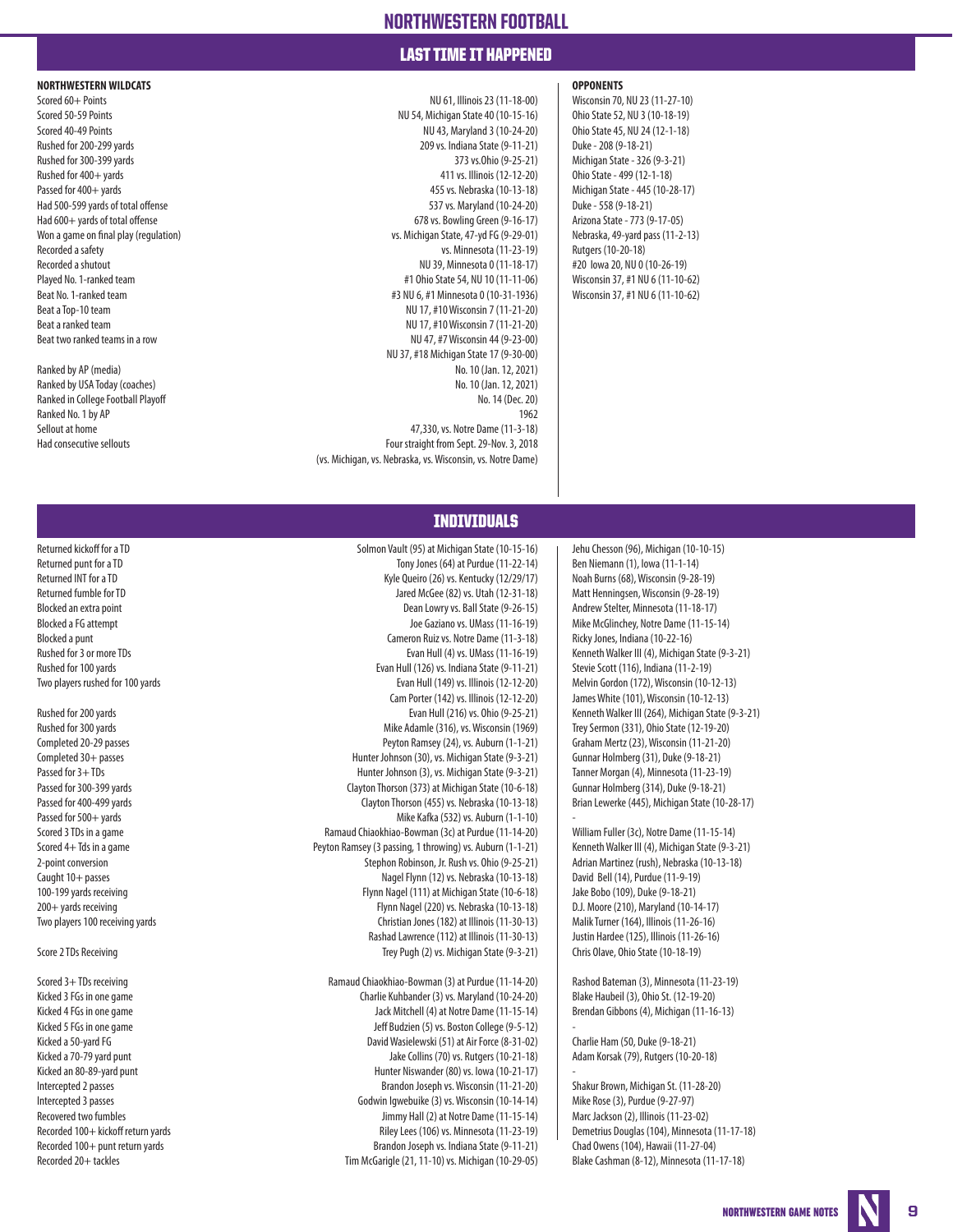# PLAYERS OF THE WEEK AWARDS OF THE WEEK AWARDS OF THE USE OF THE USE OF THE USE OF THE USE OF THE USE OF THE US

Duke Andrew Marty Evan Hull Jake Arthurs Ohio Evan Hull Stephon Robinson, Jr. Jake Arthurs

**Game Def. Big Playmaker Def. Practice**<br> **Def. Big Playmaker Def. Practice**<br> **N/A N/A N/A Defensive N/A** Michigan State N/A N/A Trent Carrington Indiana State Adetomiwa Adeboware Adetomiwa Adebawore Michael Jansey, Jr. Duke N/A Rod Heard II PJ Spencer Ohio Jeremy Meiser Adetomiwa Adebawore Grayson Metz

Raymond Niro III Duke Derek Adams Jack Moses Troy Hudetz

## **Game Off. Practice Off. Big Playmaker Off. Practice Off. Practice Off. Practice Off. Practice Off. Practice** *Calvin Johnson II* **Peter Skoronski Trey Pugh Calvin Johnson II** Michigan State Peter Skoronski Trey Pugh Calvin Johnson II Indiana State **Evan Hull Night American Cisco** Evan Hull N/A Marcus Cisco Night America Cisco Night America Cisco

# **Game Special Teams Practice Player of the Week**

Michigan State Troy Hudetz Mc Uihlein

### **BRANDON JOSEPH – SAFETY**

- AP First Team Preseason All-America
- Walter Camp Award Watch List
- Bronko Nagurski Trophy Watch List
- Chuck Bednarik Award Watch List • Thorpe Award Watch List
	-
- Walter Camp Preseason All-American (First Team) • Athlon Sports Preseason All-American (First Team)
- PFF Preseason All-American (First Team)
- Phil Steele Preseason All-American (First Team)
- PFF Preseason All-Big Ten (First Team)
- Phil Steele Preseason All-Big Ten (First Team)

### **PETER SKORONSKI – OFFENSIVE LINE**

- Outland Trophy Watch List
- Athlon Sports Preseason All-American (Fourth Team) • PFF Preseason All-American (Third Team)
- PFF Preseason All-Big Ten (First Team)
- Phil Steele Preseason All-Big Ten (Second Team)

### **CAMERON MITCHELL – DEFENSIVE BACK**

• PFF Preseason All-Big Ten (Second Team)

### **CHRIS BERGIN – LINEBACKER**

• PFF Preseason All-Big Ten (Third Team) • Phil Steele Preseason All-Big Ten (Second Team) • Butkus Award Watch List

### **AJ HAMPTON JR. – DEFENSIVE BACK**

• PFF Preseason All-Big Ten (Third Team)

### **CHARLIE KUHBANDER – KICKER**

• PFF •Preseason All-Big Ten (Third Team) • Phil Steele Preseason All-Big Ten (Third Team)

**JEREMY MEISER – DEFENSIVE LINE** • PFF Preseason All-Big Ten (Second Team)

### **CAM PORTER – RUNNING BACK**

• Doak Walker Award Watch List

# • Phil Steele Preseason All-Big Ten (Fourth Team)

### **SAMDUP MILLER – DEFENSIVE LINE**

• Phil Steele Preseason All-Big Ten (Third Team)

### **BRYCE GALLAGHER – LINEBACKER**

• Phil Steele Preseason All-Big Ten (Fourth Team) **SAM GERAK - CENTER**

• Rimington Award Watch List

### **JOE SPIVAK - DEFENSIVE LINE/FULLBACK**

• Goodworks Team • Wuerffel Trophy Watch List

### **RYAN HILINSKI - QUARTERBACK** • Wuerffel Trophy Watch List

**STEPHON ROBINSON, JR. - WIDE RECEIVER** • Paul Hornung Award Watch List

**CHARLIE MANGIERI - TIGHT END** • Mackey Award Watch List

**EVAN HULL - RUNNING BACK**

• Big Ten Offensive Player of the Week (Sept. 27)

# STARTING LINEUPS

| <b>OFFENSE</b><br><b>Opponent</b><br>Michigan St.<br>Indiana St.<br>Duke<br><b>Ohio</b> | LT<br>Skoronski<br>Skoronski<br>Skoronski<br>Skoronski | LG<br>Priebe<br>Priebe<br>Rowlev<br>Priebe                             | Gerak<br>Gerak<br>Gerak<br>Schmidt       | RG<br>Rowley                                                                               | <b>RT</b><br>Schmidt Wiederkehr<br>Schmidt Wiederkehr Johnson<br>Schmidt Wiederkehr Johnson<br>Wiederkehr | QB<br>Johnson<br>Hilinski                      | WR<br>Kirtz<br>Kirtz<br>Kirtz<br>Kirtz                   | WR<br>Washington<br>Washington<br>Lang (TE)<br>Lang $(TE)$ | WR<br>Robinson, Jr.<br>Robinson, Jr.<br>Robinson, Jr.<br>Robinson, Jr. | TE<br>Mangieri<br>Mangieri<br>Mangieri<br>Mangieri | RB<br>Tyus III<br>Hull<br>Hull<br>Hull             |
|-----------------------------------------------------------------------------------------|--------------------------------------------------------|------------------------------------------------------------------------|------------------------------------------|--------------------------------------------------------------------------------------------|-----------------------------------------------------------------------------------------------------------|------------------------------------------------|----------------------------------------------------------|------------------------------------------------------------|------------------------------------------------------------------------|----------------------------------------------------|----------------------------------------------------|
| <b>DEFENSE</b><br><b>Opponent</b><br>Michigan St.<br>Indiana St.<br>Duke<br><b>Ohio</b> | DE<br>Miller<br>Pooler, Jr.<br>Miller<br>Pooler, Jr.   | DT<br><b>Spivak</b><br><b>Spivak</b><br><b>Spivak</b><br><b>Spivak</b> | DT<br>Kent<br>Meiser<br>Meiser<br>Meiser | DE<br>Adebawore McIntyre<br>Adebawore McIntyre<br>Adebawore McIntyre<br>Adebawore McIntyre | LB                                                                                                        | LB<br>Jones<br>Jones<br>Gallagher<br>Gallagher | LB<br>Bergin<br><b>Bergin</b><br>Bergin<br><b>Bergin</b> | <b>CB</b><br>Mitchell<br>Mitchell<br>Mitchell<br>Mitchell  | S<br>Joseph<br>Joseph<br>Joseph<br>Joseph                              | S<br>Jackson<br>Jackson<br>Jackson<br>Azema        | CB.<br>Heard II<br>Heard II<br>Heard II<br>Hampton |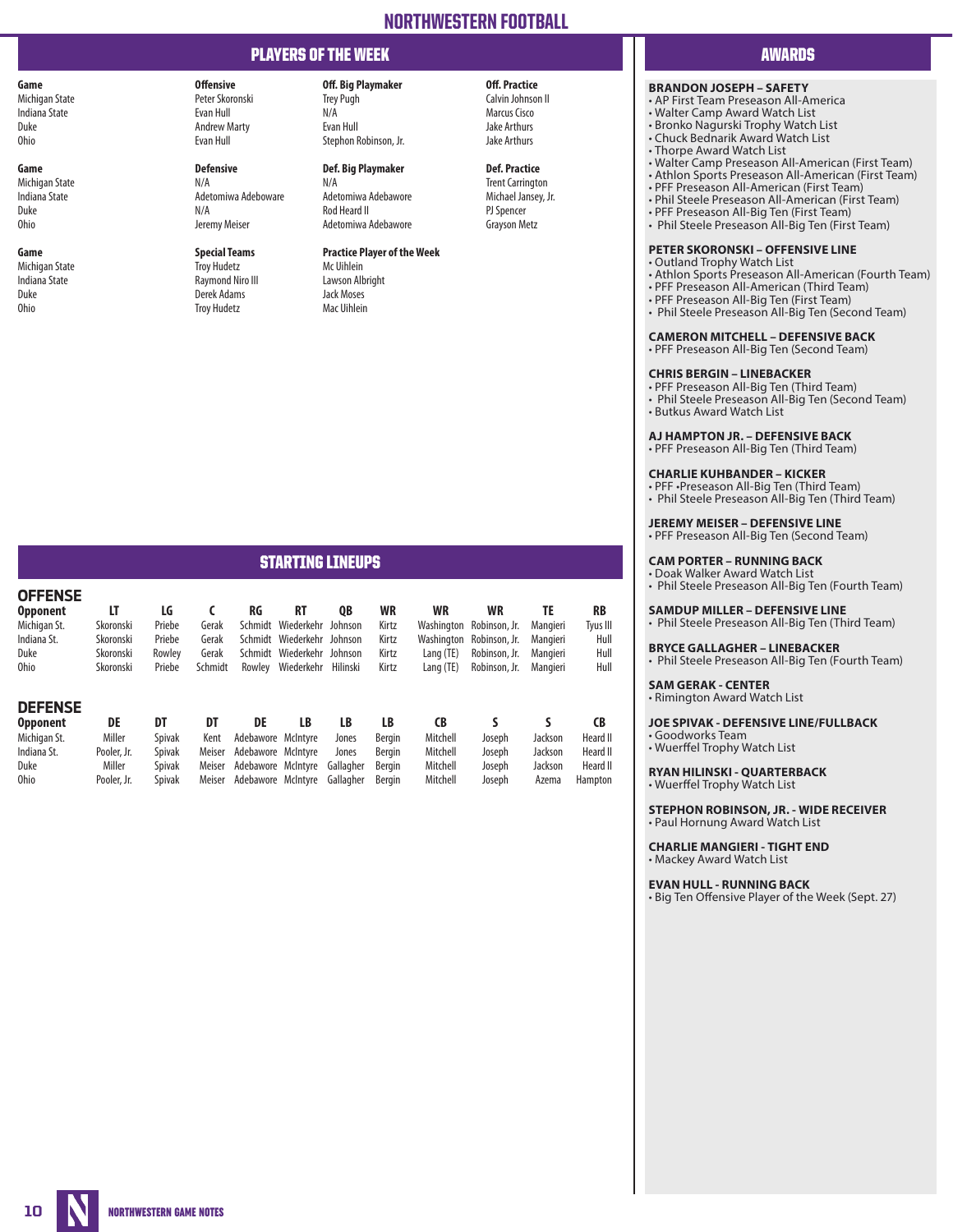

### DAN AND SUSAN JONES FAMILY HEAD FOOTBALL COACH

| <b>Overall</b> | .PCT | <b>Big Ten</b>                                                                | .PCT                               | <b>Postseason</b>                         |  |  |  |
|----------------|------|-------------------------------------------------------------------------------|------------------------------------|-------------------------------------------|--|--|--|
| $4 - 8$        | .333 | $2-6$                                                                         | .250                               |                                           |  |  |  |
| $6 - 6$        | .500 | $3 - 5$                                                                       | .375                               |                                           |  |  |  |
| $9 - 4$        | .692 | $5 - 3$                                                                       | .625                               | Valero Alamo Bowl                         |  |  |  |
| $8 - 5$        | .615 | $5 - 3$                                                                       | .625                               | <b>Outback Bowl</b>                       |  |  |  |
| $7-6$          | .538 | $3 - 5$                                                                       | .375                               | <b>TicketCity Bowl</b>                    |  |  |  |
| $6 - 7$        | .667 | $3 - 5$                                                                       | .375                               | Meineke Car Care Bowl                     |  |  |  |
| $10-3$         | .769 | $5 - 3$                                                                       | .625                               | TaxSlayer.Com Gator Bowl Champions        |  |  |  |
| $5 - 7$        | .416 | $1 - 7$                                                                       | .125                               |                                           |  |  |  |
| $5 - 7$        | .416 | $3 - 5$                                                                       | .375                               |                                           |  |  |  |
| $10-3$         | .769 | $6 - 2$                                                                       | .750                               | <b>Outback Bowl</b>                       |  |  |  |
| $7-6$          | .538 | $5 - 4$                                                                       | .556                               | <b>Pinstripe Bowl Champions</b>           |  |  |  |
| $10-3$         | .727 | $7 - 2$                                                                       | .750                               | <b>Music City Bowl Champions</b>          |  |  |  |
| $9 - 5$        | .645 | $8-1$                                                                         | .889                               | <b>Holiday Bowl Champions</b>             |  |  |  |
| $3-9$          | .250 | $1 - 8$                                                                       | .111                               |                                           |  |  |  |
| $7-2$          | .777 | $6 - 1$                                                                       | .857                               | <b>Citrus Bowl Champions</b>              |  |  |  |
| $2 - 2$        | .333 | $0 - 1$                                                                       | .000                               |                                           |  |  |  |
| 108-83         | .565 | $63 - 61$                                                                     | .508                               | <b>10 Bowl Games</b>                      |  |  |  |
|                |      |                                                                               |                                    |                                           |  |  |  |
|                |      |                                                                               | <b>Head Coach</b>                  |                                           |  |  |  |
|                |      |                                                                               | Linebackers/Recruiting Coordinator |                                           |  |  |  |
|                |      |                                                                               | Linebackers                        |                                           |  |  |  |
|                |      |                                                                               |                                    |                                           |  |  |  |
| Idaho          |      |                                                                               | Linebackers/Special Teams          |                                           |  |  |  |
|                |      | <b>School</b><br>Northwestern<br>Northwestern<br>Northwestern<br>Northwestern |                                    | <b>Position</b><br><b>Defensive Backs</b> |  |  |  |



1999 Colorado Defensive Graduate Assistant

• 2008 College Football Hall of Fame Class

- 1995 & 1996 Bednarik Award Winner
- 1995 & 1996 Nagurski Award Winner
- First two-time winner of both the
- Bednarik and Nagurski Awards • 1995 & 1996 Big Ten Champion
- 1995 Big Ten Defensive Player of the Year
- 1995 Sports Illustrated Defensive Player of the Year
- Two-Time All-American
- 23 career starts
- 299 career tackles
- 20 career tackles for loss
- 5 forced fumbles
- 3 interceptions

Already the second-longest tenured Big Ten head coach at the age of 45, Pat Fitzgerald's 15 seasons at the helm of Northwestern have been spent building upon the tradition he helped establish as a Hall-of-Fame linebacker for the Wildcats in the mid-1990's. Characterized by his motivational skills, enthusiasm and passion for all things Northwestern, Fitzgerald has shaped Chicago's Big Ten Team into one that consistently achieves excellence in all three phases of the student-athlete experience: academics, athletics and community outreach.

Fitzgerald has built the Wildcats' program into a consistent winner. Northwestern has claimed two of the three last Big Ten West Division titles, making Northwestern one of four Big Ten teams to make multiple appearances in the Big Ten Conference Championship game. Fitzgerald was named the 2020 Dodd Trophy national coach of the year in December and is currently serving as the president of the American Football Coaches Association.

Northwestern fans saw history made in the spring of 2021 as the Wildcats had pair of first round selections in the NFL Draft with Rashawn Slater going 13th overall to the Los Angeles Chargers and Greg Newsome II taken at pick No. 26 by the Cleveland Browns. It waas the first time in program history NU had multiple players drafted in the first round.

Fitzgerald has led the Wildcats to 10 bowl appearances in his 15 seasons and has guided the 'Cats to five of their six bowl wins in program history. Most recently in postseason play, Chicago's Big Ten Team routed Auburn, 35-19, in the 2021 Citrus Bowl. It was the program's fourth straight bowl victory and led the Wildcats to a No. 10 ranking in the final AP Poll, its highest finish since the 1995 season.

Away from the gridiron, Fitzgerald's players have achieved at the highest levels in the classroom, last fall placing a program-record 69 players on the Academic All-Big Ten team in 2020. Northwestern has posted the highest Graduation Success Rate (GSR) among FBS programs for four consecutive years and have ranked in the top-two for GSR among FBS schools for 10 consecutive years.

NU also goes to great lengths to make a difference in the community. Fitzgerald, his family and his players partake in countless charitable events, impacting the NU and Evanston communities through their participation in Northwestern Dance Marathon, Special Olympics, Misericordia, the NU chapter of Uplifting Athletes, weekly school and children's hospital visits, and dozens of other organizations. Fitzgerald was named the honorary coach of the 2017 Allstate AFCA Good Works Team.

As a player in 1995, Fitzgerald was the leader of a suffocating Wildcats defensive unit that led the nation in scoring defense and anchored NU's storybook run to the Big Ten championship and Rose Bowl. He capped the year by winning both the Nagurski and Bednarik Awards as the nation's top defensive player and also was the Big Ten, Chevrolet and Sports Illustrated-Defensive Player of the Year. Fitzgerald accomplished all of this despite suffering a broken leg in the penultimate regular-season game.

A graduate of Orland Park's (Ill.) Carl Sandburg High School and a 2003 inductee to the Northwestern Athletics Hall of Fame, Fitzgerald resides in Northfield with his wife, Stacy, and three sons, Jack, born in November 2004, Ryan, born in September 2006, and Brendan, born in February 2009.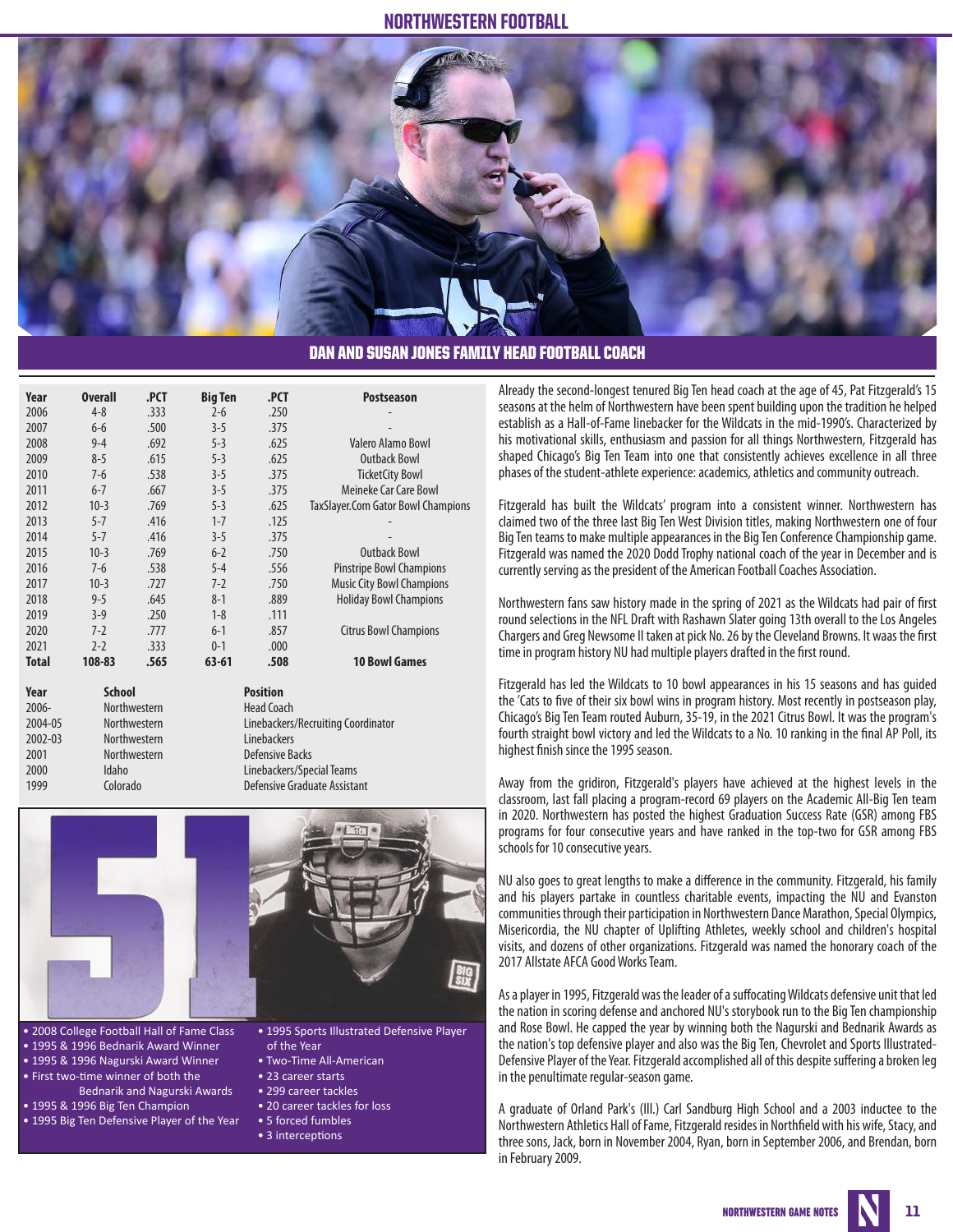### 2021 ROSTER

| No.            | Name                                             | Pos.            | Ht.                 | Wt.        | Yr.            | Hometown / High School / Last School                            | No.       | Name                                                | Pos.            | Ht.                | Wt.                                     | Yr.        | Hometown / High School / Last School                     |                                                        |
|----------------|--------------------------------------------------|-----------------|---------------------|------------|----------------|-----------------------------------------------------------------|-----------|-----------------------------------------------------|-----------------|--------------------|-----------------------------------------|------------|----------------------------------------------------------|--------------------------------------------------------|
| 0              | Coco Azema                                       | DB              | $5 - 11$            | 185        | R-So.          | Cypress, Texas / Langham Creek                                  | 54        | Jeremy Meiser                                       | DL              | $6 - 3$            | 290                                     | Gr.        | Cincinnati, Ohio / Archbishop Moeller                    |                                                        |
| $\mathbf{0}$   | Cole Freeman                                     | QB              | $6-0$               | 205        | Fy.            | Summit, N.J. / Delbarton School                                 | 55        | <b>Conrad Rowley</b>                                | 0L              | $6 - 4$            | 308                                     | Jr.        | Independence, Mo. / Blue Springs                         |                                                        |
| 1              | Joe Spivak                                       | DL              | $6 - 0$             | 300        | Gr.            | Darien, III. / Montini Catholic                                 | 56        | Josh Thompson                                       | OL              | $6 - 5$            | 310                                     | Fy.        |                                                          | Fenton, Mich. / Fenton                                 |
| 2              | <b>Cameron Mitchell</b>                          | DB              | $6-0$               | 195        | $R-So.$        | Bolingbrook, Ill. / Bolingbrook                                 | 57        | Greyson Metz                                        | LB              | $6 - 3$            | 216                                     | So.        |                                                          | Glen Ellyn, III. / Glenbard West                       |
| 2              | Jordan Mosley                                    | WR              | $6 - 0$             | 190        | Fy.            | Mobile, Alabama / McGill Toolen                                 | 58        | Najee Story                                         | DL              | $6 - 4$            | 250                                     | Fy.        |                                                          | Solon, Ohio / Solon                                    |
| 3              | JJ Jefferson                                     | WR              | $5 - 10$            | 180        | Sr.            | Houston, Texas / St. Pius X                                     | 60        | <b>Carmine Bastone</b>                              | DL              | $6 - 2$            | 266                                     | Fy.        | St. Charles, III. / St. Charles North                    |                                                        |
| $\overline{4}$ | <b>Berkeley Holman</b>                           | <b>WR</b>       | $5 - 11$            | 197        | Sr.            | Irvine, Calif. / Saint John Bosco                               | 62        | <b>Maxwell Skidmore</b>                             | 0L              | $6 - 7$            | 270                                     | So.        | Spokane Valley, Wash. / University                       |                                                        |
| 5              | Jeffery Pooler Jr.                               | DL              | $6 - 2$<br>$5 - 10$ | 250<br>180 | Gr.            | Dayton, Ohio / Dunbar                                           | 63        | Dom D'Antonio                                       | OL              | $6 - 4$            | 290                                     | R-So.      |                                                          | Woodstock, Ga. / Etowah                                |
| 5<br>6         | Stephon Robinson, Jr.<br><b>Malik Washington</b> | WR<br><b>WR</b> | $5 - 9$             | 192        | Gr.<br>Jr.     | Los Angeles, Calif. / Narbonne<br>Lawrenceville, Ga. / Parkview | 65<br>66  | Jackson Carsello<br><b>Braeden Edwards</b>          | 0L<br>OL        | $6 - 4$<br>$6-6$   | 270<br>280                              | Fy.<br>Fy. | Northbrook, Ill. / Glenbrook North                       | West Des Moines, Iowa / Valley                         |
| 7              | Ore Adevi                                        | CB              | $5 - 10$            | 175        | Fy.            | Mansfield, Texas / Mansfield Legacy                             | 68        | Josh Priebe                                         | 0L              | $6 - 5$            | 295                                     | So.        |                                                          | Niles, Mich. / Edwardsburg                             |
| $\overline{7}$ | <b>Andrew Marty</b>                              | QB              | $6 - 3$             | 224        | Sr.            | Cincinnati, Ohio / Wyoming                                      | 69        | <b>Charlie Schmidt</b>                              | 0L              | $6 - 4$            | 297                                     | Jr.        |                                                          | Libertyville, III. / Libertyville                      |
| 8              | Wayne Dennis, Jr.                                | WR              | $6 - 3$             | 200        | R-So.          | Tampa, Fla. / Armwood                                           | 71        | <b>Ben Wrather</b>                                  | 0L              | $6-6$              | 310                                     | So.        | Powell, Ohio / Olentangy Liberty                         |                                                        |
| 8              | Te-Rah Edwards                                   | DT              | $6 - 2$             | 294        | So.            | Groveport, Ohio / Groveport Madison                             | 72        | Caleb Tiernan                                       | 0L              | $6 - 7$            | 280                                     | Fy.        | Franklin, Mich. / Detroit Country Day                    |                                                        |
| 9              | <b>Carl Richardson</b>                           | QB              | $6 - 4$             | 207        | So.            | Salinas, Calif. / Salinas                                       | 74        | Payne He'Bert                                       | OL              | $6 - 4$            | 312                                     | Jr.        |                                                          | Pearland, Texas / Dawson                               |
| 9              | <b>Donovan Sermons</b>                           | DB              | $5 - 11$            | 192        | Sr.            | Pomona, Calif. / Damien                                         | 75        | <b>Connor Foster</b>                                | OL              | $6 - 7$            | 315                                     | R-So.      |                                                          | Milford, Ohio / Milford                                |
| 10             | Theran Johnson                                   | CB              | $6-0$               | 170        | Fy.            | Indianapolis, Ind. / North Central                              | 76        | <b>Ethan Wiederkehr</b>                             | 0L              | $6 - 5$            | 295                                     | Sr.        | Wading River, N.Y. / Shoreham-Wading River               |                                                        |
| 10             | <b>Brendan Sullivan</b>                          | QB              | $6 - 3$             | 212        | Fy.            | Davison, Mich. / Davison                                        | 77        | Peter Skoronski                                     | 0L              | $6 - 4$            | 294                                     | So.        |                                                          | Park Ridge, III. / Maine South                         |
| 11             | <b>Andrew Clair</b>                              | RB              | $5 - 11$            | 202        | Gr.            | St. Louis, Mo. / St. Louis University                           | 78        | Luka Trifunovic                                     | 0L              | $6 - 4$            | 293                                     | R-So.      | Carlsbad, Calif. / La Costa Canyon                       |                                                        |
| 11             | A.J. Hampton, Jr.                                | DB              | $5 - 11$            | 180        | Jr.            | Warren, Ark. / Paul R Wharton (Tampa, Fla.)                     | 79        | <b>Zachary Franks</b>                               | OL              | $6-6$              | 305                                     | R-So.      | Baltimore, Md. / The Gilman School                       |                                                        |
| 12             | Ryan Hilinski                                    | QB              | $6 - 3$             | 225        | So.            | Orange, Calif. / Orange Lutheran                                | 80        | <b>Trey Pugh</b>                                    | TE              | $6 - 5$            | 250                                     | R-Sr.      |                                                          | Plain City, Ohio / Jonathan Alder                      |
| 12             | Nigel Williams                                   | DB              | $6 - 1$             | 192        | So.            | Richmond, Va. / Collegiate School                               | 81        | Calvin Johnson II                                   | WR              | $6 - 0$            | 180                                     |            | Fy. French Camp, Mississippi / French Camp Academy       |                                                        |
| 13             | <b>Preston Bacon</b>                             | WR              | $6 - 2$             | 195        | R-So.          | Oak Hill, Va. / The Potomac School                              | 82        | <b>Braeden Heald</b>                                | WR              | $5 - 11$           | 198                                     | R-Jr.      | Easthampton, Mass. / Williston Northampton               |                                                        |
| 13             | Garnett Hollis, Jr.                              | DB              | $6 - 1$             | 197        | So.            | Nashville, Tenn. / Battle Ground Academy                        | 83        | <b>Will Lansbury</b>                                | WR              | $6 - 2$            | 202                                     | Sr.        |                                                          | Pebble Beach, Calif. / Stevenson                       |
| 14             | Donnie Gray                                      | <b>WR</b>       | $6 - 0$             | 190        | Fy.            | New Haven, CT. / Deerfield Academy                              | 84        | <b>Hunter Welcing</b>                               | TE              | $6 - 3$            | 242                                     | So.        |                                                          | Deer Park, III. / Lake Zurich                          |
| 14             | Charlie Kuhbander                                | К               | $6 - 0$             | 195        | Gr.            | Springboro, Ohio / Springboro                                   | 85        | Jack Kennedy                                        | WR              | $6-0$              | 201                                     | So.        | Cleveland Heights, Ohio / St. Ignatius                   |                                                        |
| 15             | <b>Trev Finison</b>                              | K/P             | $5 - 9$             | 183        | Jr.            | Tuscaloosa, Ala. / Northridge                                   | 86        | Lawson Albright                                     | TE              | $6 - 5$            | 225                                     | Fy.        |                                                          | Greensboro, N.C. / Grimsley                            |
| 15             | Hunter Johnson                                   | QB              | $6 - 2$             | 215        | Sr.            | Brownsburg, Ind. / Brownsburg                                   | 87        | <b>Thomas Gordon</b>                                | TE              | $6 - 5$            | 240                                     | R-So.      | Houston, Texas / Strake Jesuit College Prep              |                                                        |
| 16             | <b>Brandon Joseph</b><br>Zac Krause              | SAF             | $6 - 1$<br>$6 - 3$  | 192<br>215 | So.<br>R-So.   | College Station, Texas / College Station                        | 87<br>88  | <b>Jack Moses</b>                                   | WR<br>TE        | $5 - 9$<br>$6 - 4$ | 187<br>235                              | So.<br>So. |                                                          | Lake Zurich, III. / Lake Zurich                        |
| 16<br>17       | <b>Bryce Kirtz</b>                               | QB<br>WR        | $6-0$               | 180        | R-So.          | Olathe, Kan. / Olathe West<br>Brownsburg, Ind. / Brownsburg     | 89        | Marshall Lang<br>Charlie Mangieri                   | TE              | $6 - 4$            | 250                                     | Sr.        |                                                          | Cincinnati, Ohio / St. Xavier<br>Peoria, III. / Dunlap |
| 18             | <b>Genson Hooper Price</b>                       | WR              | $6 - 5$             | 215        | R-So.          | Houston, Texas / St. John's                                     | 90        | <b>Wyatt Blake</b>                                  | DL              | $6 - 4$            | 305                                     | Jr.        | Crystal Lake, III. / Crystal Lake Central                |                                                        |
| 18             | <b>Garner Wallace</b>                            | SAF             | $6 - 4$             | 190        | Fy.            | Pickerington, Ohio / Pickerington Central                       | 90        | Jake Genyk                                          | P               | $6 - 3$            | 200                                     | Jr.        |                                                          | Middleton, Wis. / Middleton                            |
| 19             | Jacob Gill                                       | WR              | $6-0$               | 183        | Fy.            | Raleigh, N.C. / Cardinal Gibbons                                | 91        | Samdup Miller                                       | DL              | $6 - 3$            | 270                                     | Gr.        |                                                          | Houston, Texas / Stratford                             |
| 20             | <b>Trent Carrington</b>                          | DB              | $6 - 1$             | 190        | Gr.            | Fayetteville, Ga. / Fayette County                              | 92        | Jack Olsen                                          | К               | $5 - 9$            | 180                                     | So.        | Wheaton, Ill. / Wheaton-Warrenville                      |                                                        |
| 20             | Cam Porter                                       | RB              | $5 - 10$            | 220        | So.            | Cincinnati, Ohio / LaSalle                                      | 94        | Jason Gold, Jr.                                     | DT              | $6 - 3$            | 285                                     | Jr.        | League City, Texas / Clear Springs                       |                                                        |
| 21             | <b>Tyler Haskins</b>                             | DB              | $5 - 11$            | 195        | R-So.          | Stafford, Va. / Mountain View                                   | 96        | <b>Trevor Kent</b>                                  | DT              | $6-6$              | 300                                     | Sr.        |                                                          | Pittsburg, Kan. / Pittsburg                            |
| 22             | <b>Bryce Jackson</b>                             | DB              | $6 - 1$             | 190        | Sr.            | Lantana, Texas / John H. Guyer                                  | 97        | Sean McLaughlin                                     | DL              | $6 - 5$            | 260                                     | So.        | Frankfort, III. / Lincoln-Way East                       |                                                        |
| 22             | <b>Connor Newhouse</b>                           | RB              | $5 - 11$            | 195        | $R-So.$        | Prospect, Ky. / North Oldham                                    | 98        | <b>Duke Olges</b>                                   | DL              | $6 - 4$            | 260                                     | R-So.      |                                                          | Winnetka, III. / New Trier                             |
| 23             | <b>Raymond Niro III</b>                          | WR              | $5 - 10$            | 190        | Jr.            | Barrington, Ill. / Barrington                                   | 99        | Adetomiwa Adebawore                                 | DL              | $6 - 2$            | 265                                     | Jr.        | Kansas City, Mo. / North Kansas City                     |                                                        |
| 24             | Rod Heard II                                     | DB              | $5 - 11$            | 185        | R-So.          | Farmington, Mich. / Farmington Hills Harrison                   |           |                                                     |                 |                    |                                         |            |                                                          |                                                        |
| 25             | Jaheem Joseph                                    | DB              | $5 - 9$             | 190        | So.            | Miami Gardens, Fla. / Monsignor Edward Pace                     |           |                                                     |                 |                    |                                         |            |                                                          |                                                        |
| 26             | Evan Hull                                        | RB              | $5 - 11$            | 210        | R-So.          | Maple Grove, Minn. / Maple Grove                                |           | <b>COACHING STAFF</b>                               | <b>Position</b> |                    |                                         |            |                                                          | <b>Season at Northwestern</b>                          |
| 27             | Anthony Tyus III                                 | RB              | $6 - 1$             | 215        | Fy.            | Portage, Mich. / Portage Northern                               |           | Pat Fitzgerald                                      |                 |                    |                                         |            | Dan and Susan Jones Family Head Football Coach           | 16th                                                   |
| 28             | Chris Bergin                                     | LB              | $5 - 11$            | 223        | Gr.            | Bloomfield Hills, Mich. / Detroit Country Day                   |           | <b>Matt MacPherson</b>                              |                 |                    |                                         |            | Assistant Head Coach (Defensive Backs)                   | 16th                                                   |
| 29             | <b>Marcus Cisco</b>                              | RB              | $5-9$               | 197        | $R-S$ o.       | Byron Center, Mich. / Byron Center                              |           | Jim O'Neil                                          |                 |                    | <b>Defensive Coordinator</b>            |            |                                                          | 1st                                                    |
| 31             | Jake Arthurs                                     | RB              | $5 - 9$             | 195        | So.            | Wheaton, III. / Wheaton-Warrenville South                       |           | Mike Bajakian                                       |                 |                    | Offensive Coordinator / Quarterbacks    |            |                                                          | 2nd                                                    |
| 31             | Jaylen Rivers                                    | LB              | $6 - 2$             | 222        | Jr.            | Decatur, Ga. / Grayson                                          |           | Jeff Genyk                                          |                 |                    | <b>Special Teams Coordinator</b>        |            |                                                          | 14th                                                   |
| 32<br>33       | <b>Bryce Gallagher</b><br>Michael Jansey, Jr.    | LB<br>LB        | $6 - 2$<br>$6 - 2$  | 223<br>210 | R-So.<br>R-So. | Raynham, Mass. / St. Sebastian's<br>Batavia, III. / Batavia     | Lou Ayeni | Kurt Anderson                                       |                 |                    | Asssistant Coach / Offensive Line       |            | Assistant Coach / Running Backs / Recruiting Coordinator | 3rd<br>4th                                             |
| 34             | Xander Mueller                                   | LB              | $6 - 3$             | 210        | So.            | Wheaton, III. / Wheaton North                                   |           | <b>Bob Heffner</b>                                  |                 |                    | Assistant Coach / Superbacks            |            |                                                          | 13th                                                   |
| 35             | Jasper Stratton                                  | QB              | $6 - 0$             | 180        | Fy.            | Los Angeles, Calif. / Winward                                   |           | Marty Long                                          |                 |                    | Assistant Coach / Defensive Line        |            |                                                          | 14th                                                   |
| 36             | Derek Adams                                      | P               | $5 - 11$            | 195        | Gr.            | Manheim, Pa. / Manheim Central                                  |           | Tim McGarigle                                       |                 |                    | <b>Assistant Coach / Linebackers</b>    |            |                                                          | 4th                                                    |
| 37             | Mac Uihlein                                      | LB              | $6 - 1$             | 215        | Fy.            | Lake Forest, III. / Lake Forest                                 |           | Dennis Springer                                     |                 |                    | <b>Assistant Coach / Wide Receivers</b> |            |                                                          | 11th                                                   |
| 38             | Joe DeHaan                                       | DB              | $6-0$               | 198        | So.            | Tinley Park, III. / Andrew                                      |           |                                                     |                 |                    |                                         |            |                                                          |                                                        |
| 39             | Aidan Hubbard                                    | DL              | $6 - 4$             | 235        | Fy.            | Cleveland, Ohio / St. Ignatius                                  |           |                                                     |                 |                    |                                         |            |                                                          |                                                        |
| 40             | Peter McIntyre                                   | LB              | $6 - 2$             | 231        | Sr.            | Perrysburg, Ohio / Saint Johns' Jesuit                          |           |                                                     |                 |                    |                                         |            | <b>PRONUNCIATION GUIDE</b>                               |                                                        |
| 41             | Grayson Mann                                     | LB              | $6 - 0$             | 225        | Jr.            | Fort Worth, Texas / Fort Worth All Saints                       |           |                                                     |                 |                    |                                         |            |                                                          |                                                        |
| 42             | Jason Whittaker                                  | TE              | $6 - 5$             | 222        | Jr.            | Rockford, Mich. / Rockford                                      |           | ADETOMIWA ADEBAWORE  (add-E-TOMMY-wah add-E-BAR-eh) |                 |                    |                                         |            | Duke OLGES                                               | (OHL-jiz)<br>(PREEB)                                   |
| 43             | William Halkyard                                 | LS              | $6 - 3$             | 200        | So.            | Glen Ellyn, III. / Glenbard West                                |           |                                                     |                 |                    |                                         |            |                                                          | (PEW)                                                  |
| 44             | <b>Khalid Jones</b>                              | LB              | $6 - 1$             | 230        | Jr.            | Greenville, S.C. / Byrnes                                       |           |                                                     |                 |                    |                                         |            |                                                          |                                                        |
| 45             | Cullen Coleman                                   | LB              | $6 - 3$             | 240        | So.            | Port Chester, N.Y. / Rye Country Day                            |           |                                                     |                 |                    |                                         |            |                                                          |                                                        |
| 46             | Devin O'Rourke                                   | DL              | $6-6$               | 265        | Jr.            | Mokena, III. / Lincoln Way East                                 |           |                                                     |                 |                    |                                         |            |                                                          |                                                        |
| 46             | <b>Hunter Renner</b>                             | P               | $6 - 2$             | 207        | So.            | Mishawaka, Ind. / Marian                                        |           |                                                     |                 |                    |                                         |            |                                                          |                                                        |
| 47             | <b>Troy Hudetz</b>                               | LB              | $6 - 2$             | 221        | Gr.            | Naperville, III. / Naperville Central                           |           |                                                     |                 |                    |                                         |            |                                                          |                                                        |
| 48             | Owen Bergin                                      | LB              | $5 - 10$            | 210        | So.            | Bloomfield Hills, Mich. / Detroit Country Day                   |           |                                                     |                 |                    |                                         |            |                                                          |                                                        |
| 48             | Peter Snodgrass                                  | LS              | $6 - 0$             | 212        | Sr.            | Palo Alto, Calif. / Palo Alto                                   |           |                                                     |                 |                    |                                         |            |                                                          |                                                        |
| 49             | Jacob Tabibian                                   | K/P             | $5 - 9$             | 185        | Fy.            | Lafayette, Calif. / Campolindo                                  |           |                                                     |                 |                    |                                         |            |                                                          |                                                        |
| 50             | PJ Spencer                                       | DL              | $6 - 2$             | 275        | R-So.          | Prairie Village, Kan. / Shawnee Mission East                    |           | Jeremy MEISER                                       |                 |                    |                                         |            |                                                          |                                                        |
| 52             | Jordan Butler<br>Sam Gerak                       | DT              | $6 - 2$<br>$6 - 4$  | 316<br>295 | So.<br>Sr.     | North Las Vegas, Nev. / IMG Academy (Fla.)                      |           |                                                     |                 |                    |                                         |            |                                                          |                                                        |
| 52<br>53       | Jaiden Cameron                                   | 0L              | $6 - 3$             | 245        | So.            | Avon, Ohio / Avon                                               |           |                                                     |                 |                    |                                         |            |                                                          |                                                        |
|                |                                                  | DE              |                     |            |                | Clayton, Ohio / Northmont                                       |           |                                                     |                 |                    |                                         |            |                                                          |                                                        |

12 NORTHWESTERN GAME NOTES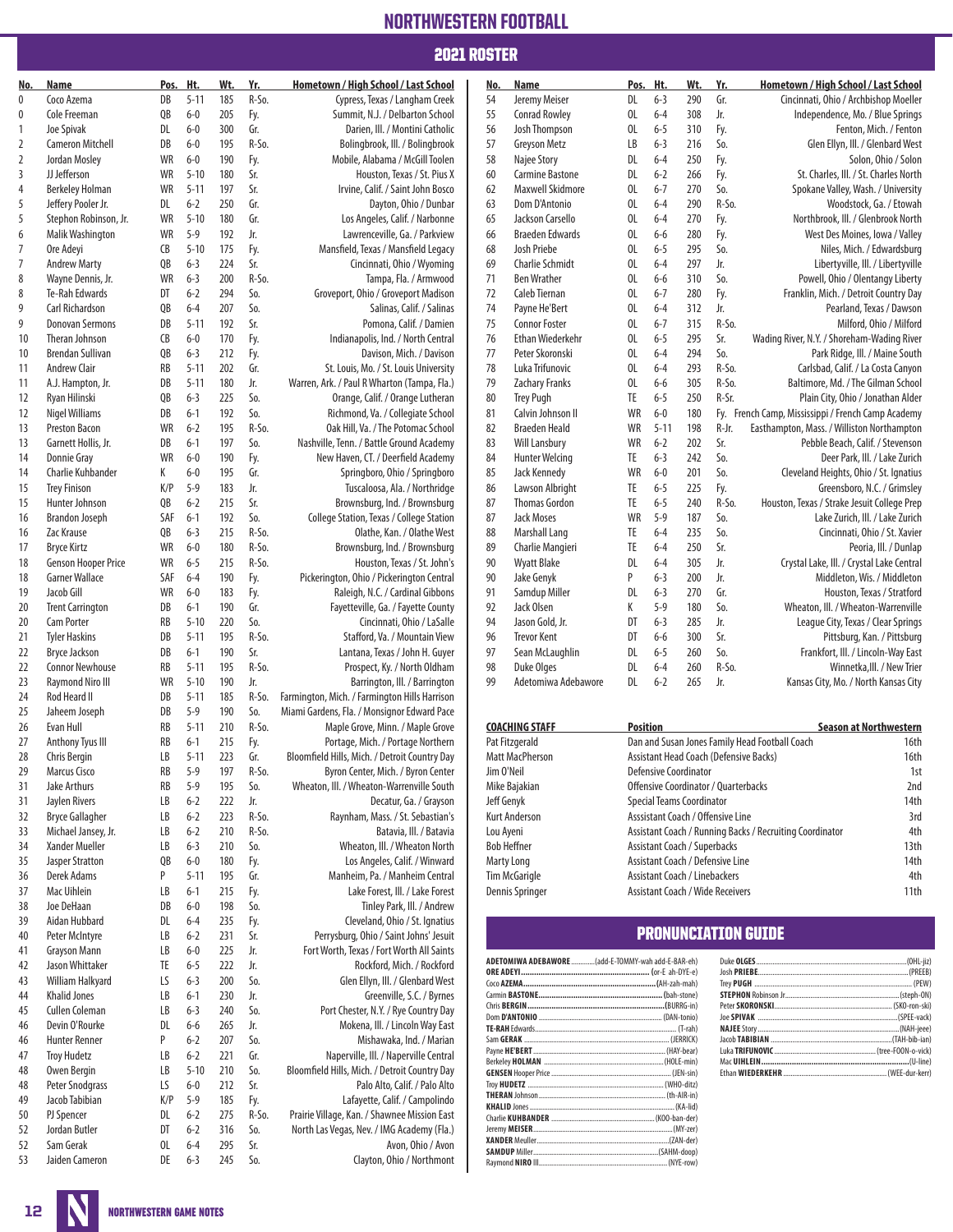# **Northwestern Overall Team Statistics (as of Sep 26, 2021) All games** NORTHWESTERN FOOTBALL NORTHWESTERN FOOTBALL

| <b>Team Statistics</b>                    | <b>NU</b>       | <b>OPP</b>              |
|-------------------------------------------|-----------------|-------------------------|
| <b>SCORING</b>                            | 103             | 80                      |
| Points Per Game                           | 25.8            | 20.0                    |
| Points Off Turnovers                      | 28              | 13                      |
| <b>FIRST DOWNS</b>                        | 82              | 78                      |
| Rushing                                   | 49              | 31                      |
| Passing                                   | 29              | 43                      |
| Penalty                                   | 4               | $\overline{\mathbf{4}}$ |
| <b>RUSHING YARDAGE</b>                    | 851             | 747                     |
| Yards gained rushing                      | 977             | 837                     |
| Yards lost rushing                        | 126             | $90\,$                  |
| <b>Rushing Attempts</b>                   | 167             | 143                     |
| Average Per Rush                          | 5.1             | 5.2                     |
| Average Per Game                          | 212.8           | 186.8                   |
| <b>TDs Rushing</b>                        | 7               | $\overline{7}$          |
| PASSING YARDAGE                           | 697             | 842                     |
| Comp-Att-Int                              | 70-118-4        | 90-138-3                |
| Average Per Pass                          | 5.9             | 6.1                     |
| Average Per Catch                         | 10.0            | 9.4                     |
| Average Per Game                          | 174.2           | 210.5                   |
| <b>TDs Passing</b>                        | 6               | $\mathfrak{Z}$          |
| <b>TOTAL OFFENSE</b>                      | 1548            | 1589                    |
| <b>Total Plays</b>                        | 285             | 281                     |
| Average Per Play                          | 5.4             | 5.7                     |
| Average Per Game                          | 387.0           | 397.2                   |
| KICK RETURNS: #-Yards                     | $5 - 72$        | 13-255                  |
| PUNT RETURNS: #-Yards                     | 9-208           | $5 - 38$                |
| INT RETURNS: #-Yards                      | $3 - 26$        | $4 - 14$                |
| KICK RETURN AVERAGE                       | 14.4<br>23.1    | 19.6                    |
| PUNT RETURN AVERAGE<br>INT RETURN AVERAGE | 8.7             | 7.6<br>3.5              |
| <b>FUMBLES-LOST</b>                       | $6-4$           | $6-5$                   |
| PENALTIES-Yards                           | 19-162          | 27-222                  |
| Average Per Game                          | 40.5            | 55.5                    |
| <b>PUNTS-Yards</b>                        | 18-783          | 24-1021                 |
| Average Per Punt                          | 43.5            | 42.5                    |
| Net punt average                          | 41.4            | 33.0                    |
| KICKOFFS-Yards                            | 21-1210         | 17-970                  |
| Average Per Kick                          | 57.6            | 57.1                    |
| Net kick average                          | 39.5            | 39.6                    |
| TIME OF POSSESSION/Game                   | 29:16           | 29:47                   |
| 3RD-DOWN Conversions                      | 26/61           | 21/59                   |
| 3rd-Down Pct                              | 43%             | 36%                     |
| 4TH-DOWN Conversions                      | 5/8             | 3/5                     |
| 4th-Down Pct                              | 62%             | 60%                     |
| <b>SACKS BY-Yards</b>                     | 10-58           | 8-64                    |
| <b>MISC YARDS</b>                         | 12              | 0                       |
| TOUCHDOWNS SCORED                         | 13              | 10                      |
| FIELD GOALS-ATTEMPTS                      | $4 - 7$         | $4 - 7$                 |
| <b>ON-SIDE KICKS</b>                      | $0-0$           | $0-0$                   |
| RED-ZONE SCORES                           | $(13-18)$ 72%   | $(10-12) 83%$           |
| RED-ZONE TOUCHDOWNS                       | $(10-18)56%$    | $(7-12) 58%$            |
| PAT-ATTEMPTS                              | $(11-11) 100\%$ | $(8-8)$ 100%            |
| <b>ATTENDANCE</b>                         | 87558           | 12323                   |
| Games/Avg Per Game                        | 3/29186         | 1/12323                 |
| <b>Neutral Site Games</b>                 |                 | 0/0                     |
|                                           |                 |                         |

| <b>Score by Quarters</b> | 1st | 2nd | 3rd | 4th  | 0T | <b>Total</b> |
|--------------------------|-----|-----|-----|------|----|--------------|
| Northwestern             |     | 17  | 16. | 42   |    | 103          |
| Opponents                | 35  | 16. |     | - 22 |    | 80           |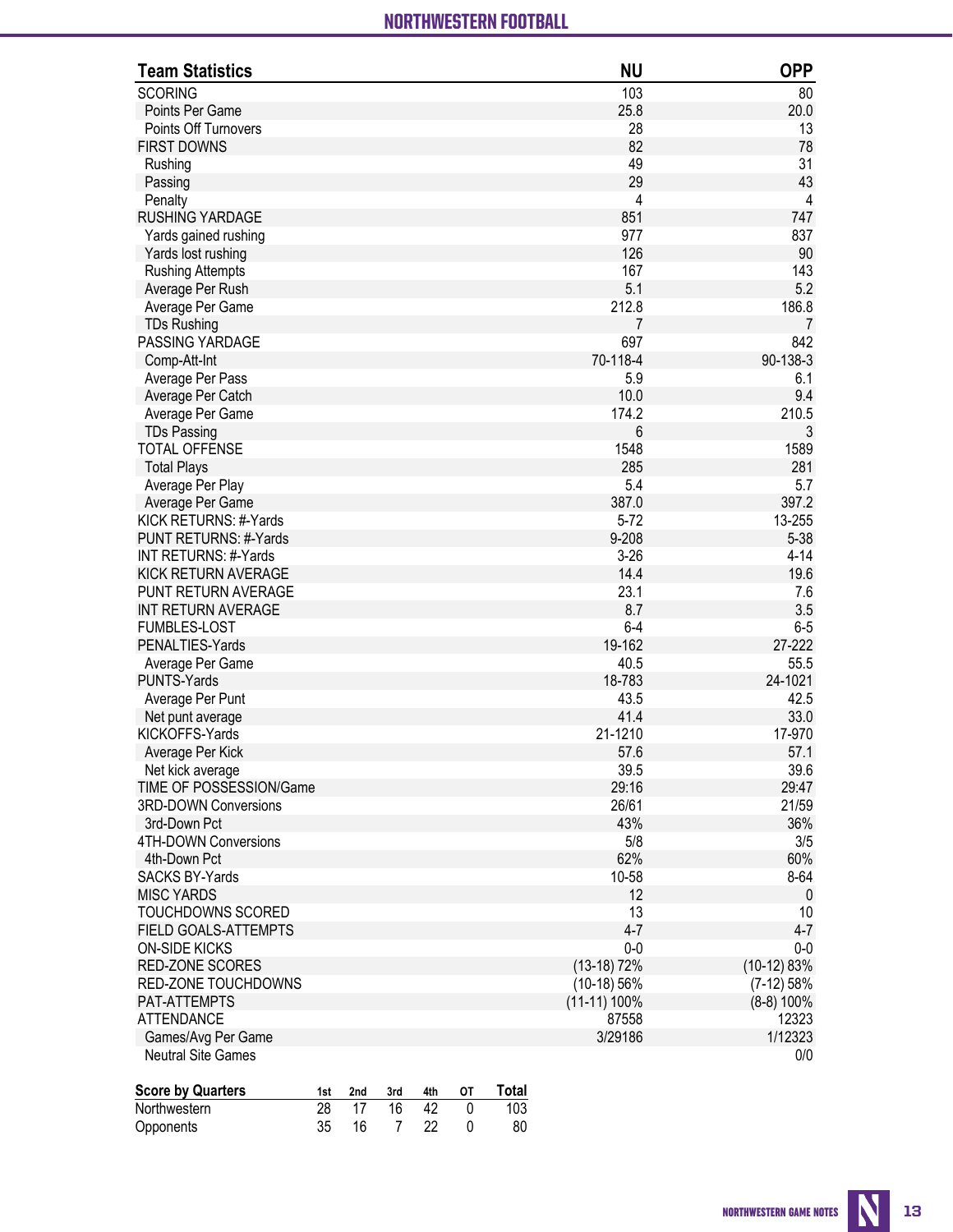| Rushing               | gp-gs   | att            | gain           | loss | net  | avg    | td | Ig             | avg/g  |
|-----------------------|---------|----------------|----------------|------|------|--------|----|----------------|--------|
| Hull, Evan            | $4-3$   | 63             | 495            | 17   | 478  | 7.6    | 4  | 90             | 119.5  |
| Tyus III, Anthony     | $4 - 1$ | 35             | 170            | 7    | 163  | 4.7    | 1  | 16             | 40.8   |
| Clair, Andrew         | $4 - 0$ | 20             | 154            | 6    | 148  | 7.4    | 0  | 32             | 37.0   |
| Marty, Andrew         | $2 - 0$ | 7              | 54             | 10   | 44   | 6.3    | 1  | 21             | 22.0   |
| Newhouse, C           | $2 - 0$ | 1              | 25             | 0    | 25   | 25.0   | 0  | 25             | 12.5   |
| Cisco, Marcus         | $2-0$   | 5              | 14             | 0    | 14   | 2.8    | 0  | 5              | 7.0    |
| Robinson, Jr., Stepho | 4-4     | 2              | 5              | 0    | 5    | 2.5    | 0  | 4              | 1.2    |
| Kirtz, Bryce          | 4-4     | 1              | 4              | 0    | 4    | 4.0    | 0  | 4              | 1.0    |
| Richardson, C         | 1-0     | 1              | $\overline{2}$ | 0    | 2    | 2.0    | 0  | $\overline{2}$ | 2.0    |
| Arthurs, Jake         | $1 - 0$ | 2              | 5              | 3    | 2    | 1.0    | 1  | 5              | 2.0    |
| Hllinski, Ryan        | $2 - 1$ | 2              | 2              | 2    | 0    | 0.0    | 0  | $\overline{2}$ | 0.0    |
| Team                  | $4 - 0$ | 2              | 0              | 4    | $-4$ | $-2.0$ | 0  | 0              | $-1.0$ |
| Washington, Malik     | 4-1     | $\overline{2}$ | 2              | 10   | -8   | $-4.0$ | 0  | $\overline{2}$ | $-2.0$ |
| Johnson, Hunter       | $3 - 3$ | 24             | 45             | 67   | -22  | $-0.9$ | 0  | 9              | $-7.3$ |
| Total                 | 4       | 167            | 977            | 126  | 851  | 5.1    | 7  | 90             | 212.8  |
| Opponents             | 4       | 143            | 837            | 90   | 747  | 5.2    | 7  | 75             | 186.8  |

| Passing         | gp-gs   |            | effic comp-att-int | pct  | yds td |   |    | lg avg/g |
|-----------------|---------|------------|--------------------|------|--------|---|----|----------|
| Johnson, Hunter |         | 3-3 114.42 | 45-75-4            | 60.0 | 424    | 4 |    | 47 141.3 |
| Hllinski, Ryan  | $2 - 1$ | 89.81      | $14 - 27 - 0$      | 51.9 | 122    | 0 | 20 | 61.0     |
| Marty, Andrew   |         | 2-0 189.27 | $11 - 16 - 0$      | 68.8 | 151    |   | 40 | 75.5     |
| Total           |         | 4 118.94   | 70-118-4           | 59.3 | 697    | 6 |    | 47 174.2 |
| Opponents       |         | 4 119.30   | $90 - 138 - 3$     | 65.2 | 842    | 3 |    | 50 210.5 |

| Receiving             | gp-gs   | no.            | vds | avg    | td | lg | avg/g  |
|-----------------------|---------|----------------|-----|--------|----|----|--------|
| Kirtz, Bryce          | 4-4     | 16             | 193 | 12.1   | 0  | 44 | 48.2   |
| Robinson, Jr., Stepho | 4-4     | 15             | 193 | 12.9   | 1  | 47 | 48.2   |
| Washington, Malik     | $4-1$   | 10             | 107 | 10.7   | 1  | 25 | 26.8   |
| Hull, Evan            | $4-3$   | 7              | 51  | 7.3    | 0  | 17 | 12.8   |
| Pugh, Trey            | $2 - 0$ | 6              | 28  | 4.7    | 2  | 9  | 14.0   |
| Mangieri, C           | $4 - 4$ | 5              | 40  | 8.0    | 0  | 25 | 10.0   |
| Gill, Jacob           | $4-0$   | 3              | 43  | 14.3   | 1  | 31 | 10.8   |
| Lang, Marshall        | $4-1$   | 2              | 24  | 12.0   | 1  | 20 | 6.0    |
| Niro III, Raymond     | $4-1$   | 2              | 15  | 7.5    | 0  | 8  | 3.8    |
| Tyus III, Anthony     | $4-1$   | 2              | 4   | 2.0    | 0  | 3  | 1.0    |
| Clair, Andrew         | $4 - 0$ | $\overline{2}$ | -1  | $-0.5$ | 0  | 3  | $-0.2$ |
| Total                 | 4       | 70             | 697 | 10.0   | 6  | 47 | 174.2  |
| Opponents             | 4       | 90             | 842 | 9.4    | 3  | 50 | 210.5  |

| <b>Punt Returns</b>   | no.            | yds | avg  | td | lg |
|-----------------------|----------------|-----|------|----|----|
| Niro III, Raymond     | 4              | 68  | 17.0 | 0  | 36 |
| Kirtz, Bryce          | 2              | 26  | 13.0 | 0  | 13 |
| Joseph, Brandon       | $\overline{2}$ | 111 | 55.5 | 0  | 65 |
| Hull, Evan            | 1              | 3   | 3.0  | 0  | 3  |
| Total                 | 9              | 208 | 23.1 | 0  | 65 |
| Opponents             | 5              | 38  | 7.6  | 0  | 12 |
| Interceptions         | no.            | yds | avq  | td | lg |
| Bergin, Chris         | 1              | 0   | 0.0  | 0  | 0  |
| Jackson, Bryce        | 1              | 0   | 0.0  | 0  | 0  |
| Joseph, Brandon       | 1              | 26  | 26.0 | 0  | 26 |
| Total                 | $\overline{3}$ | 26  | 8.7  | 0  | 26 |
| Opponents             | 4              | 14  | 3.5  | 0  | 8  |
| <b>Kick Returns</b>   | no.            | yds | avq  | td | lg |
| Azema, Coco           | 3              | 62  | 20.7 | 0  | 29 |
| Mangieri, C           | 1              | 0   | 0.0  | 0  | 0  |
| Niro III, Raymond     | 1              | 10  | 10.0 | 0  | 10 |
| Joseph, Brandon       | 0              | 0   | 0.0  | 0  | 0  |
| Total                 | $\overline{5}$ | 72  | 14.4 | 0  | 29 |
| Opponents             | 13             | 255 | 19.6 | 0  | 37 |
| <b>Fumble Returns</b> | no.            | yds | avq  | td | lg |
| Total                 | 0              | 0   | 0.0  | 0  | 0  |
| Opponents             | 0              | 0   | 0.0  | 0  | 0  |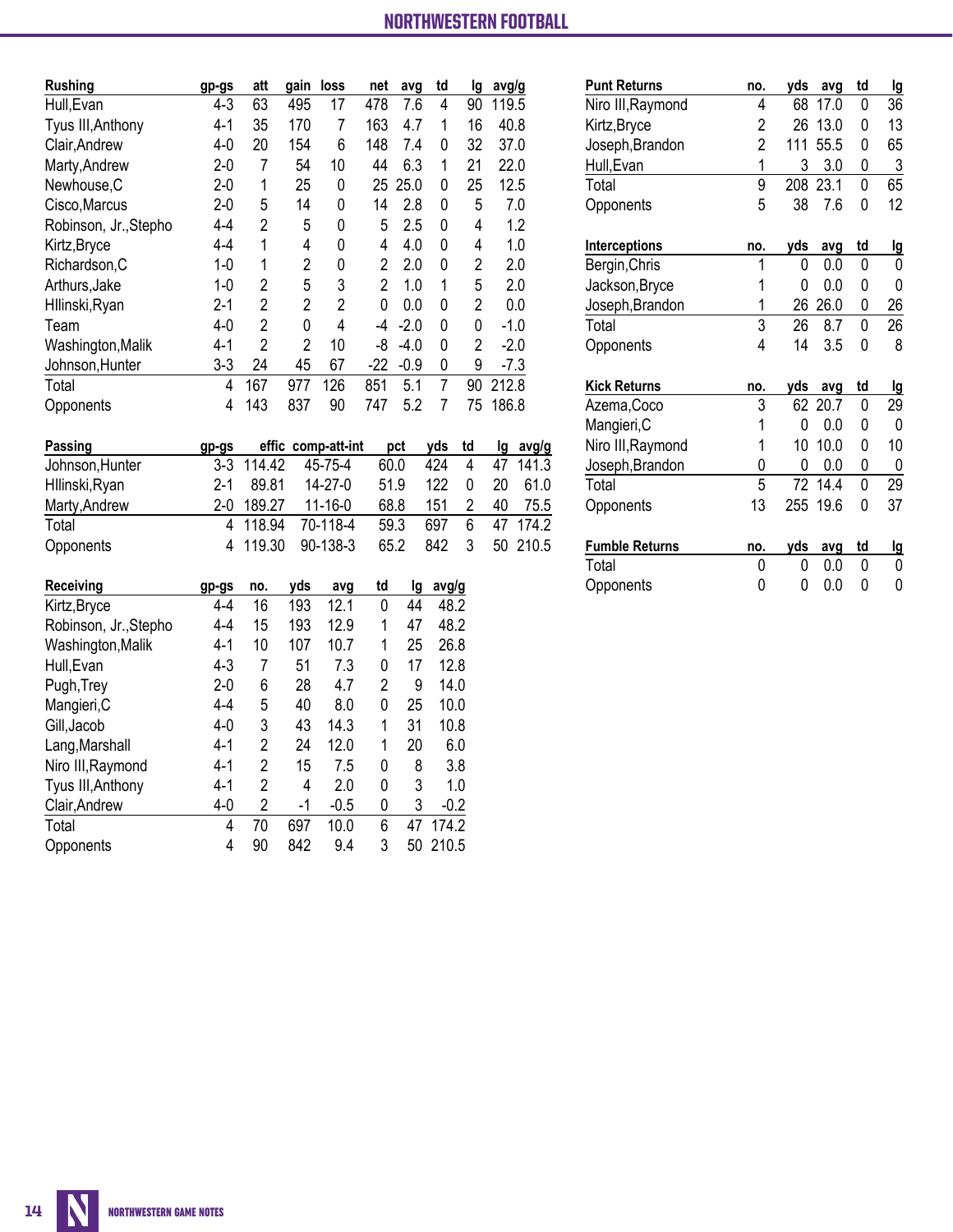# **The Automated ScoreBook Northwestern Overall Individual Statistics (as of Sep 26, 2021) All games**

|                       |    |                          |           | <b>PAT</b> |          |         |     |
|-----------------------|----|--------------------------|-----------|------------|----------|---------|-----|
| Scoring               | td | fg                       | kick      | rush       | rcv pass | dxp saf | pts |
| Hull, Evan            | 4  |                          |           |            |          |         | 24  |
| Kuhbander, C          |    | $4 - 7$                  | $10 - 10$ |            |          |         | 22  |
| Pugh, Trey            | 2  | $\overline{\phantom{0}}$ |           |            |          |         | 12  |
| Robinson, Jr., Stepho | 1  |                          |           | $1 - 1$    |          |         | 8   |
| Marty, Andrew         |    |                          |           |            | $0 - 1$  |         | 6   |
| Washington, Malik     |    |                          |           |            |          |         | 6   |
| Tyus III, Anthony     |    |                          |           |            |          |         | 6   |
| Gill, Jacob           |    |                          |           |            |          |         | 6   |
| Arthurs, Jake         |    |                          |           |            |          |         | 6   |
| Lang, Marshall        |    |                          |           |            |          |         | 6   |
| Finison, Trey         |    |                          | $1 - 1$   |            |          |         |     |
| Total                 | 13 | $4 - 7$                  | $11 - 11$ | $1 - 1$    | $0 - 1$  |         | 103 |
| Opponents             | 10 | $4 - 7$                  | $8-8$     | $0 - 1$    |          |         | 80  |

| Total Offense         | g | plays | rush  | pass | total | avg/g  |
|-----------------------|---|-------|-------|------|-------|--------|
| Hull, Evan            | 4 | 63    | 478   | 0    | 478   | 119.5  |
| Johnson, Hunter       | 3 | 99    | $-22$ | 424  | 402   | 134.0  |
| Marty, Andrew         | 2 | 23    | 44    | 151  | 195   | 97.5   |
| Tyus III, Anthony     | 4 | 35    | 163   | 0    | 163   | 40.8   |
| Clair, Andrew         | 4 | 20    | 148   | 0    | 148   | 37.0   |
| Hllinski, Ryan        | 2 | 29    | 0     | 122  | 122   | 61.0   |
| Newhouse,C            | 2 | 1     | 25    | 0    | 25    | 12.5   |
| Cisco, Marcus         | 2 | 5     | 14    | N    | 14    | 7.0    |
| Robinson, Jr., Stepho | 4 | 2     | 5     | 0    | 5     | 1.2    |
| Kirtz, Bryce          | 4 | 1     | 4     | 0    | 4     | 1.0    |
| Arthurs, Jake         | 1 | 2     | 2     | 0    | 2     | 2.0    |
| Richardson, C         |   | 1     | 2     | 0    | 2     | 2.0    |
| Team                  | 4 | 2     | -4    | N    | -4    | $-1.0$ |
| Washington, Malik     | 4 | 2     | -8    | N    | -8    | $-2.0$ |
| Total                 | 4 | 285   | 851   | 697  | 1548  | 387.0  |
| Opponents             | 4 | 281   | 747   | 842  | 1589  | 397.2  |

| <b>Field Goals</b> | fg                  | pct. 01-19 | 20-29 | 30-39            | 40-49             | 50-99   | la | blk      |
|--------------------|---------------------|------------|-------|------------------|-------------------|---------|----|----------|
| Kuhbander, C       | 4-7<br>57.1         | $0 - 0$    | 3-4   | $0 - 1$          | $1-2$             | $0 - 0$ |    | $\Omega$ |
| <b>FG Sequence</b> | <b>Northwestern</b> |            |       | <b>Opponents</b> |                   |         |    |          |
| Michigan St.       | 44.38               |            |       | 60,(37)          |                   |         |    |          |
| Indiana St.        | (47)                |            |       |                  |                   |         |    |          |
| Duke               | (25)                |            |       |                  | (23),(27),(50),52 |         |    |          |
| Ohio               | 24, (24), (26)      |            |       | 31               |                   |         |    |          |

| Adams, Derek    | 18 |              | 783 43.5 55      |   |   | 10         | 6        |   |              |
|-----------------|----|--------------|------------------|---|---|------------|----------|---|--------------|
| Total           |    |              | 18 783 43.5 55 0 |   |   | 10         | 6        | 4 | $\Omega$     |
| Opponents       |    |              | 24 1021 42.5 64  |   | 1 | 3          | 8        |   | <sup>0</sup> |
|                 |    |              |                  |   |   |            |          |   |              |
| <b>Kickoffs</b> |    |              | no. yds avg      |   |   | tb ob retn | net ydln |   |              |
| Kuhbander, C    |    | 18 1027 57.1 |                  | 4 | 0 |            |          |   |              |
|                 |    |              |                  |   |   |            |          |   |              |
| Finison, Trey   |    | 2 125 62.5   |                  |   | 0 |            |          |   |              |
| Olsen, Jack     |    |              | 58 58.0          | 0 | 0 |            |          |   |              |

Opponents 17 970 57.1 9 0 14.4 39.6 25

**Punting no. yds avg lg tb fc i20 50+ blk**

Numbers in (parentheses) indicate field goal was made.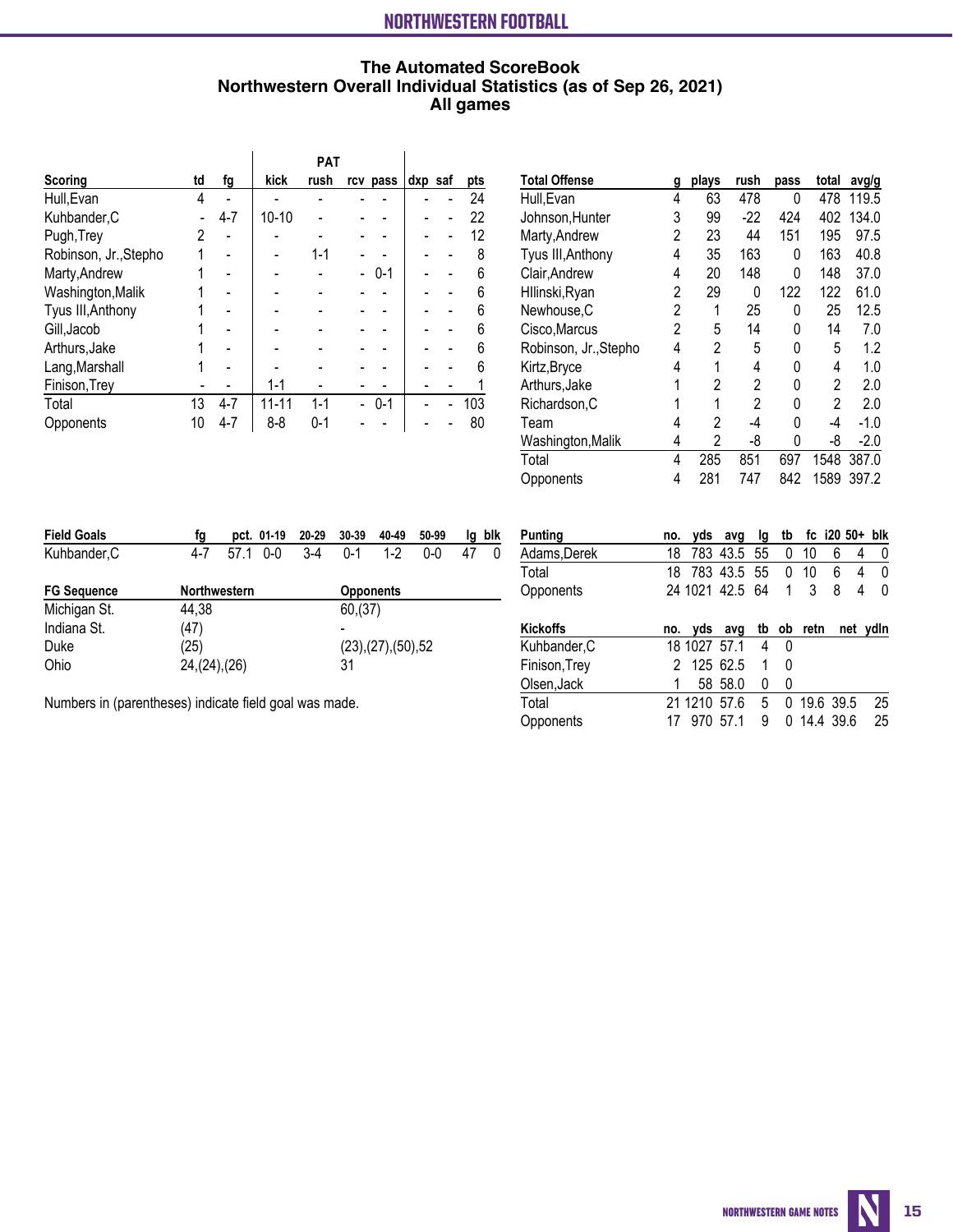**All games**

| <b>All Purpose</b> | g              | rush           | rcv         | pr  | kr  | ir | total          | avg/g  |
|--------------------|----------------|----------------|-------------|-----|-----|----|----------------|--------|
| Hull, Evan         | 4              | 478            | 51          | 3   | 0   | 0  | 532            | 133.0  |
| Kirtz, Bryce       | 4              | 4              | 193         | 26  | 0   | 0  | 223            | 55.8   |
| Robinson, Jr., St  | 4              | 5              | 193         | 0   | 0   | 0  | 198            | 49.5   |
| Tyus III, Anthony  | $\overline{4}$ | 163            | 4           | 0   | 0   | 0  | 167            | 41.8   |
| Joseph, Brandon    | 4              | 0              | 0           | 111 | 0   | 26 | 149            | 37.2   |
| Clair, Andrew      | 4              | 148            | $-1$        | 0   | 0   | 0  | 147            | 36.8   |
| Washington, Mali   | $\overline{4}$ | -8             | 107         | 0   | 0   | 0  | 99             | 24.8   |
| Niro III, Raymond  | 4              | 0              | 15          | 68  | 10  | 0  | 93             | 23.2   |
| Azema, Coco        | 3              | 0              | 0           | 0   | 62  | 0  | 62             | 20.7   |
| Marty, Andrew      | 2              | 44             | 0           | 0   | 0   | 0  | 44             | 22.0   |
| Gill, Jacob        | 4              | 0              | 43          | 0   | 0   | 0  | 43             | 10.8   |
| Mangieri, C        | 4              | 0              | 40          | 0   | 0   | 0  | 40             | 10.0   |
| Pugh, Trey         | $\overline{2}$ | 0              | 28          | 0   | 0   | 0  | 28             | 14.0   |
| Newhouse, C        | $\overline{2}$ | 25             | $\mathbf 0$ | 0   | 0   | 0  | 25             | 12.5   |
| Lang, Marshall     | 4              | 0              | 24          | 0   | 0   | 0  | 24             | 6.0    |
| Cisco, Marcus      | $\overline{2}$ | 14             | 0           | 0   | 0   | 0  | 14             | 7.0    |
| Richardson, C      | 1              | 2              | 0           | 0   | 0   | 0  | 2              | 2.0    |
| Arthurs, Jake      | 1              | $\overline{2}$ | 0           | 0   | 0   | 0  | $\overline{2}$ | 2.0    |
| Team               | 4              | $-4$           | 0           | 0   | 0   | 0  | $-4$           | $-1.0$ |
| Johnson, Hunter    | 3              | $-22$          | 0           | 0   | 0   | 0  | $-22$          | $-7.3$ |
| Total              | 4              | 851            | 697         | 208 | 72  | 26 | 1866           | 466.5  |
| Opponents          | 4              | 747            | 842         | 38  | 255 | 14 | 1896           | 474.0  |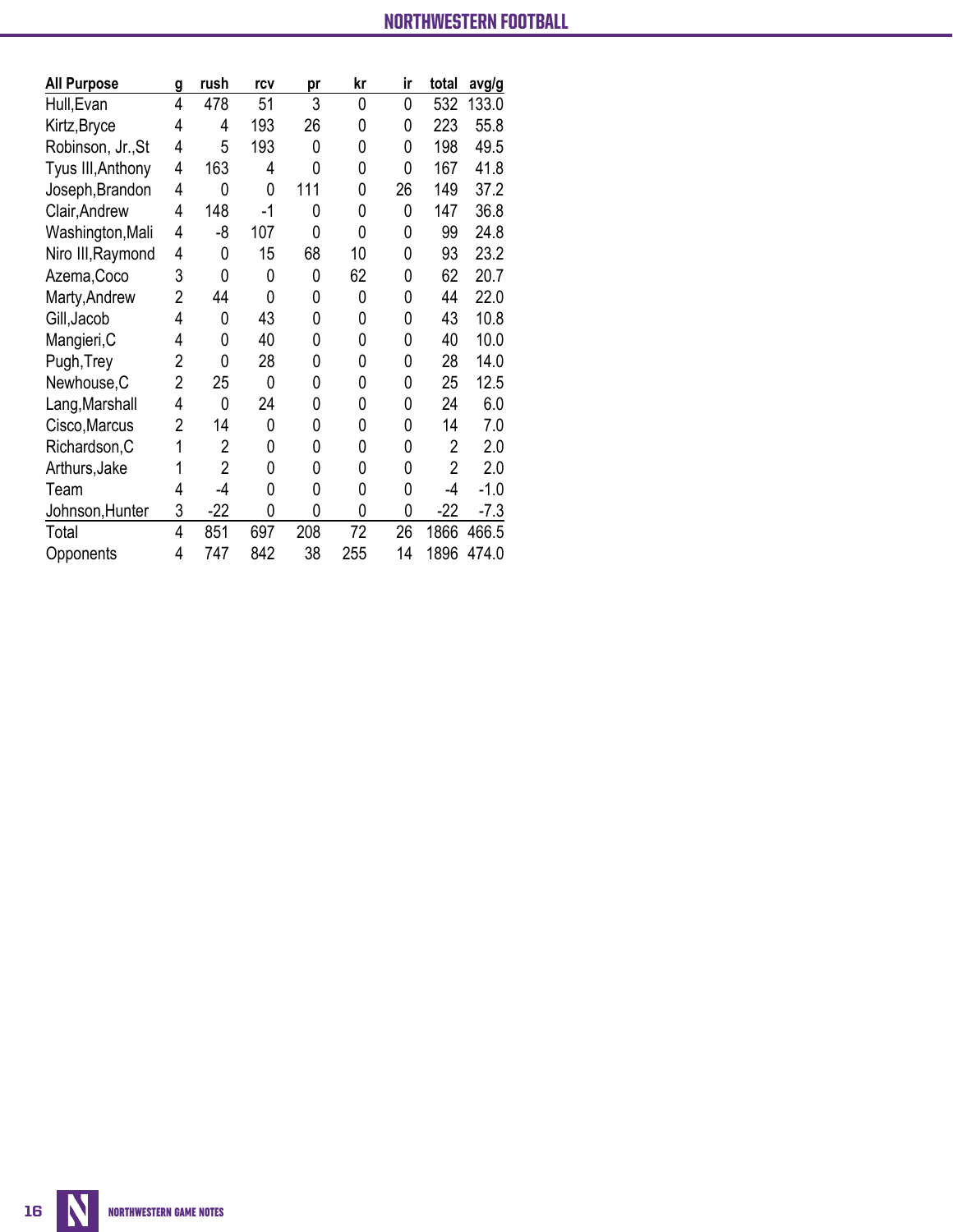### **NORTHWESTERN COOTDALL All games** NORTHWESTERN FOOTBALL NORTHWESTERN FOOTBALL

|                |                          |         | <b>Tackles</b> |                |                |            | <b>Sacks</b> |          | Pass defense   |                  | <b>Fumbles</b>       |                | blkd |     |
|----------------|--------------------------|---------|----------------|----------------|----------------|------------|--------------|----------|----------------|------------------|----------------------|----------------|------|-----|
| ##             | <b>Defensive Leaders</b> | gp-gs   | ua             | a              | tot            | tfl/yds    | no-yds       | int-yds  | brup           | qbh              | rcv-yds              | ff             | kick | saf |
| 28             | Bergin, Chris            | $4 - 4$ | 34             | 12             | 46             | $2.5 - 5$  | $0.5 - 3$    | $1-0$    |                |                  |                      |                |      |     |
| 40             | Mcintyre, Peter          | $4 - 4$ | 12             | 15             | 27             | $2.0 - 4$  |              |          |                |                  |                      |                |      |     |
| 16             | Joseph, Brandon          | $4 - 4$ | 21             | 5              | 26             |            |              | $1 - 26$ |                |                  | $1-0$                |                |      |     |
| 0              | Azema, Coco              | $3-1$   | 14             | $\overline{7}$ | 21             |            |              |          |                |                  | $1-0$                |                |      |     |
| 32             | Gallagher, Bryce         | $4-2$   | 12             | 6              | 18             | $1.0 - 1$  |              |          |                |                  |                      |                |      |     |
| 91             | Miller, Samdup           | $2 - 2$ | $\overline{4}$ | 11             | 15             | $0.5 - 4$  | $0.5 - 4$    |          |                |                  |                      |                |      |     |
| 22             | Jackson, Bryce           | $4 - 3$ | 10             | 3              | 13             |            |              | $1-0$    |                |                  |                      |                |      |     |
| 11             | Hampton, Jr., A.J.       | $4 - 1$ | 10             | $\overline{2}$ | 12             |            |              |          | $\overline{7}$ |                  |                      |                |      |     |
| 99             | Adebawore, Adetomiwa     | $4 - 4$ | 8              | 3              | 11             | $3.0 - 18$ | $2.5 - 17$   |          | $\overline{2}$ | 6                |                      |                |      |     |
| 5J             | Pooler, Jr., Jeffery     | $4 - 2$ | 4              | $\overline{7}$ | 11             | $2.5 - 13$ | $2.5 - 13$   |          |                |                  |                      |                |      |     |
| 24             | Heard II, Rod            | $4 - 3$ | 8              | 3              | 11             | $1.0 - 8$  |              |          |                |                  | $1-0$                |                |      |     |
| $\overline{2}$ | Mitchell, Cam            | $4 - 4$ | 10             |                | 10             |            |              |          | $\overline{2}$ | 1                |                      |                |      |     |
| 54             | Meiser, Jeremy           | $4 - 3$ | 6              | 3              | 9              | $5.0 - 16$ | $3.0 - 14$   |          |                |                  |                      |                |      |     |
| 96             | Kent, Trevor             | $3-1$   | $\overline{2}$ | 5              | $\overline{7}$ | $0.5 - 0$  |              |          |                |                  |                      |                |      |     |
| $\mathbf{1}$   | Spivak, Joe              | $4 - 4$ | $\overline{2}$ | $\overline{2}$ | 4              |            |              |          |                |                  | $\ddot{\phantom{a}}$ |                |      |     |
| 34             | Mueller, Xander          | $4-0$   | $\mathbf{1}$   | 3              | $\overline{4}$ | $0.5 - 4$  | $0.5 - 4$    |          |                |                  | $1-0$                |                |      |     |
| 44             | Jones, Khalid            | $3-2$   | 3              | 1              | 4              |            |              |          |                |                  |                      |                |      |     |
| 47             | Hudetz, Troy             | $4-0$   | $\overline{2}$ | $\mathbf{1}$   | 3              |            |              |          |                |                  |                      |                |      |     |
| 31             | Rivers, Jaylen           | $1-0$   | $\overline{c}$ |                | $\sqrt{2}$     |            |              |          |                |                  |                      |                |      |     |
| 23             | Niro III, Raymond        | $4 - 1$ |                | $\overline{2}$ | $\overline{2}$ |            |              |          |                |                  |                      |                |      |     |
| 97             | McLaughlin, S            | $3-0$   |                | $\overline{2}$ | $\overline{2}$ | $0.5 - 3$  | $0.5 - 3$    |          |                |                  | $1-0$                |                |      |     |
| 46             | O'Rourke, Devin          | $3-0$   | $\overline{2}$ |                | $\overline{2}$ |            |              |          |                |                  |                      |                |      |     |
| 77             | Skoronski, Peter         | $4 - 4$ | 1              |                | 1              |            |              |          |                |                  |                      |                |      |     |
| 25             | Joseph, Jaheem           | $2-0$   |                | $\mathbf{1}$   | $\mathbf{1}$   |            |              |          |                |                  |                      |                |      |     |
| 18             | Hooper Price, Genson     | $4-0$   | 1              |                |                |            |              |          |                |                  |                      |                |      |     |
| 33             | Jansey Jr, Michael       | $3-0$   | 1              |                |                |            |              |          |                |                  |                      |                |      |     |
| 13             | Hollis, Jr., Garnett     | $2 - 0$ |                |                |                |            |              |          |                |                  |                      |                |      |     |
| 17             | Kirtz, Bryce             | $4 - 4$ | $\mathbf{1}$   |                |                |            |              |          |                |                  |                      |                |      |     |
| 2T             | Carrington, Trent        | $4-0$   |                |                |                |            |              |          |                |                  |                      |                |      |     |
| 8T             | Edwards, Te-Rah          | $3-0$   | 1              |                |                |            |              |          |                |                  |                      |                |      |     |
|                | Total                    | 4       | 174            | 94             | 268            | 19-76      | 10-58        | $3 - 26$ | 13             | 12               | $5-0$                | 5              |      |     |
|                | Opponents                | 4       | 191            | 76             | 267            | $27 - 111$ | $8 - 64$     | $4 - 14$ | 15             | $\boldsymbol{9}$ | $4 - 0$              | $\overline{3}$ |      |     |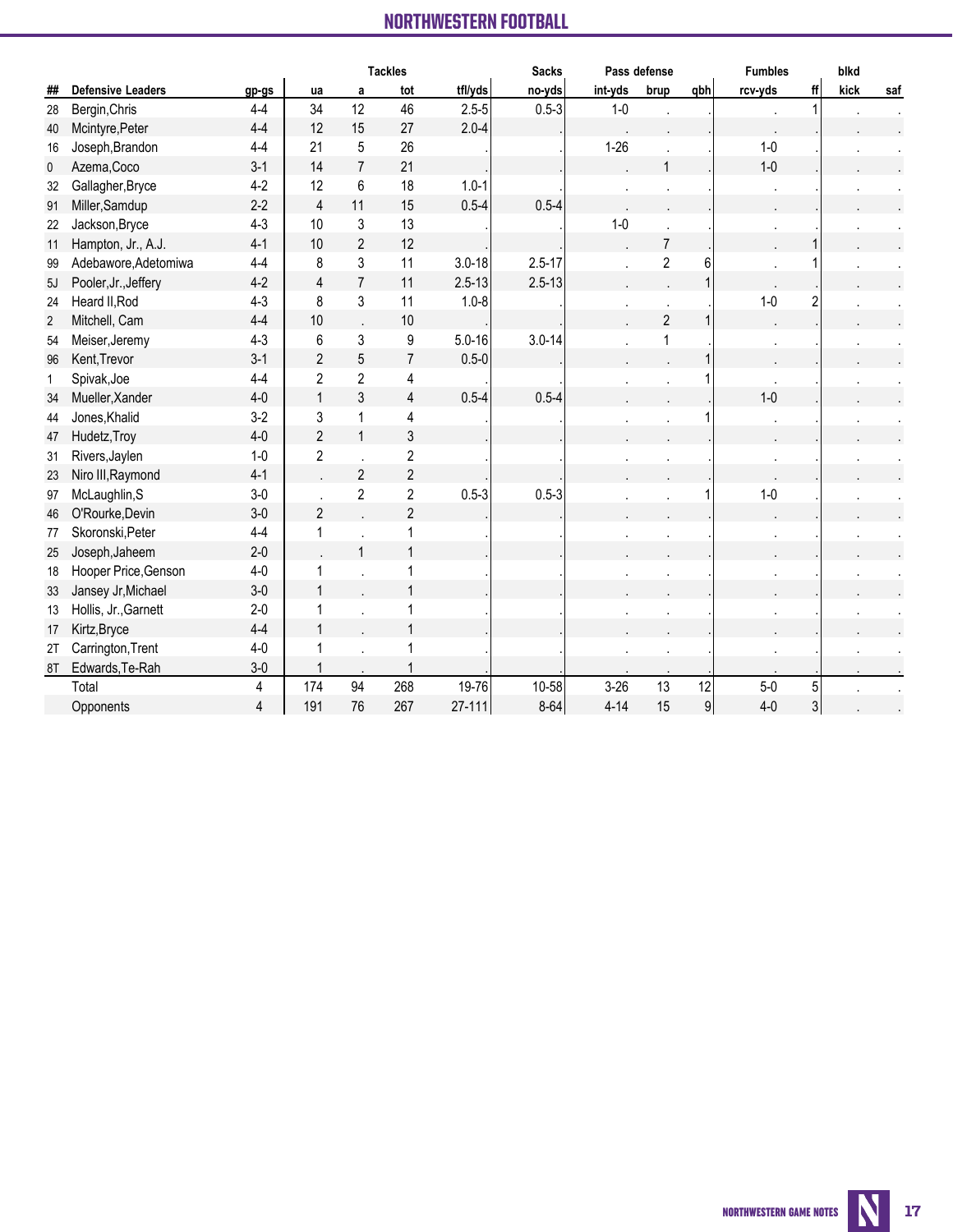### **NORTHWESTERN FOOTBALL All games** NORTHWESTERN FOOTBALL NORTHWESTERN FOOTBALL

|                       |                         |                | <b>SEASON</b>  |                    |                |            |          |             |        |       |              |                |                 | <b>CAREER</b>  |               |                |       |              |    |       |
|-----------------------|-------------------------|----------------|----------------|--------------------|----------------|------------|----------|-------------|--------|-------|--------------|----------------|-----------------|----------------|---------------|----------------|-------|--------------|----|-------|
| Rushing               | gp                      | att            | gain           | loss               | net            | avg        | td       | lg          | avg/g  |       |              | gp             | att             | gain           | loss          | net            | avg   | td           | lg | avg/g |
| Hull, Evan            | 4                       | 63             | 495            | 17                 | 478            | 7.6        | 4        | 90          | 119.5  |       |              | 17             | 134             | 1003           | 30            | 973            | 7.3   | 10           | 90 | 57.2  |
| Tyus III, Anthony     | 4                       | 35             | 170            | 7                  | 163            | 4.7        | 1        | 16          | 40.8   |       |              | 4              | 35              | 170            | 7             | 163            | 4.7   | $\mathbf{1}$ | 16 | 40.8  |
| Clair, Andrew         | 4                       | 20             | 154            | 6                  | 148            | 7.4        | 0        | 32          | 37.0   |       |              | 4              | 20              | 154            | 6             | 148            | 7.4   | 0            | 32 | 37.0  |
| Marty, Andrew         | $\overline{\mathbf{c}}$ | 7              | 54             | 10                 | 44             | 6.3        | 1        | 21          | 22.0   |       |              | 11             | 64              | 282            | 13            | 269            | 4.2   | 5            | 21 | 24.5  |
| Newhouse.C            | 2                       | 1              | 25             | 0                  | 25             | 25.0       | 0        | 25          | 12.5   |       |              | 2              | 1               | 25             | 0             | 25             | 25.0  | 0            | 25 | 12.5  |
| Cisco.Marcus          | 2                       | 5              | 14             | 0                  | 14             | 2.8        | 0        | 5           |        | 7.0   |              | 3              | 8               | 21             | 1             | 20             | 2.5   | 0            | 5  | 6.7   |
| Robinson, Jr., Stepho | 4                       | 2              | 5              | 0                  | 5              | 2.5        | 0        | 4           |        | 1.2   |              | 4              | 2               | 5              | 0             | 5              | 2.5   | 0            | 4  | 1.2   |
| Kirtz,Bryce           | 4                       | 1              | 4              | 0                  | 4              | 4.0        | 0        | 4           |        | 1.0   |              | 13             | 1               | 4              | 0             | 4              | 4.0   | 0            | 4  | 0.3   |
| Richardson,C          | 1                       | 1              | 2              | 0                  | 2              | 2.0        | 0        | 2           |        | 2.0   |              | 1              | 1               | 2              | 0             | 2              | 2.0   | 0            | 2  | 2.0   |
| Arthurs, Jake         | 1                       | 2              | 5              | 3                  | 2              | 1.0        | 1        | 5           |        | 2.0   |              | 1              | $\overline{2}$  | 5              | 3             | $\overline{2}$ | 1.0   | $\mathbf{1}$ | 5  | 2.0   |
| Hllinski,Ryan         | 2                       | 2              | 2              | 2                  | 0              | 0.0        | 0        | 2           |        | 0.0   |              | 2              | $\overline{2}$  | 2              | 2             | 0              | 0.0   | 0            | 2  | 0.0   |
| Team                  | 4                       | $\overline{2}$ | 0              | 4                  | -4             | $-2.0$     | 0        | 0           | $-1.0$ |       |              |                |                 |                |               |                |       |              |    |       |
| Washington,Malik      | 4                       | 2              | 2              | 10                 | -8             | $-4.0$     | 0        | 2           | $-2.0$ |       |              | 20             | 3               | 10             | 10            | 0              | 0.0   | 0            | 8  | 0.0   |
| Johnson, Hunter       | 3                       | 24             | 45             | 67                 | $-22$          | $-0.9$     | 0        | 9           | $-7.3$ |       |              | 11             | 72              | 243            | 201           | 42             | 0.6   | 1            | 25 | 3.8   |
| Total                 | 4                       | 167            | 977            | 126                | 851            | 5.1        | 7        | 90          | 212.8  |       |              |                |                 |                |               |                |       |              |    |       |
| Opponents             | 4                       | 143            | 837            | 90                 | 747            | 5.2        | 7        | 75          | 186.8  |       |              |                |                 |                |               |                |       |              |    |       |
| Passing               | gp                      |                |                | effic comp-att-int |                | pct        | yds      | td          | lg     | avg/g |              | gp             | effic           |                | comp-att-int  | pct            | yds   | td           | lg | avg/g |
| Johnson, Hunter       | 3                       | 114.42         |                | 45-75-4            | 60.0           |            | 424      | 4           | 47     | 141.3 |              | 11             | 91.48           |                | 95-183-8      | 51.9           | 856   | 5            | 50 | 77.8  |
| Hllinski,Ryan         | 2                       | 89.81          |                | 14-27-0            | 51.9           |            | 122      | $\mathbf 0$ | 20     | 61.0  |              | $\overline{2}$ | 89.81           |                | $14 - 27 - 0$ | 51.9           | 122   | 0            | 20 | 61.0  |
| Marty, Andrew         | 2                       | 189.27         |                | $11 - 16 - 0$      | 68.8           |            | 151      | 2           | 40     | 75.5  |              | 11             | 156.54          |                | 25-38-2       | 65.8           | 301   | 4            | 40 | 27.4  |
| Total                 | 4                       | 118.94         |                | 70-118-4           | 59.3           |            | 697      | 6           | 47     | 174.2 |              |                |                 |                |               |                |       |              |    |       |
| Opponents             | 4                       | 119.30         |                | 90-138-3           | 65.2           |            | 842      | 3           | 50     | 210.5 |              |                |                 |                |               |                |       |              |    |       |
| Receiving             | <u>gp</u>               | no.            | yds            | avg                | td             | 1g         | avg/g    |             |        |       |              | gp             | no.             | yds            | avg           | td             | lg    | avg/g        |    |       |
| Kirtz, Bryce          | 4                       | 16             | 193            | 12.1               | 0              | 44         | 48.2     |             |        |       |              | 13             | $\overline{22}$ | 260            | 11.8          | 0              | 44    | 20.0         |    |       |
| Robinson, Jr.,Stepho  | 4                       | 15             | 193            | 12.9               |                | 47         | 48.2     |             |        |       |              | 4              | 15              | 193            | 12.9          | 1              | 47    | 48.2         |    |       |
| Washington, Malik     | 4                       | 10             | 107            | 10.7               | 1              | 25         | 26.8     |             |        |       |              | 20             | 21              | 183            | 8.7           | 1              | 25    | 9.1          |    |       |
| Hull, Evan            | 4                       | 7              | 51             | 7.3                | 0              | 17         | 12.8     |             |        |       |              | 17             | 13              | 92             | 7.1           | 0              | 21    | 5.4          |    |       |
| Pugh,Trey             | 2                       | 6              | 28             | 4.7                | 2              | 9          | 14.0     |             |        |       |              | 26             | 11              | 66             | 6.0           | 2              | 15    | 2.5          |    |       |
| Mangieri,C            | 4                       | 5              | 40             | 8.0                | 0              | 25         | 10.0     |             |        |       |              | 37             | 17              | 114            | 6.7           | $\overline{2}$ | 25    | 3.1          |    |       |
| Gill,Jacob            | 4                       | 3              | 43             | 14.3               | 1              | 31         | 10.8     |             |        |       |              | 4              | 3               | 43             | 14.3          | 1              | 31    | 10.8         |    |       |
| Lang, Marshall        | 4                       | 2              | 24             | 12.0               | 1              | 20         |          | 6.0         |        |       |              | 9              | $\overline{2}$  | 24             | 12.0          | 1              | 20    | 2.7          |    |       |
| Niro III,Raymond      | 4                       | 2              | 15             | 7.5                | 0              | 8          |          | 3.8         |        |       |              | 18             | 4               | 32             | 8.0           | 0              | 9     | 1.8          |    |       |
| Tyus III, Anthony     | 4                       | 2              | $\overline{4}$ | 2.0                | 0              | 3          |          | 1.0         |        |       |              | 4              | 2               | 4              | 2.0           | 0              | 3     | 1.0          |    |       |
| Clair, Andrew         | 4                       | 2              | -1             | $-0.5$             | 0              | 3          | $-0.2$   |             |        |       |              | 4              | 2               | -1             | $-0.5$        | 0              | 3     | $-0.2$       |    |       |
| Total                 | 4                       | 70             | 697            | 10.0               | 6              | 47         | 174.2    |             |        |       |              |                |                 |                |               |                |       |              |    |       |
| Opponents             | 4                       | 90             | 842            | 9.4                | 3              |            | 50 210.5 |             |        |       |              |                |                 |                |               |                |       |              |    |       |
| Total Offense         | g                       | plays          | rush           | pass               | total          | avg/g      |          |             |        |       | g            |                | plays           | rush           | pass          | total          | avg/g |              |    |       |
| Hull, Evan            | 4                       | 63             | 478            | 0                  | 478            | 119.5      |          |             |        |       | 17           |                | 134             | 973            | 0             | 973            | 57.2  |              |    |       |
| Johnson, Hunter       | 3                       | 99             | $-22$          | 424                | 402            | 134.0      |          |             |        |       | 11           |                | 255             | 42             | 856           | 898            | 81.6  |              |    |       |
| Marty, Andrew         | 2                       | 23             | 44             | 151                | 195            | 97.5       |          |             |        |       | 11           |                | 102             | 269            | 301           | 570            | 51.8  |              |    |       |
| Tyus III, Anthony     | 4                       | 35             | 163            | 0                  | 163            | 40.8       |          |             |        |       | 4            |                | 35              | 163            | 0             | 163            | 40.8  |              |    |       |
| Clair, Andrew         | 4                       | 20             | 148            | 0                  | 148            | 37.0       |          |             |        |       | 4            |                | 20              | 148            | 0             | 148            | 37.0  |              |    |       |
| Hllinski, Ryan        | 2                       | 29             | 0              | 122                | 122            | 61.0       |          |             |        |       | 2            |                | 29              | 0              | 122           | 122            | 61.0  |              |    |       |
| Newhouse,C            | 2                       | 1              | 25             | 0                  | 25             | 12.5       |          |             |        |       | 2            |                | 1               | 25             | 0             | 25             | 12.5  |              |    |       |
| Cisco, Marcus         | 2                       | 5              | 14             | 0                  | 14             |            | 7.0      |             |        |       | 3            |                | 8               | 20             | 0             | 20             | 6.7   |              |    |       |
| Robinson, Jr., Stepho | 4                       | 2              | 5              | 0                  | 5              |            | 1.2      |             |        |       | 4            |                | 2               | 5              | 0             | 5              | 1.2   |              |    |       |
| Kirtz, Bryce          | 4                       | $\mathbf{1}$   | 4              | 0                  | $\overline{4}$ |            | 1.0      |             |        |       | 13           |                | $\mathbf{1}$    | $\overline{4}$ | 0             | $\overline{4}$ | 0.3   |              |    |       |
| Arthurs, Jake         | 1                       | 2              | 2              | 0                  | 2              |            | 2.0      |             |        |       | 1            |                | 2               | 2              | 0             | 2              | 2.0   |              |    |       |
| Richardson, C         |                         | $\mathbf{1}$   | $\overline{2}$ | 0                  | 2              |            | 2.0      |             |        |       | $\mathbf{1}$ |                | $\mathbf{1}$    | $\overline{2}$ | 0             | $\overline{2}$ | 2.0   |              |    |       |
| Team                  | 4                       | 2              | -4             | 0                  | $-4$           |            | $-1.0$   |             |        |       |              |                |                 |                |               |                |       |              |    |       |
| Washington, Malik     | 4                       | 2              | -8             | 0                  | -8             |            | $-2.0$   |             |        |       | 20           |                | 3               | 0              | 0             | $\mathbf 0$    | 0.0   |              |    |       |
| Total                 | 4                       | 285            | 851            | 697                |                | 1548 387.0 |          |             |        |       |              |                |                 |                |               |                |       |              |    |       |

Opponents 4 281 747 842 1589 397.2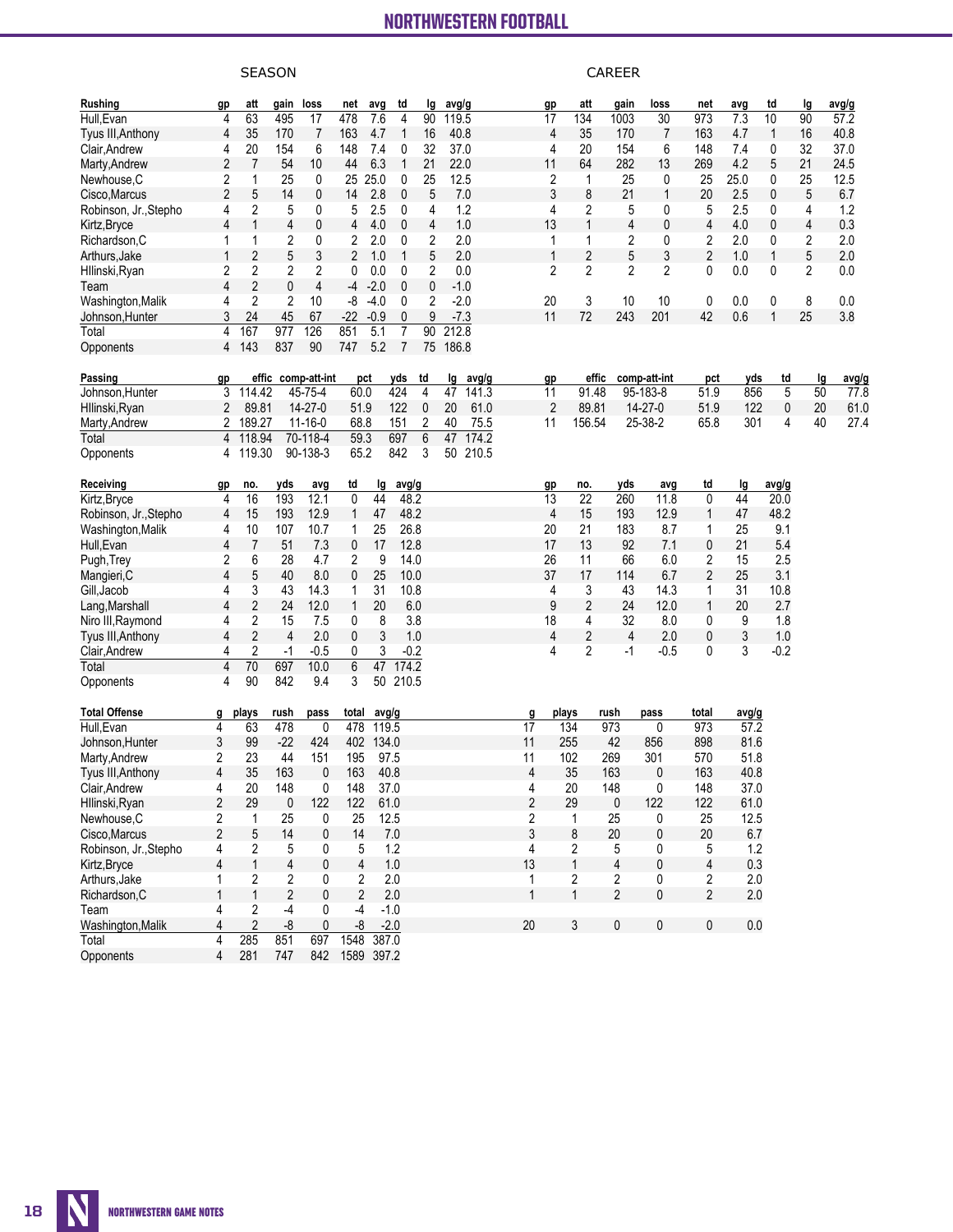### **NORTHWESTERN FOOTBALL All games** NORTHWESTERN FOOTBALL NORTHWESTERN FOOTBALL

# SEASON CAREER

|                       |                          |                              |                          | <b>PAT</b>                        |                |                              |         |                          |                 |                 |                          |                          | PAT                      |                             |                          |         |                              |                |
|-----------------------|--------------------------|------------------------------|--------------------------|-----------------------------------|----------------|------------------------------|---------|--------------------------|-----------------|-----------------|--------------------------|--------------------------|--------------------------|-----------------------------|--------------------------|---------|------------------------------|----------------|
| <b>Scoring</b>        | td                       | fg                           | kick                     | rush                              |                | rcv pass                     | dxp saf |                          | pts             | td              | fg                       | kick                     | rush                     |                             | rcv pass                 | dxp saf |                              | pts            |
| Hull, Evan            | 4                        | $\blacksquare$               |                          | $\blacksquare$                    |                |                              |         |                          | $\overline{24}$ | $\overline{10}$ | $\overline{a}$           |                          |                          |                             |                          |         |                              | 60             |
| Kuhbander, C          | $\overline{\phantom{m}}$ | $4 - 7$                      | $10 - 10$                | $\blacksquare$                    |                |                              |         |                          | 22              | $\blacksquare$  | 41-58                    | 125-127                  | $\blacksquare$           |                             |                          |         | $\overline{a}$               | 248            |
| Pugh, Trey            | $\overline{2}$           | $\blacksquare$               |                          | $\blacksquare$                    |                | $\blacksquare$               |         |                          | 12              | $\overline{2}$  | ÷,                       | $\blacksquare$           | ä,                       |                             | $\overline{a}$           |         | $\overline{a}$               | 12             |
| Robinson, Jr., Stepho | $\mathbf{1}$             | $\blacksquare$               | $\blacksquare$           | $1 - 1$                           |                |                              |         |                          | 8               | $\mathbf{1}$    | $\blacksquare$           | $\blacksquare$           | $1 - 1$                  | $\overline{a}$              | $\overline{a}$           |         | $\overline{a}$               | 8              |
| Lang, Marshall        | 1                        | ÷,                           | $\blacksquare$           | $\blacksquare$                    |                |                              |         |                          | 6               | 1               | L.                       | $\blacksquare$           | $\blacksquare$           |                             |                          |         |                              | 6              |
| Arthurs, Jake         | 1                        | $\qquad \qquad \blacksquare$ | $\overline{\phantom{a}}$ | $\overline{\phantom{a}}$          |                |                              |         |                          | 6               | $\mathbf{1}$    | $\overline{\phantom{a}}$ |                          | $\overline{\phantom{a}}$ |                             |                          |         |                              | 6              |
| Gill, Jacob           | 1                        | $\overline{a}$               | $\overline{a}$           | $\blacksquare$                    |                | $\overline{\phantom{a}}$     |         |                          | 6               | 1               | L.                       | $\blacksquare$           | ÷,                       | ÷.                          | $\blacksquare$           |         | $\blacksquare$               | 6              |
| Tyus III, Anthony     | $\mathbf{1}$             | $\qquad \qquad \blacksquare$ |                          | $\blacksquare$                    |                | $\blacksquare$               |         |                          | 6               | $\mathbf{1}$    | $\overline{\phantom{a}}$ | $\blacksquare$           | $\overline{a}$           | $\overline{\phantom{a}}$    | $\overline{\phantom{a}}$ |         | $\qquad \qquad \blacksquare$ | 6              |
| Marty, Andrew         | 1                        | ÷,                           | $\overline{a}$           | $\blacksquare$                    | $\blacksquare$ | $0 - 1$                      |         |                          | 6               | 5               | ä,                       | $\blacksquare$           | $0 - 1$                  | $\mathcal{L}_{\mathcal{A}}$ | $0 - 2$                  | ÷.      | $\blacksquare$               | 30             |
| Washington, Malik     | 1                        | $\qquad \qquad \blacksquare$ |                          |                                   |                | $\qquad \qquad \blacksquare$ |         |                          | 6               | $\mathbf{1}$    |                          | $\overline{\phantom{a}}$ | $\overline{\phantom{a}}$ |                             |                          |         |                              | $6\phantom{a}$ |
| Finison, Trey         |                          | $\blacksquare$               | $1 - 1$                  | $\blacksquare$                    |                | $\blacksquare$               |         |                          | 1               |                 | ÷.                       | $1 - 2$                  |                          |                             |                          |         |                              | $\mathbf{1}$   |
| Total                 | $\overline{13}$          | $4 - 7$                      | $11 - 11$                | $1 - 1$                           | $\blacksquare$ | $0 - 1$                      |         | $\overline{\phantom{a}}$ | 103             |                 |                          |                          |                          |                             |                          |         |                              |                |
| Opponents             | 10                       | $4 - 7$                      | $8 - 8$                  | $0 - 1$                           |                |                              | ÷,      |                          | 80              |                 |                          |                          |                          |                             |                          |         |                              |                |
|                       |                          |                              |                          |                                   |                |                              |         |                          |                 |                 |                          |                          |                          |                             |                          |         |                              |                |
| <b>Punt Returns</b>   | no.                      | yds                          | avg                      | td<br>lg                          |                |                              |         |                          |                 | no.             | yds                      | avg                      | td                       | <u>lg</u>                   |                          |         |                              |                |
| Niro III, Raymond     | $\overline{4}$           | 68                           | 17.0                     | $\overline{36}$<br>$\overline{0}$ |                |                              |         |                          |                 | 4               | $\overline{68}$          | 17.0                     | $\overline{0}$           | $\overline{36}$             |                          |         |                              |                |
| Kirtz, Bryce          | $\overline{2}$           |                              | 26 13.0                  | 13<br>$\mathbf 0$                 |                |                              |         |                          |                 | $\overline{2}$  | 26                       | 13.0                     | 0                        | 13                          |                          |         |                              |                |
| Joseph, Brandon       | $\boldsymbol{2}$         |                              | 111 55.5                 | 65<br>0                           |                |                              |         |                          |                 | $\overline{c}$  | 111                      | 55.5                     | 0                        | 65                          |                          |         |                              |                |
| Hull, Evan            | $\mathbf{1}$             | 3                            | 3.0                      | $\pmb{0}$                         | $\overline{3}$ |                              |         |                          |                 | $\mathbf{1}$    | 3                        | 3.0                      | $\mathbf 0$              | $\mathfrak{Z}$              |                          |         |                              |                |
| Total                 | $\overline{9}$           | 208                          | 23.1                     | $\overline{65}$<br>$\overline{0}$ |                |                              |         |                          |                 |                 |                          |                          |                          |                             |                          |         |                              |                |
| Opponents             | $\sqrt{5}$               | 38                           | 7.6                      | 12<br>$\pmb{0}$                   |                |                              |         |                          |                 |                 |                          |                          |                          |                             |                          |         |                              |                |
|                       |                          |                              |                          |                                   |                |                              |         |                          |                 |                 |                          |                          |                          |                             |                          |         |                              |                |
| <b>Kick Returns</b>   | no.                      | yds                          | avg                      | td<br><u>lg</u>                   |                |                              |         |                          |                 | no.             | yds                      | avg                      | td                       | <u>lg</u>                   |                          |         |                              |                |
| Azema, Coco           | $\overline{3}$           | 62                           | $\overline{20.7}$        | $\overline{29}$<br>$\Omega$       |                |                              |         |                          |                 | $\overline{5}$  | 119                      | 23.8                     | 0                        | $\overline{35}$             |                          |         |                              |                |
| Niro III, Raymond     | $\mathbf{1}$             |                              | 10 10.0                  | $10$<br>$\pmb{0}$                 |                |                              |         |                          |                 | $\mathbf{1}$    | 10                       | 10.0                     | 0                        | 10                          |                          |         |                              |                |
| Mangieri, C           | 1                        | $\mathbf{0}$                 | 0.0                      | $\mathbf{0}$                      | $\pmb{0}$      |                              |         |                          |                 | 3               | 8                        | 2.7                      | 0                        | 8                           |                          |         |                              |                |
| Joseph, Brandon       | 0                        | 0                            | 0.0                      | 0                                 | $\pmb{0}$      |                              |         |                          |                 | $\mathbf 0$     | $\mathbf 0$              | 0.0                      | $\mathbf 0$              | $\mathbf 0$                 |                          |         |                              |                |
| Total                 | $\overline{5}$           | $\overline{72}$              | 14.4                     | 0<br>$\overline{29}$              |                |                              |         |                          |                 |                 |                          |                          |                          |                             |                          |         |                              |                |
| Opponents             | 13                       | 255                          | 19.6                     | $\pmb{0}$<br>37                   |                |                              |         |                          |                 |                 |                          |                          |                          |                             |                          |         |                              |                |
|                       |                          |                              |                          |                                   |                |                              |         |                          |                 |                 |                          |                          |                          |                             |                          |         |                              |                |
| Interceptions         | no.                      | yds                          | avg                      | td<br>lg                          |                |                              |         |                          |                 | no.             | yds                      | avg                      | td                       | <u>lg</u>                   |                          |         |                              |                |
| Jackson, Bryce        | 1                        | $\mathbf{0}$                 | $\overline{0.0}$         | 0                                 | $\overline{0}$ |                              |         |                          |                 | 1               | $\overline{0}$           | 0.0                      | 0                        | $\mathbf 0$                 |                          |         |                              |                |
| Bergin, Chris         | 1                        | $\mathbf 0$                  | 0.0                      | 0                                 | $\pmb{0}$      |                              |         |                          |                 | $\overline{2}$  | 5                        | 2.5                      | 0                        | $\sqrt{5}$                  |                          |         |                              |                |
| Joseph, Brandon       | 1                        | 26                           | 26.0                     | 26<br>0                           |                |                              |         |                          |                 | 7               | 45                       | 6.4                      | 0                        | 26                          |                          |         |                              |                |
| Total                 | $\overline{3}$           | 26                           | 8.7                      | $\overline{26}$<br>$\overline{0}$ |                |                              |         |                          |                 |                 |                          |                          |                          |                             |                          |         |                              |                |
| Opponents             | 4                        | 14                           | 3.5                      | $\pmb{0}$                         | 8              |                              |         |                          |                 |                 |                          |                          |                          |                             |                          |         |                              |                |
| <b>Fumble Returns</b> | no.                      | yds                          | avg                      | td<br><u>Ig</u>                   |                |                              |         |                          |                 | no.             | yds                      | avg                      | td                       | lg                          |                          |         |                              |                |
| Total                 | $\overline{0}$           | $\overline{0}$               | 0.0                      | $\overline{0}$                    | $\overline{0}$ |                              |         |                          |                 |                 |                          |                          |                          |                             |                          |         |                              |                |
| Opponents             | $\mathbf 0$              | $\mathbf 0$                  | 0.0                      | 0                                 | 0              |                              |         |                          |                 |                 |                          |                          |                          |                             |                          |         |                              |                |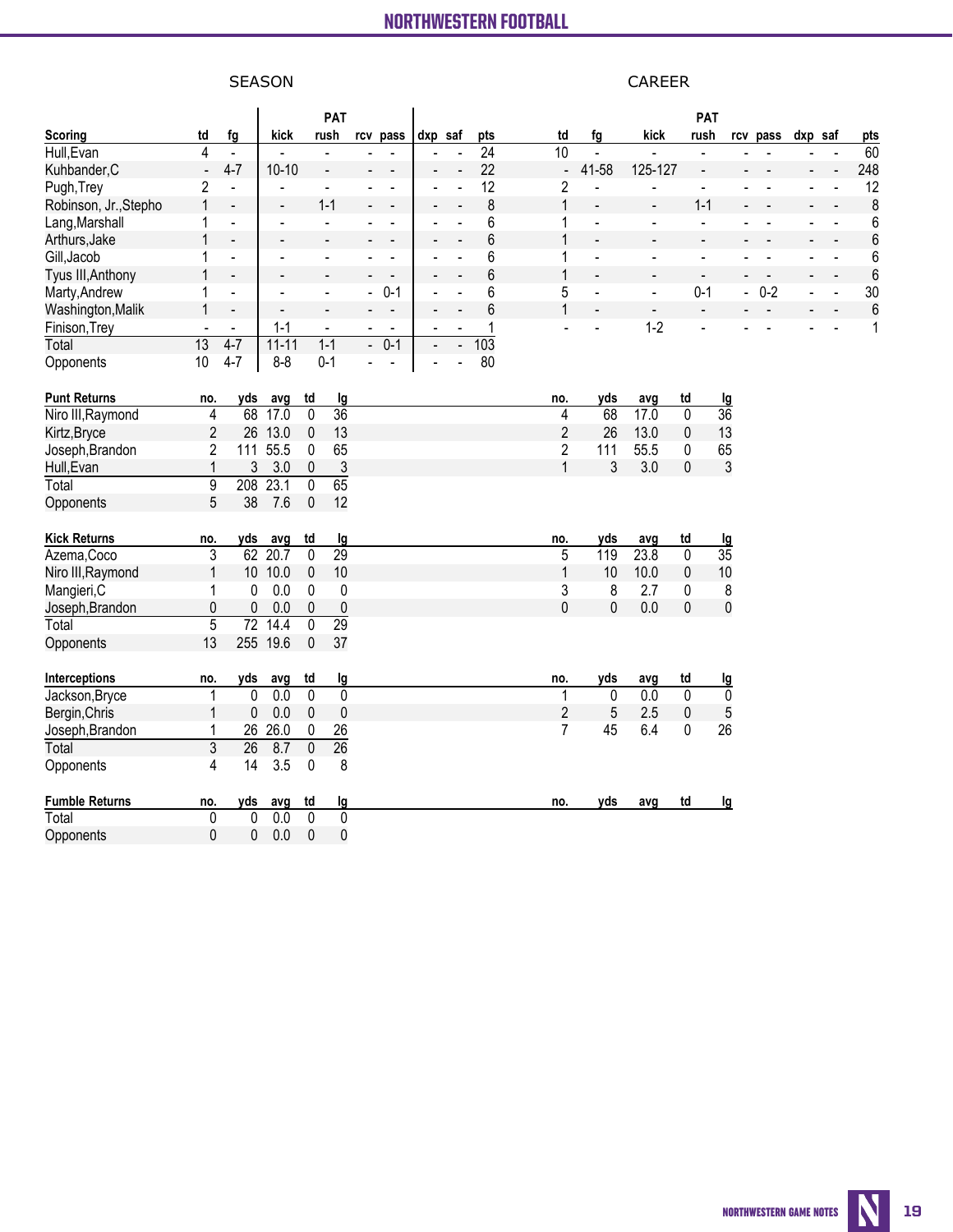# SEASON CAREER

| <b>All Purpose</b> | g                       | rush           | rcv             | pr              | kr              | ir             | total          | avg/g      | g               | rush           | rcv                     | pr                | kr           | ir             | total          | avg/g |
|--------------------|-------------------------|----------------|-----------------|-----------------|-----------------|----------------|----------------|------------|-----------------|----------------|-------------------------|-------------------|--------------|----------------|----------------|-------|
| Hull, Evan         | 4                       | 478            | $\overline{51}$ | $\overline{3}$  | $\mathbf 0$     | $\mathbf 0$    | 532            | 133.0      | $\overline{17}$ | 973            | $\overline{92}$         | $\overline{3}$    | $\Omega$     | $\overline{0}$ | 1068           | 62.8  |
| Kirtz, Bryce       | $\overline{\mathbf{4}}$ | 4              | 193             | 26              | $\mathbf 0$     | 0              | 223            | 55.8       | 13              | 4              | 260                     | 26                | 0            | $\mathbf 0$    | 290            | 22.3  |
| Robinson, Jr., Ste | 4                       | 5              | 193             | 0               | 0               | 0              | 198            | 49.5       | 4               | 5              | 193                     | 0                 | 0            | 0              | 198            | 49.5  |
| Tyus III, Anthony  | 4                       | 163            | 4               | $\mathbf{0}$    | 0               | $\mathbf 0$    | 167            | 41.8       | 4               | 163            | 4                       | $\mathbf{0}$      | $\mathbf{0}$ | 0              | 167            | 41.8  |
| Joseph, Brandon    | 4                       | 0              | 0               | 111             | 0               | 26             | 149            | 37.2       | 17              | 0              | 0                       | 111               | 0            | 45             | 168            | 9.9   |
| Clair, Andrew      | 4                       | 148            | $-1$            | 0               | $\pmb{0}$       | $\pmb{0}$      | 147            | 36.8       | 4               | 148            | $-1$                    | $\mathbf 0$       | $\mathbf 0$  | $\pmb{0}$      | 147            | 36.8  |
| Washington, Mali   | 4                       | -8             | 107             | 0               | $\pmb{0}$       | 0              | 99             | 24.8       | 20              | 0              | 183                     | $\mathbf{0}$      | 0            | 0              | 183            | 9.1   |
| Niro III, Raymond  | 4                       | $\pmb{0}$      | 15              | 68              | 10              | 0              | 93             | 23.2       | 18              | 101            | 32                      | 68                | 10           | $\mathbf 0$    | 211            | 11.7  |
| Azema, Coco        | 3                       | 0              | $\mathbf{0}$    | 0               | 62              | 0              | 62             | 20.7       | 16              | 123            | $\mathbf{0}$            | $\mathbf{0}$      | 119          | 0              | 242            | 15.1  |
| Marty, Andrew      | $\overline{2}$          | 44             | 0               | 0               | $\pmb{0}$       | 0              | 44             | 22.0       | 11              | 269            | 12                      | $\mathbf{0}$      | 0            | 0              | 281            | 25.5  |
| Gill, Jacob        | 4                       | 0              | 43              | 0               | 0               | 0              | 43             | 10.8       | 4               | 0              | 43                      | $\mathbf{0}$      | 0            | 0              | 43             | 10.8  |
| Mangieri, C        | 4                       | 0              | 40              | 0               | 0               | 0              | 40             | 10.0       | 37              | 0              | 114                     | $\mathbf{0}$      | 8            | 0              | 122            | 3.3   |
| Pugh, Trey         | 2                       | $\mathbf{0}$   | 28              | 0               | 0               | 0              | 28             | 14.0       | 26              | 0              | 66                      | 0                 | 0            | 0              | 66             | 2.5   |
| Newhouse, C        | $\overline{2}$          | 25             | $\mathbf 0$     | 0               | $\pmb{0}$       | $\pmb{0}$      | 25             | 12.5       | $\overline{2}$  | 25             | $\mathbf 0$             | 0                 | 0            | 0              | 25             | 12.5  |
| Lang, Marshall     | 4                       | $\pmb{0}$      | 24              | 0               | 0               | 0              | 24             | 6.0        | 9               | 0              | 24                      | 0                 | 0            | 0              | 24             | 2.7   |
| Cisco, Marcus      | $\overline{2}$          | 14             | 0               | 0               | $\pmb{0}$       | $\pmb{0}$      | 14             | 7.0        | 3               | 20             | $\mathbf 0$             | $\mathbf 0$       | $\mathbf 0$  | $\mathbf 0$    | 20             | 6.7   |
| Arthurs, Jake      | 1                       | 2              | 0               | 0               | 0               | 0              | $\overline{2}$ | 2.0        |                 | 2              | 0                       | 0                 | 0            | 0              | $\overline{2}$ | 2.0   |
| Richardson, C      | $\mathbf{1}$            | $\overline{2}$ | 0               | 0               | $\mathbf 0$     | $\mathbf 0$    | $\overline{2}$ | 2.0        | $\mathbf{1}$    | $\overline{2}$ | $\mathbf{0}$            | $\mathbf{0}$      | 0            | $\pmb{0}$      | $\overline{2}$ | 2.0   |
| Team               | 4                       | $-4$           | 0               | 0               | 0               | 0              | $-4$           | $-1.0$     |                 |                |                         |                   |              |                |                |       |
| Johnson, Hunter    | 3                       | $-22$          | 0               | 0               | $\pmb{0}$       | 0              | $-22$          | $-7.3$     | 11              | 42             | 5                       | $\pmb{0}$         | 0            | 0              | 47             | 4.3   |
| Total              | $\overline{4}$          | 851            | 697             | 208             | $\overline{72}$ | 26             | 1866           | 466.5      |                 |                |                         |                   |              |                |                |       |
| Opponents          | 4                       | 747            | 842             | 38              | 255             | 14             |                | 1896 474.0 |                 |                |                         |                   |              |                |                |       |
| <b>Field Goals</b> |                         |                | att<br>good     | long            | blkd            |                |                |            | att             | good           | long                    | blkd              |              |                |                |       |
| Kuhbander, C       |                         |                | $\overline{7}$  | 47<br>4         |                 | 0              |                |            | $\overline{58}$ | 41             | 47                      | 0                 |              |                |                |       |
| Total              |                         |                | $\overline{7}$  | 4<br>47         |                 | $\overline{0}$ |                |            |                 |                |                         |                   |              |                |                |       |
| Opponents          |                         |                | 7               | 50<br>4         |                 | 0              |                |            |                 |                |                         |                   |              |                |                |       |
| <b>Punting</b>     |                         |                |                 | no.             | yds             | lg<br>avg      | blk            |            | no.             | yds            | avg<br><u>ig</u>        | blk               |              |                |                |       |
| Adams, Derek       |                         |                |                 | 18              | 783             | 43.5<br>55     | 0              |            | 62              | 2623           | 60<br>42.3              | $\Omega$          |              |                |                |       |
| Total              |                         |                |                 | $\overline{18}$ | 783             | 43.5<br>55     | $\mathbf 0$    |            |                 |                |                         |                   |              |                |                |       |
| Opponents          |                         |                |                 |                 | 24 1021 42.5    | 64             | $\mathbf{0}$   |            |                 |                |                         |                   |              |                |                |       |
| <b>Kickoffs</b>    |                         | no.            | yds             | tb<br>avg       | ob              |                |                |            | no.             | yds            | tb<br>avg               | $\overline{ob}$   |              |                |                |       |
| Kuhbander, C       |                         |                | 18 1027         | 57.1<br>4       | 0               |                |                |            | $\overline{71}$ | 4074           | 57.4<br>$\overline{19}$ | $\overline{3}$    |              |                |                |       |
| Finison, Trey      |                         | $\overline{2}$ | 125 62.5        | $\mathbf{1}$    | $\mathbf 0$     |                |                |            | 36              | 2121           | 10<br>58.9              | $\pmb{0}$         |              |                |                |       |
| Olsen, Jack        |                         |                | 58              | 58.0<br>0       | 0               |                |                |            |                 | 58             | 58.0                    | 0<br>$\mathbf{0}$ |              |                |                |       |
| Total              |                         |                | 21 1210         | 57.6<br>5       | $\overline{0}$  |                |                |            |                 |                |                         |                   |              |                |                |       |
| Opponents          |                         | 17             | 970 57.1        | 9               | 0               |                |                |            |                 |                |                         |                   |              |                |                |       |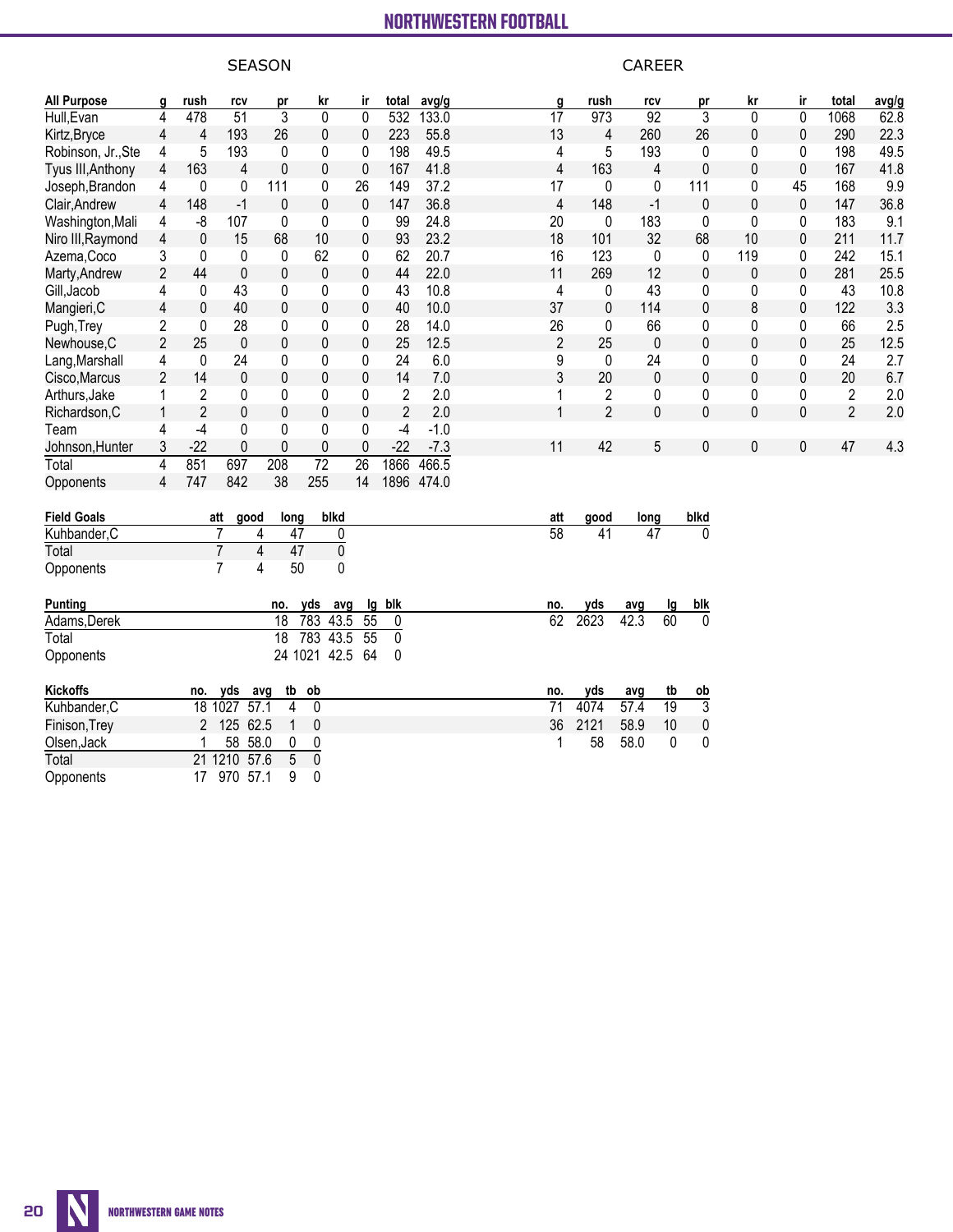### **NORTHWESTERN ENOTRAL I All games** NORTHWESTERN FOOTBALL NORTHWESTERN FOOTBALL

# SEASON CAREER

| ##              | <b>Defensive Leaders</b> | gp             | ua              | a               | total          | tfl | sack int pbu    |   |                 | fr |                | ff blk | 9 <sub>p</sub> | ua  | a              | total            | tfl  | sack | int pbu |    | fr | ff blk |
|-----------------|--------------------------|----------------|-----------------|-----------------|----------------|-----|-----------------|---|-----------------|----|----------------|--------|----------------|-----|----------------|------------------|------|------|---------|----|----|--------|
| $\overline{28}$ | Bergin, Chris            | 4              | $\overline{34}$ | $\overline{12}$ | 46             | 2.5 | 0.5             |   |                 |    |                |        | 50             | 149 | 124            | $\overline{273}$ | 16.5 | 2.5  | 2       |    |    |        |
| 40              | Mcintyre, Peter          | 4              | 12              | 15              | 27             | 2.0 |                 |   |                 |    |                |        | 29             | 22  | 17             | 39               | 3.0  |      |         |    |    |        |
| 16              | Joseph, Brandon          |                | 21              | 5               | 26             | 0.0 |                 |   |                 |    |                |        | 17             | 53  | 29             | 82               | 1.0  |      |         |    |    |        |
| 0               | Azema, Coco              | 3              | 14              |                 | 21             | 0.0 |                 |   |                 |    |                |        | 16             | 18  | 12             | 30               | 0.0  |      |         |    |    |        |
| 32              | Gallagher, Bryce         |                | 12              | 6               | 18             | 1.0 |                 |   |                 |    |                |        | 18             | 16  | 8              | 24               | 1.5  |      |         |    |    |        |
| 91              | Miller, Samdup           |                | 4               | 11              | 15             | 0.5 | 0.5             |   |                 |    |                |        | 37             | 65  | 64             | 129              | 18.0 | 8.0  |         |    |    |        |
| 22              | Jackson, Bryce           |                | 10              | 3               | 13             | 0.0 |                 |   |                 |    |                |        | 39             | 33  | 17             | 50               | 0.0  |      |         |    |    |        |
| 11              | Hampton, Jr., A.J.       | 4              | 10              | $\overline{2}$  | 12             | 0.0 |                 |   |                 |    |                |        | 29             | 40  | 16             | 56               | 2.0  |      |         | 13 |    |        |
| 99              | Adebawore, Adetomiwa     | 4              | 8               | 3               | 11             | 3.0 | 2.5             |   |                 |    |                |        | 21             | 24  | 10             | 34               | 10.0 | 5.5  |         | 4  |    |        |
| 5J              | Pooler, Jr., Jeffery     | 4              | 4               |                 | 11             | 2.5 | 2.5             |   |                 |    |                |        | 4              | 4   | $\overline{7}$ | 11               | 2.5  | 2.5  |         |    |    |        |
| 24              | Heard II, Rod            |                | 8               | 3               | 11             | 1.0 |                 |   |                 |    | $\overline{c}$ |        | 14             | 15  | 7              | 22               | 1.0  |      |         |    |    | 2      |
| $\overline{c}$  | Mitchell, Cam            | 4              | 10              |                 | 10             | 0.0 |                 |   |                 |    |                |        | 16             | 20  | 9              | 29               | 0.5  | 0.5  |         |    |    |        |
| 54              | Meiser, Jeremy           | 4              | 6               | 3               | 9              | 5.0 | 3.0             |   |                 |    |                |        | 4              | 6   | 3              | 9                | 5.0  | 3.0  |         |    |    |        |
| 96              | Kent, Trevor             | 3              | $\overline{2}$  | 5               | $\overline{7}$ | 0.5 |                 |   |                 |    |                |        | 22             | 6   | 17             | 23               | 2.0  | 0.5  |         |    |    |        |
| 34              | Mueller, Xander          |                |                 | 3               | 4              | 0.5 | 0.5             |   |                 |    |                |        | 5              |     | 3              | 4                | 0.5  | 0.5  |         |    |    |        |
| 1               | Spivak, Joe              | 4              | $\overline{c}$  | 2               | 4              | 0.0 |                 |   |                 |    |                |        | 40             | 10  | 17             | 27               | 2.0  | 1.5  |         |    |    |        |
| 44              | Jones, Khalid            | 3              | 3               |                 | 4              | 0.0 |                 |   |                 |    |                |        | 8              | 5   | $\overline{2}$ | 7                | 0.0  |      |         |    |    |        |
| 47              | Hudetz, Troy             |                | $\overline{2}$  |                 | 3              | 0.0 |                 |   |                 |    |                |        | 26             | 3   | $\overline{2}$ | 5                | 0.5  |      |         |    |    |        |
| 97              | McLaughlin, S            |                |                 | 2               | $\overline{2}$ | 0.5 | 0.5             |   |                 |    |                |        | 5              |     | 3              | 4                | 0.5  | 0.5  |         |    |    |        |
| 23              | Niro III, Raymond        | 4              |                 | 2               | $\overline{2}$ | 0.0 |                 |   |                 |    |                |        | 18             |     | 3              | 5                | 0.0  |      |         |    |    |        |
| 31              | Rivers, Jaylen           |                | $\overline{2}$  |                 | $\overline{2}$ | 0.0 |                 |   |                 |    |                |        | 14             | 3   | 3              | 6                | 0.0  |      |         |    |    |        |
| 46              | O'Rourke, Devin          | 3              | $\overline{2}$  |                 | $\overline{2}$ | 0.0 |                 |   |                 |    |                |        | 17             |     | 3              | 6                | 0.0  |      |         |    |    |        |
| 18              | Hooper Price, Genson     | 4              |                 |                 |                | 0.0 |                 |   |                 |    |                |        | 5              |     |                |                  | 0.0  |      |         |    |    |        |
| 33              | Jansey Jr, Michael       | 3              |                 |                 |                | 0.0 |                 |   |                 |    |                |        | 3              |     |                |                  | 0.0  |      |         |    |    |        |
| 2T              | Carrington, Trent        |                |                 |                 |                | 0.0 |                 |   |                 |    |                |        |                |     |                |                  | 0.0  |      |         |    |    |        |
| 17              | Kirtz, Bryce             | 4              |                 |                 |                | 0.0 |                 |   |                 |    |                |        | 13             |     |                |                  | 0.0  |      |         |    |    |        |
| 25              | Joseph, Jaheem           | 2              |                 |                 |                | 0.0 |                 |   |                 |    |                |        | 3              |     |                | $\overline{2}$   | 0.0  |      |         |    |    |        |
| 13              | Hollis, Jr., Garnett     | $\overline{2}$ |                 |                 |                | 0.0 |                 |   |                 |    |                |        | 2              |     |                | 1                | 0.0  |      |         |    |    |        |
| 8T              | Edwards, Te-Rah          |                |                 |                 |                | 0.0 |                 |   |                 |    |                |        | 5              |     |                | $\overline{2}$   | 0.0  |      |         |    |    |        |
| 77              | Skoronski, Peter         |                |                 |                 |                | 0.0 |                 |   |                 |    |                |        | 13             |     |                |                  | 0.0  |      |         |    |    |        |
|                 | Total                    | 4              | 174             | 94              | 268            | 19  | $\overline{10}$ | 3 | $\overline{13}$ |    | 5              |        |                |     |                |                  |      |      |         |    |    |        |
|                 | Opponents                | 4              | 191             | 76              | 267            | 27  | 8               | 4 | 15              | 4  | 3              |        |                |     |                |                  |      |      |         |    |    |        |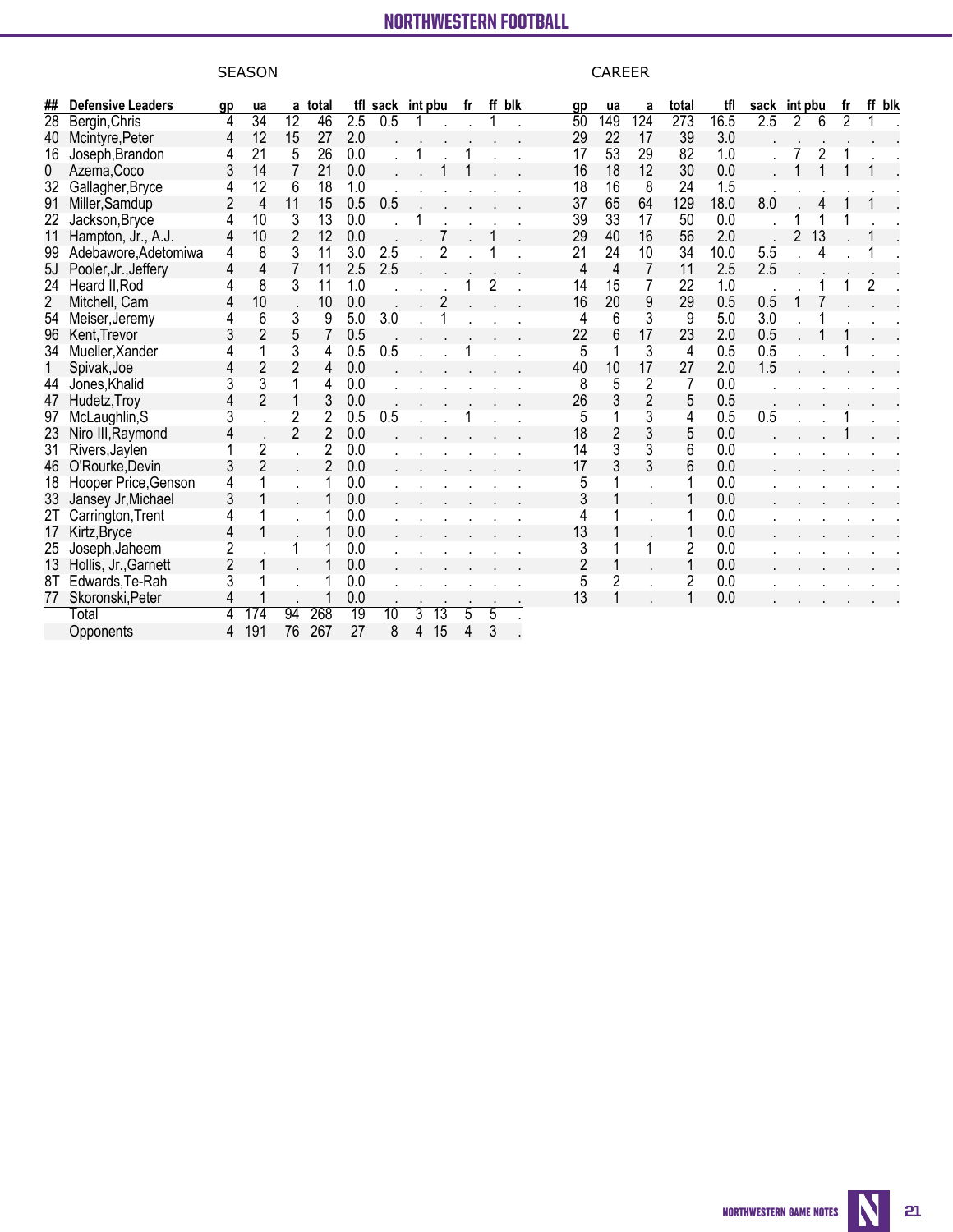# **NORTHWESTERN FOOTBALL <b>The Automated ScoreBook** (as of Sep 26, 2021)

| #15 Johnson, Hunter | Comp | Att | Int          | Pct  | Yards | TD             | Long | Sacked        | <b>Effic</b> |
|---------------------|------|-----|--------------|------|-------|----------------|------|---------------|--------------|
| Michigan St.        | 30   | 43  | 0            | 69.8 | 283   | 3              | 47   | $4 - 26$      | 148.07       |
| Indiana St.         | 9    | 16  |              | 56.2 | 66    | 1              | 25   | $2 - 17$      | 99.02        |
| Duke                | 6    | 16  | 3            | 37.5 | 75    | 0              | 44   | $1 - 10$      | 39.38        |
| <b>TOTALS</b>       | 45   | 75  | 4            | 60.0 | 424   | 4              | 47   | $7 - 53$      | 114.42       |
|                     |      |     |              |      |       |                |      |               |              |
| #12 Hilinski, Ryan  | Comp | Att | Int          | Pct  | Yards | TD             | Long | <b>Sacked</b> | Effic        |
| Duke                | 2    | 7   | $\mathbf{0}$ | 28.6 | 34    | 0              | 20   | $0-0$         | 69.37        |
| Ohio                | 12   | 20  | 0            | 60.0 | 88    | 0              | 20   | $0 - 0$       | 96.96        |
| <b>TOTALS</b>       | 14   | 27  | 0            | 51.9 | 122   | 0              | 20   | $0-0$         | 89.81        |
| #7 Marty, Andrew    | Comp | Att | Int          | Pct  | Yards | TD             | Long | <b>Sacked</b> | Effic        |
| Duke                | 11   | 16  | 0            | 68.8 | 151   | 2              | 40   | $1 - 11$      | 189.27       |
| <b>TOTALS</b>       | 11   | 16  | 0            | 68.8 | 151   | $\overline{2}$ | 40   | $1 - 11$      | 189.27       |

**All games**

| <b>RUSHING</b>   | No-Yds/TD   | <b>MSU</b>               | <b>ISU</b>               | <b>DUKE</b>                  | <b>OHIO</b> |
|------------------|-------------|--------------------------|--------------------------|------------------------------|-------------|
| Hull, Evan       | 63-478/4    | $9 - 87/0$               | 22-126/2                 | 10-49/0                      | 22-216/2    |
| Tyus III, Anthon | 35-163/1    | $8 - 8/0$                | 10-71/0                  | $6 - 33/0$                   | $11 - 51/1$ |
| Clair, Andrew    | 20-148/0    | $4 - 14/0$               | $3 - 22/0$               | $5 - 41/0$                   | $8 - 71/0$  |
| Marty, Andrew    | $7 - 44/1$  | -                        | <b>DNP</b>               | $7 - 44/1$                   | <b>DNP</b>  |
| Newhouse.C       | $1 - 25/0$  | <b>DNP</b>               | <b>DNP</b>               |                              | $1 - 25/0$  |
| Cisco, Marcus    | $5 - 14/0$  | $3 - 10/0$               | <b>DNP</b>               | <b>DNP</b>                   | $2 - 4/0$   |
| Robinson, Jr., S | $2 - 5/0$   | $2 - 5/0$                |                          |                              |             |
| Kirtz, Bryce     | $1 - 4/0$   | -                        | $\overline{\phantom{a}}$ |                              | $1 - 4/0$   |
| Richardson, C    | $1 - 2/0$   | <b>DNP</b>               | <b>DNP</b>               | <b>DNP</b>                   | $1 - 2/0$   |
| Arthurs, Jake    | $2 - 2/1$   | <b>DNP</b>               | <b>DNP</b>               | <b>DNP</b>                   | $2 - 2/1$   |
| Hllinski, Ryan   | $2 - 0/0$   | <b>DNP</b>               | <b>DNP</b>               |                              | $2 - 0/0$   |
| Team             | $2 - 4/0$   | $\overline{\phantom{0}}$ | $1 - 2/0$                | $\overline{\phantom{0}}$     | $1 - 2/0$   |
| Washington, M    | $2 - 8/0$   | $1 - 2/0$                | $1 - 10/0$               | $\qquad \qquad \blacksquare$ | -           |
| Johnson, Hunter  | $24 - 22/0$ | $11 - 14/0$              | $9 - 2/0$                | $4 - 10/0$                   | <b>DNP</b>  |

| <b>RECEIVING</b> | No-Yds/TD  | <b>MSU</b>               | ISU                          | <b>DUKE</b> | <b>OHIO</b>              |
|------------------|------------|--------------------------|------------------------------|-------------|--------------------------|
| Robinson, Jr., S | 15-193/1   | $5 - 79/1$               | 4-16/0                       | $2 - 54/0$  | $4 - 44/0$               |
| Kirtz, Bryce     | 16-193/0   | 7-80/0                   | $1 - 13/0$                   | $3 - 72/0$  | $5 - 28/0$               |
| Washington, M    | 10-107/1   | $3 - 32/0$               | $2 - 27/1$                   | $3 - 34/0$  | $2 - 14/0$               |
| Hull, Evan       | $7 - 51/0$ | $3 - 23/0$               | $\qquad \qquad \blacksquare$ | 4-28/0      | $\overline{\phantom{a}}$ |
| Gill, Jacob      | $3 - 43/1$ | $1 - 9/0$                | $\qquad \qquad \blacksquare$ | $2 - 34/1$  | $\overline{\phantom{a}}$ |
| Mangieri, C      | $5 - 40/0$ | $2 - 27/0$               | $\overline{\phantom{0}}$     | $2 - 11/0$  | $1 - 2/0$                |
| Pugh, Trey       | $6 - 28/2$ | $4 - 18/2$               | $2 - 10/0$                   | <b>DNP</b>  | <b>DNP</b>               |
| Lang, Marshall   | $2 - 24/1$ | $\overline{\phantom{a}}$ | $\overline{\phantom{a}}$     | $2 - 24/1$  | $\overline{\phantom{a}}$ |
| Niro, Raymond    | $2 - 15/0$ | $2 - 15/0$               | $\qquad \qquad \blacksquare$ | -           | $\overline{\phantom{a}}$ |
| Tyus III, Anthon | $2 - 4/0$  | $2 - 4/0$                | -                            | -           | -                        |
| Clair, Andrew    | $2 - 1/0$  | $1 - 4/0$                |                              | $1 - 3/0$   |                          |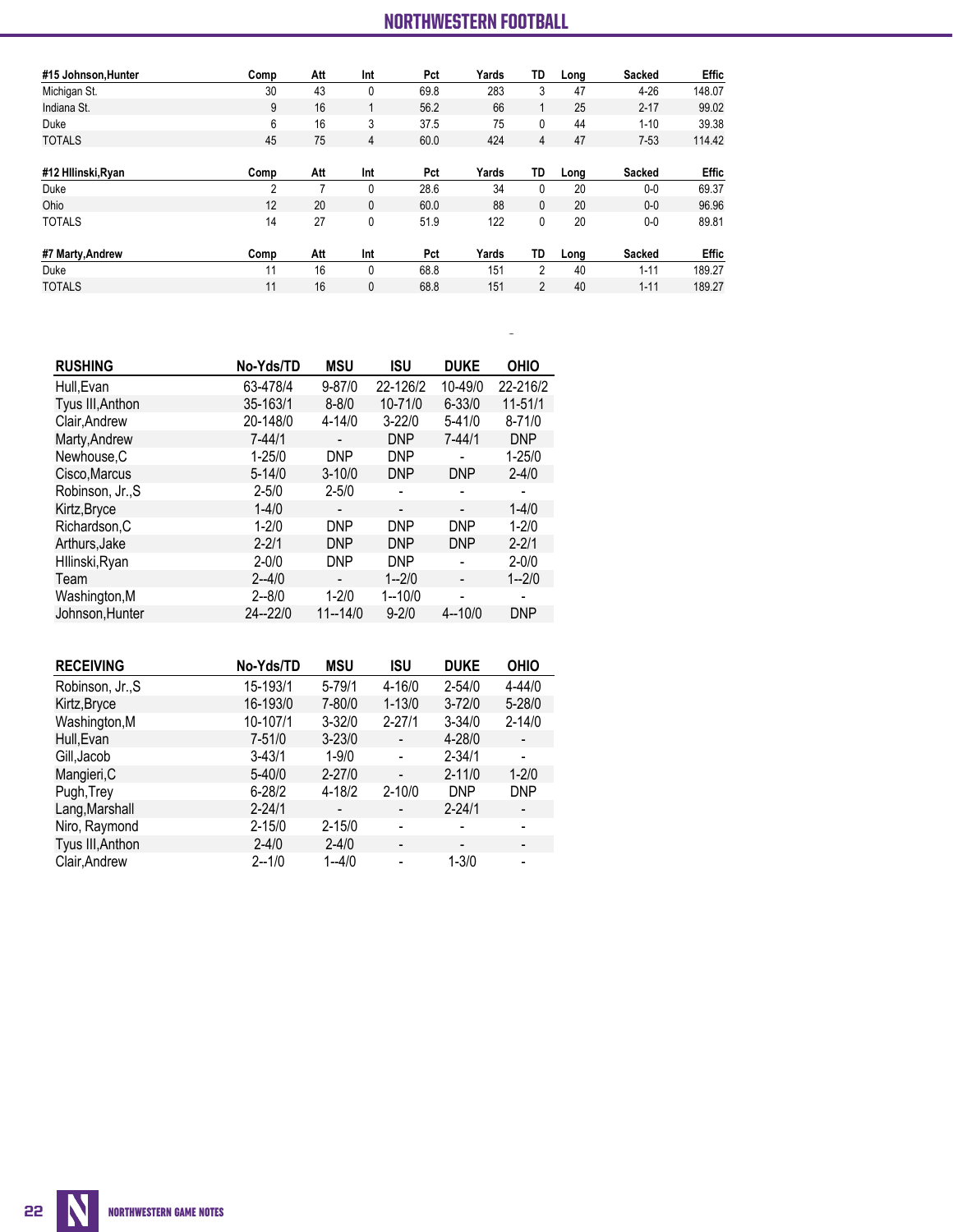| <b>Total Tackles</b> | UA-A      | <b>Total</b>   | <b>MSU</b>     | <b>ISU</b>               | <b>DUKE</b> | <b>OHIO</b>              |
|----------------------|-----------|----------------|----------------|--------------------------|-------------|--------------------------|
| Bergin, Chris        | $34-12$   | 46             | $8-2$          | $8-0$                    | $6-7$       | $12 - 3$                 |
| Mcintyre, Peter      | $12 - 15$ | 27             | $4 - 1$        | $3 - 1$                  | $3-12$      | $2 - 1$                  |
| Joseph, Brandon      | $21 - 5$  | 26             | $7 - 1$        | $2 - 0$                  | $6 - 3$     | $6-1$                    |
| Azema, Coco          | $14 - 7$  | 21             | $3-0$          | <b>DNP</b>               | $5-7$       | $6-0$                    |
| Gallagher, Br        | $12-6$    | 18             | $1-0$          | $5-0$                    | $1-6$       | $5-0$                    |
| Miller, Samdup       | $4 - 11$  | 15             | $2 - 2$        | <b>DNP</b>               | $2 - 9$     | <b>DNP</b>               |
| Jackson, Bryce       | $10-3$    | 13             | $4-0$          | $5-0$                    | $1 - 3$     | $\overline{\phantom{0}}$ |
| Hampton, A.J.        | $10-2$    | 12             | $4 - 1$        | $2 - 0$                  | $2 - 1$     | $2 - 0$                  |
| Adebawore, A         | $8 - 3$   | 11             | $2 - 0$        | $2 - 1$                  | $1 - 2$     | $3-0$                    |
| Heard, Rod           | $8 - 3$   | 11             | $1 - 1$        | $\overline{\phantom{a}}$ | $6 - 2$     | $1 - 0$                  |
| Pooler, Jr., Jeff    | $4 - 7$   | 11             | $\overline{a}$ | $0 - 2$                  | $2 - 3$     | $2 - 2$                  |
| Mitchell, C          | $10 - 0$  | 10             | $2 - 0$        | $3-0$                    | $3-0$       | $2 - 0$                  |
| Meiser, Jeremy       | $6 - 3$   | 9              | $1 - 0$        | $1 - 0$                  | $3 - 3$     | $1 - 0$                  |
| Kent, Trevor         | $2 - 5$   | $\overline{7}$ | $1 - 0$        | <b>DNP</b>               | $0 - 5$     | $1 - 0$                  |
| Spivak, Joe          | $2-2$     | 4              | L.             |                          | $1 - 2$     | $1-0$                    |
| Mueller, Xander      | $1 - 3$   | 4              |                |                          | $1 - 1$     | $0 - 2$                  |
| Jones, Khalid        | $3-1$     | $\overline{4}$ | $1-0$          | L,                       | <b>DNP</b>  | $2 - 1$                  |
| Hudetz, Troy         | $2 - 1$   | 3              | $\overline{a}$ | $1 - 0$                  | $0 - 1$     | $1 - 0$                  |
| O'Rourke, Devin      | $2-0$     | $\overline{2}$ | $\blacksquare$ | $1 - 0$                  | <b>DNP</b>  | $1 - 0$                  |
| Niro, Raymond        | $0 - 2$   | $\overline{2}$ | $\overline{a}$ | $\overline{a}$           | $0 - 1$     | $0 - 1$                  |
| McLaughlin, S        | $0 - 2$   | $\overline{2}$ |                | L,                       | <b>DNP</b>  | $0 - 2$                  |
| Rivers, Jaylen       | $2 - 0$   | $\overline{2}$ | <b>DNP</b>     | <b>DNP</b>               | <b>DNP</b>  | $2 - 0$                  |
| Price, G Hooper      | $1-0$     | 1              |                |                          | $1-0$       |                          |
| Jansey Jr, M         | $1-0$     | 1              |                | $1 - 0$                  | <b>DNP</b>  | $\overline{\phantom{0}}$ |
| Hollis Jr., G        | $1-0$     | 1              | <b>DNP</b>     | $1 - 0$                  | <b>DNP</b>  |                          |
| Edwards, Te-Rah      | $1-0$     | 1              |                | $1 - 0$                  | <b>DNP</b>  |                          |
| Joseph, Jaheem       | $0 - 1$   | 1              | <b>DNP</b>     |                          | <b>DNP</b>  | $0 - 1$                  |
| Skoronski, P         | $1 - 0$   | 1              |                |                          | $1 - 0$     |                          |
| Kirtz, Bryce         | $1 - 0$   | 1              | L.             | L.                       | $1 - 0$     | $\overline{\phantom{0}}$ |
| Carrington, Tren     | $1 - 0$   | 1              | $\overline{a}$ |                          | $1 - 0$     | $\blacksquare$           |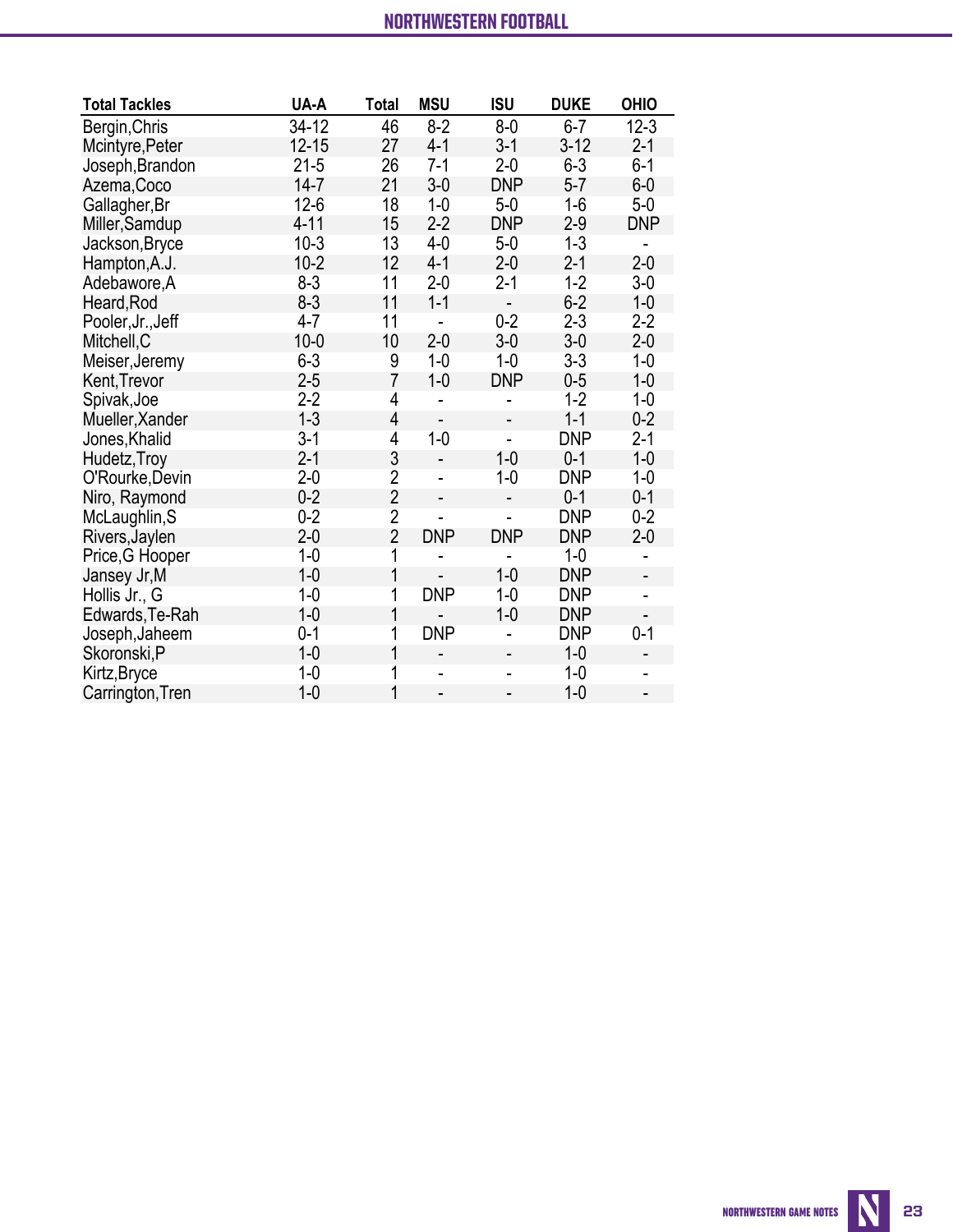### **TEAM STATISTICS**

|              |                    |     | Rushing |    |           |     | Receiving  |    |            |               | Passing |     |           |     | <b>Kick Returns</b> |    |     |     | <b>Punt Returns</b> |    |            | tot  |
|--------------|--------------------|-----|---------|----|-----------|-----|------------|----|------------|---------------|---------|-----|-----------|-----|---------------------|----|-----|-----|---------------------|----|------------|------|
| Date         | Opponent           | no. | vds     | td | lal       | no. | vds        | td | lgi        | cmp-att-int   | vds     | td  | Igl       | no. | vds                 | td | lal | no. | vds                 | td | lal        | off  |
| Sep 03       | MICHIGAN ST.       | 38  |         |    | 491       | 30  | 283        |    | 47'        | 30-43-0       | 283     |     | 47'       |     | 62                  |    | 29  |     |                     |    | 13         | 395  |
| Sep 11       | <b>INDIANA ST.</b> | 46  | 209     |    | <b>20</b> |     | 66         |    | 25         | $9 - 16 - 1$  | 66      |     | 25        |     |                     |    |     |     | 166                 |    | 65         | 275  |
| Sep 18       | at Duke            | 32  | 157     |    | 25        | 19  | 260        |    | 44         | 19-39-3       | 260     |     | 44        |     | 10                  |    |     |     | 16                  |    | 14         | 417  |
| Sep 25       | OHIO               | 51  | 373     |    | 90I       | 12  | 88         |    | <b>20</b>  | $12 - 20 - 0$ | 88      |     | <b>20</b> |     |                     |    |     |     | 13                  |    | 13I        | 461  |
| Northwestern |                    | 167 | 851     |    | 90I       | 70  | 697<br>47' |    | 70-118-4   | 697           | 6       | 47' |           | 72  |                     | 29 |     | 208 |                     | 65 | 1548       |      |
|              |                    | 143 | 747     |    | 75I       | 90  | 842        |    | <b>50l</b> | 90-138-3      | 842     |     | 50        |     | 255                 | U  |     |     | 38                  |    | <u>12l</u> | 1589 |

Games: 4 • Avg/rush: 5.1 • Avg/catch: 10.0 • Pass effic: 118.94 • KR avg: 14.4 • PR avg: 23.1 • All purpose avg/game: 466.5 • Total offense avg/gm: 387.0

|              |                 |     |    | <b>Tackles</b> |            | Sacksl     |    | Fumble |         | Pass Defense |       | blkd  |                   | <b>PAT Attempts</b> |      |     | off |     |
|--------------|-----------------|-----|----|----------------|------------|------------|----|--------|---------|--------------|-------|-------|-------------------|---------------------|------|-----|-----|-----|
| Date         | <b>Opponent</b> | ua  | а  | total          | tfl vds    | no-ydsl    | ff | fr-yds | int-vds | qbh          | brupl | kicki | kick              | rush                | rcvl | saf | t/o | pts |
| Sep 03       | MICHIGAN ST.    | 41  |    | 49             | $2.0 - 11$ | $2.0 - 11$ |    | 1-0I   | 0-0     |              |       |       | 3-3               |                     |      |     |     | 21  |
| Sep 11       | INDIANA ST.     | 36  |    | 40             | $5.0 - 20$ | $3.0 - 18$ |    | $1-0$  | 0-0     |              |       |       | $3 - 3$           |                     |      |     |     | 24  |
|              | Sep 18 at Duke  | 47  | 68 | 115            | $8.0 - 21$ | $.0 - 5$   |    | 2-0    | 1-0     |              |       |       | $2-2$             |                     |      |     |     | 23  |
| Sep 25 OHIO  |                 | 50  | 14 | 64             | $4.0 - 24$ | $4.0 - 24$ |    | $1-0$  | 2-26    |              |       |       | $3 - 3$           |                     |      |     | 14  | 35  |
| Northwestern |                 | 174 | 94 | 268            | 19.0-76    | 10.0-58    |    | $5-0$  | 3-26    |              | 13    | ΩI    | 11-1 <sup>.</sup> |                     |      |     | 28  | 103 |
|              |                 | 191 | 76 | 267            | 27.0-111l  | $7.0 - 56$ |    | $4-0$  | 4-14    |              | 15    |       | $8 - 8$           |                     |      |     | ں ا | 80  |

|              |                 |     |      |      |      | Punting |    |    |       |      |         | <b>Field Goals</b> |      |     |      | <b>Kickoffs</b> |    |              |
|--------------|-----------------|-----|------|------|------|---------|----|----|-------|------|---------|--------------------|------|-----|------|-----------------|----|--------------|
| Date         | <b>Opponent</b> | no. | vds  | avg  | long | blkd    | tb | tc | $50+$ | i20l | md-att  | long               | blkd | no. | vds  | avg             | tb | 0b           |
| Sep 03       | MICHIGAN ST.    |     | 195  | 39.0 | 48   |         |    |    |       |      | 0-2     |                    | υı   |     | 177  | 44.2            |    | 0            |
| Sep 1        | INDIANA ST.     |     | 175  | 43.8 | 53   |         |    |    |       |      | 1-1     | 47                 | OI   | 5   | 309  | 61.8            |    | $\mathbf{0}$ |
|              | Sep 18 at Duke  |     | 224  | 44.8 | 55   |         |    |    |       |      | 1-1     | 25                 | OI   | n   | 295  | 59.0            |    | 0            |
| Sep 25 OHIO  |                 |     | 189  | 47.2 | 54   |         |    |    |       |      | 2-3     | 26                 | ЭI   |     | 429  | 61.3            |    | $\mathbf{0}$ |
| Northwestern |                 | 18  | 783  | 43.5 | 55   |         |    |    |       | hi   | 4-7     | 47                 | าเ   | ດ 4 | 1210 | 57.6            |    | $\mathbf{0}$ |
|              |                 | 24  | 1021 | 42.5 | 64   |         |    |    |       | 81   | $4 - 7$ | 50                 | OI   |     | 970  | 57.1            | a  | $\mathbf{0}$ |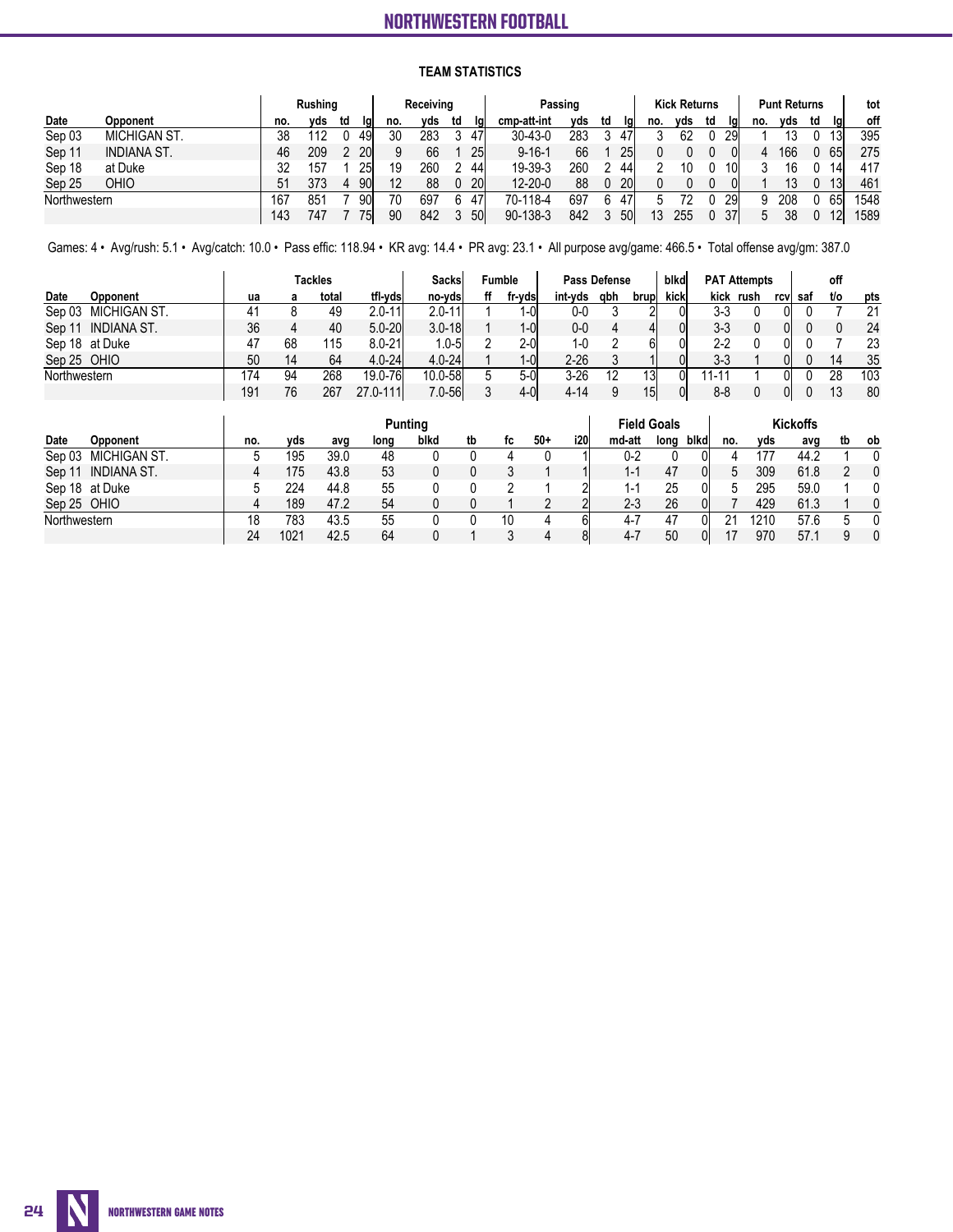### **OPPONENT STATISTICS**

|           |                    |     | Rushing |    |     |     | Receiving |    |     |               | Passing |    |     |     | <b>Kick Returns</b> |    |     |     | <b>Punt Returns</b> |    |    | tot  |
|-----------|--------------------|-----|---------|----|-----|-----|-----------|----|-----|---------------|---------|----|-----|-----|---------------------|----|-----|-----|---------------------|----|----|------|
| Date      | Opponent           | no. | vds     | td | lal | no. | vds       | td | lal | cmp-att-int   | vds     | td | lal | no. | vds                 | td | lai | no. | vds                 | td | lg | off  |
| Sep 03    | MICHIGAN ST.       | 37  | 326     |    | 751 | 15  | 185       |    | 26  | 15-26-0       | 185     |    | 26l |     |                     |    |     |     |                     |    |    | 511  |
| Sep 11    | <b>INDIANA ST.</b> | 22  |         |    | 81  | 22  | 138       |    | 17  | $22 - 35 - 0$ | 138     |    | '7l |     | 56                  |    | 19  |     |                     |    |    | 169  |
| Sep 18    | at Duke            | 53  | 211     |    |     | 32  | 350       |    | 50  | $32 - 45 - 7$ | 350     |    | 50l |     | 64                  |    | 32  |     |                     |    |    | 561  |
| Sep 25    | OHIO               | 31  | 179     |    | 55  | 21  | 169       |    | 21  | $21 - 32 - 2$ | 169     |    | 21  | h   | 123                 |    | 37  |     |                     |    |    | 348  |
| Opponents |                    | 143 | 747     |    | 751 | 90  | 842       |    | 50  | 90-138-3      | 842     |    | 50I |     | 255                 |    | 37  |     | 38                  |    |    | 1589 |
|           |                    | 167 | 851     |    | 90  | 70  | 697       | 6  | 47  | 70-118-4      | 697     | 6  | 471 | Б.  |                     |    | 29  | Q   | 208                 |    | 65 | 1548 |

Games: 4 • Avg/rush: 5.2 • Avg/catch: 9.4 • Pass effic: 119.30 • KR avg: 19.6 • PR avg: 7.6 • All purpose avg/game: 474.0 • Total offense avg/gm: 397.2

|             |                     | Tackles |    |       | Sacksl     | Fumble     | Pass Defense |         |     | blkd            |      | <b>PAT Attempts</b> |           |      | off |     |     |
|-------------|---------------------|---------|----|-------|------------|------------|--------------|---------|-----|-----------------|------|---------------------|-----------|------|-----|-----|-----|
| Date        | Opponent            | ua      |    | total | tfl-vds    | no-vdsl    | fr-vdsl      | int-vds | qbh | brupl           | kick |                     | kick rush | rcvl | saf | t/o | pts |
|             | Sep 03 MICHIGAN ST. | 55      | 18 | 73    | $8.0 - 33$ | $4.0 - 18$ | 0-01         | 0-0     |     | 51              |      | $5 - 5$             |           |      |     |     | 38  |
|             | Sep 11 INDIANA ST.  | 51      |    | 57    | $9.0 - 43$ | $2.0 - 17$ | $1-0$        | 1-0     |     |                 |      | $0-0$               |           | ΩI   |     |     | 6   |
|             | Sep 18 at Duke      | 29      | 46 | 75    | $6.0 - 26$ | $2.0 - 21$ | 2-0I         | 3-14    |     |                 |      | $3-3$               |           |      |     |     | 30  |
| Sep 25 OHIO |                     | 56      |    | 62    | $4.0 - 9$  | $0.0 - 0$  |              | $0 - 0$ |     |                 |      | $0-0$               |           |      |     |     | 6   |
| Opponents   |                     | 19′     | 76 | 267   | 27.0-111   | 7.0-56     | 4-0          | 4-14    |     | 15I             |      | 8-8                 |           |      |     |     | 80  |
|             |                     | 174     | 94 | 268   | 19.0-76    | 10.0-58    | $5-0$        | $3-26$  |     | 13 <sup>l</sup> |      | 11-11               |           | Ol   |     | 28  | 103 |

|             |                |     |      |      |      | Punting |    |    |       |     |         | <b>Field Goals</b> |      |     |      | <b>Kickoffs</b> |    |    |
|-------------|----------------|-----|------|------|------|---------|----|----|-------|-----|---------|--------------------|------|-----|------|-----------------|----|----|
| Date        | Opponent       | no. | vds  | avg  | long | blkd    | tb | fc | $50+$ | i20 | md-att  | lona               | blkd | no. | vds  | avg             | tb | ob |
| Sep 03      | MICHIGAN ST.   |     | 189  | 47.2 | 57   |         |    |    |       |     | 1-2     | 37                 |      |     | 439  | 62.7            |    | 0  |
| Sep 11      | INDIANA ST.    |     | 368  | 40.9 | 53   |         |    |    |       |     | $0-0$   |                    |      |     | 104  | 52.0            |    | 0  |
|             | Sep 18 at Duke |     | 183  | 45.8 | 64   |         |    |    |       |     | $3-4$   | 50                 |      |     | 362  | 51              |    | 0  |
| Sep 25 OHIO |                |     | 281  | 40.1 | 45   |         |    |    |       | 4   | $0 - 1$ |                    |      |     | 65   | 65.0            |    | 0  |
| Opponents   |                | 24  | 1021 | 42.5 | 64   |         |    |    |       | 81  | 4-7     | 50                 |      |     | 970  | 57.             |    | 0  |
|             |                | 18  | 783  | 43.5 | 55   |         |    | 10 |       | 61  | $4 - 7$ | 47                 |      | 21  | 1210 | 57.6            |    |    |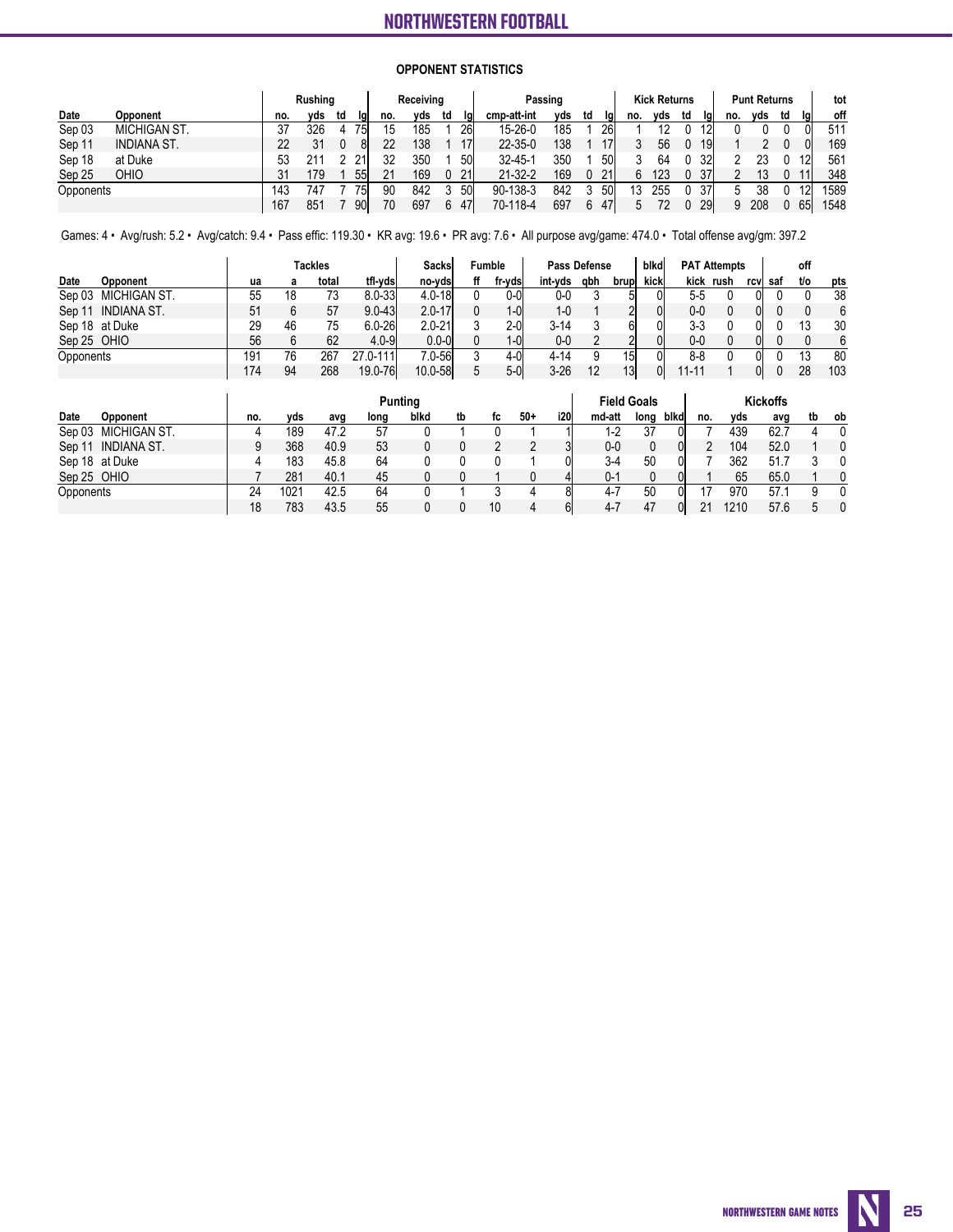### **Northwestern Inside Opponent Red-Zone**

|              |                    |   |          | <b>Times</b> | Times  | Total |     | <b>Rush</b> | Pass | <b>FGs</b> | <b>Failed to score inside RZ</b> |      |     |      |  |              |
|--------------|--------------------|---|----------|--------------|--------|-------|-----|-------------|------|------------|----------------------------------|------|-----|------|--|--------------|
| Date         | Opponent           |   | Score    | In RZ        | Scored | Pts   | TDs | TDs         | TDs  | Made       | <b>FGA</b>                       | Down | Int | Fumb |  | Half Game    |
| Sep 03, 2021 | MICHIGAN ST.       |   | 21-38    |              |        |       |     |             |      |            |                                  |      |     |      |  |              |
| Sep 11, 2021 | <b>INDIANA ST.</b> | W | $24 - 6$ |              |        | 14    |     |             |      | 01         |                                  |      |     |      |  | $\mathbf{0}$ |
| Sep 18, 2021 | at Duke            |   | 23-30    |              |        | 16    |     |             |      |            |                                  |      |     |      |  |              |
| Sep 25, 2021 | OHIO               |   | $35 - 6$ |              |        | 28    |     |             |      |            |                                  |      |     |      |  |              |
|              | Totals             |   |          | 18           |        | 79    | 10  | b           | 4    | 3          |                                  |      |     |      |  |              |

13 of 18 (72.2%)

### **Opponents Inside Northwestern Red-Zone**

|              |                  |   |            | Times | Times        | Total |            | Rush | Pass | FGsl |            | <b>Failed to score inside RZ</b> |     |      |  |           |  |  |
|--------------|------------------|---|------------|-------|--------------|-------|------------|------|------|------|------------|----------------------------------|-----|------|--|-----------|--|--|
| Date         | Opponent         |   | Scorel     |       | In RZ Scored | Pts   | <b>TDs</b> | TDs  | TDs  | Made | <b>FGA</b> | Down                             | Int | Fumb |  | Half Game |  |  |
| Sep 03, 2021 | MICHIGAN ST.     |   | 21-38      | 5     | b.           | 31    |            |      |      |      |            |                                  |     |      |  |           |  |  |
| Sep 11, 2021 | INDIANA ST.      | W | $24 - 6$   |       |              | 6     |            |      |      |      | 0          |                                  |     |      |  | $\Omega$  |  |  |
| Sep 18, 2021 | at Duke          |   | $23 - 301$ | 5     | 4            | 20    |            |      |      | C    |            |                                  |     |      |  | $\Omega$  |  |  |
| Sep 25, 2021 | <b>OHIO</b>      | W | $35 - 6$   |       |              | N     |            |      |      |      |            |                                  |     |      |  | $\Omega$  |  |  |
|              | Totals           |   |            | 12    | 10           | 57    |            | 4    |      | 3    |            |                                  |     |      |  |           |  |  |
|              | 10 of 12 (83.3%) |   |            |       |              |       |            |      |      |      |            |                                  |     |      |  |           |  |  |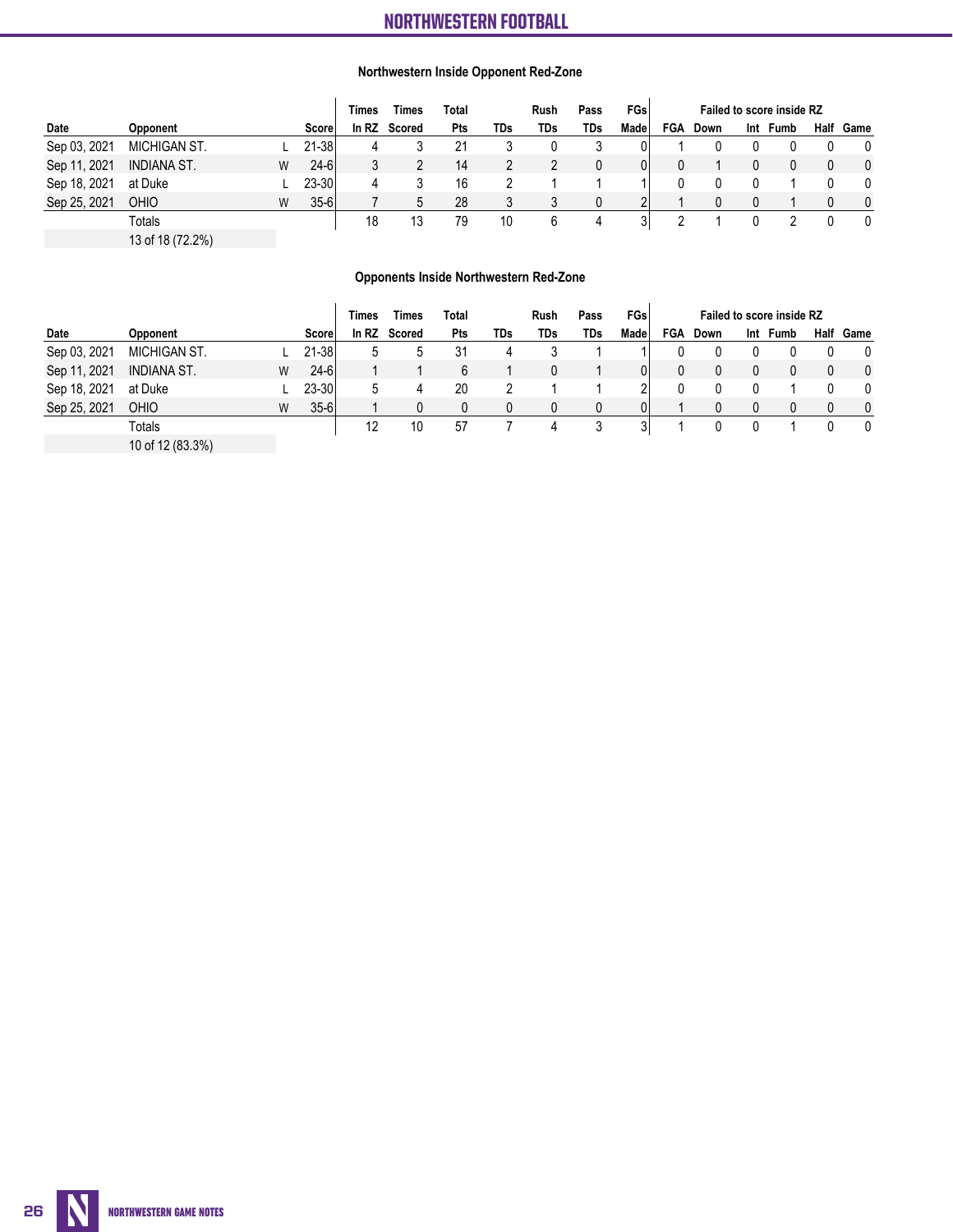### **3rd-Down Conversions**

| Date         | <b>Opponent</b> |   | <b>Score</b> | Overall  |       | 1st Qtr  |        | 2nd Qtr |       | 3rd Qtr  |      | 4th Qtr |                   | Overtime |     |
|--------------|-----------------|---|--------------|----------|-------|----------|--------|---------|-------|----------|------|---------|-------------------|----------|-----|
| Sep 03, 2021 | MICHIGAN ST.    |   | 21-38l       | $8-20$   | 40.OI | 2-5      | 40.0   | $2-6$   | 33.31 | $1 - 4$  | 25.0 | $3-5$   | 60.01             |          |     |
| Sep 11, 2021 | INDIANA ST.     | W | $24 - 61$    | $5 - 13$ | 38.5  | $3 - 3$  | 100.0l | $0 - 4$ | 0.01  | $1 - 3$  | 33.3 | $1 - 3$ | 33.3 <sub>1</sub> |          |     |
| Sep 18, 2021 | at Duke         |   | 23-30I       | $5 - 13$ | 38.5l | 2-5      | 40.0   | $0 - 1$ | 0.01  | $3-5$    | 60.0 | $0 - 2$ | 0.0               |          |     |
| Sep 25, 2021 | <b>OHIO</b>     | W | $35-6$       | $8 - 15$ | 53.31 | $2 - 3$  | 66.7   | 2-5     | 40.0  | 1-3      | 33.3 | $3 - 4$ | 75.0              |          |     |
|              | Northwestern    |   |              | 26-61    | 42.61 | $9 - 16$ | 56.2   | 4-16    | 25.0I | 6-15     | 40.0 | 7-14    | 50.0              | 0-0      | 0.0 |
|              | Opponents       |   |              | 21-59    | 35.6  | $6 - 13$ | 46.2   | 6-17    | 35.3  | $5 - 14$ | 35.7 | 4-15    | 26.7              | $0-0$    | 0.0 |

### **4th-Down Conversions**

| Date         | <b>Opponent</b>     |   | Score  | Overall |       | 1st Qtr |       | 2nd Qtr |                  | 3rd Qtr |      | 4th Qtr |                   | Overtime |     |
|--------------|---------------------|---|--------|---------|-------|---------|-------|---------|------------------|---------|------|---------|-------------------|----------|-----|
| Sep 03, 2021 | <b>MICHIGAN ST.</b> |   | 21-38  | 4-5     | 80.01 | 0-1     | 0.01  | $2-2$   | 100.0            | $0 - 0$ | 0.0  | $2 - 2$ | 100.0             |          |     |
| Sep 11, 2021 | <b>INDIANA ST.</b>  | W | $24-6$ | 1-2     | 50.0  | 0-0     | 0.01  | $0-0$   | 0.0 <sub>l</sub> | $0 - 1$ | 0.01 | $1 - 1$ | 100.0             |          |     |
| Sep 18, 2021 | at Duke             |   | 23-30  | 0-1     | 0.OI  | 0-0     | 0.OI  | $0-0$   | 0.01             | $0 - 1$ | 0.0  | 0-0     | 0.01              |          |     |
| Sep 25, 2021 | <b>OHIO</b>         | W | $35-6$ | 0-0     | 0.OI  | 0-0     | 0.01  | $0-0$   | 0.01             | $0-0$   | 0.0  | $0 - 0$ | 0.01              |          |     |
|              | Northwestern        |   |        | $5-8$   | 62.5  | 0-1     | 0.OI  | $2-2$   | 100.01           | $0 - 2$ | 0.0  | $3-3$   | 100.0l            | 0-0      | 0.0 |
|              | Opponents           |   |        | $3-5$   | 60.01 | $2-2$   | 100.0 | $0-0$   | 0.0 <sub>l</sub> | $0-0$   | 0.0  | $1 - 3$ | 33.3 <sub>1</sub> | $0-0$    | 0.0 |

### **Time of Possession**

| Date         | <b>Opponent</b>     |   | Score  | Overall | 1st Qtr | 2nd Qtr | 3rd Qtr | 4th Qtr | Overtime |
|--------------|---------------------|---|--------|---------|---------|---------|---------|---------|----------|
| Sep 03, 2021 | <b>MICHIGAN ST.</b> |   | 21-38  | 33:48   | 7:53    | 8:06    | 9:10    | 8:39    |          |
| Sep 11, 2021 | <b>INDIANA ST.</b>  | W | $24-6$ | 29:38   | 8:21    | 6:19    | 6:21    | 8:37    |          |
| Sep 18, 2021 | at Duke             |   | 23-30  | 22:29   | 7:17    | 4:37    | 8:12    | 2:23    |          |
| Sep 25, 2021 | <b>OHIO</b>         | W | $35-6$ | 31:10   | 4:26    | 9:27    | 8:48    | 8:29    |          |
|              | Northwestern        |   | Total  | 117:05  | 27:57   | 28:29   | 32:31   | 28:08   | 0:00     |
|              |                     |   | Avq.   | 29:16   | 6:59    | 7:07    | 8:07    | 7:02    | 0:00     |
|              | Opponents           |   | Total  | 119:08  | 32:03   | 27:44   | 27:29   | 31:52   | 0:00     |
|              |                     |   | Avg.   | 29:47   | 8:00    | 6:56    | 6:52    | 7:58    | 0:00     |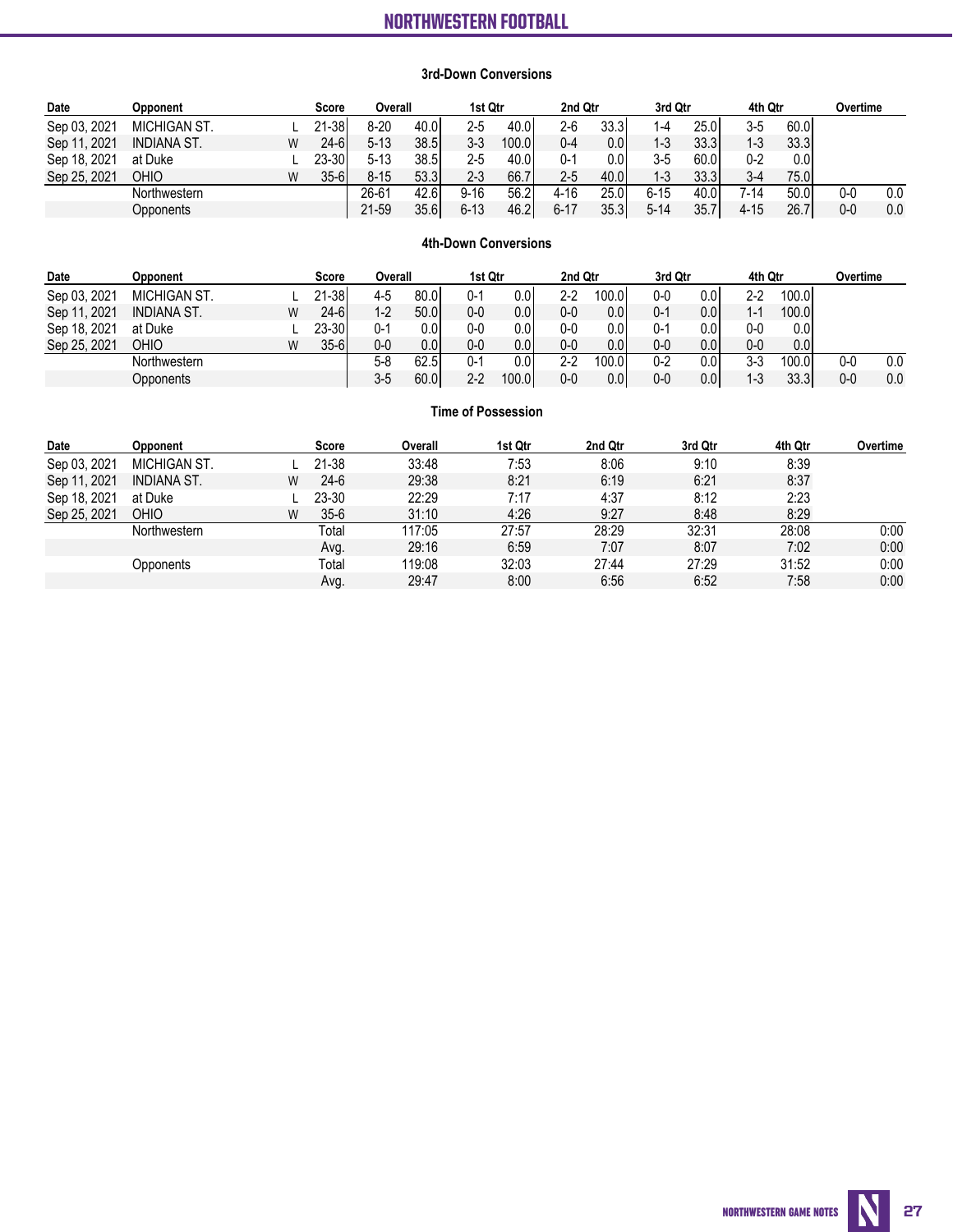# NORTHWESTERN FOOTBALL

**The Automated ScoreBook**

# **20-YARD PLUS PLAYS**

| Yds   | <u>Type</u> | Player(s)                                  | <b>Opponent</b> |
|-------|-------------|--------------------------------------------|-----------------|
| $90*$ | Rush        | Hull.Evan                                  | Ohio            |
| 65    | PR          | Joseph, Brandon                            | Indiana St.     |
| 49    | Rush        | Hull, Evan                                 | Michigan St.    |
| 47    | Pass        | Robinson, Jr., Stepho from Johnson, Hunter | Michigan St.    |
| 46    | PR.         | Joseph, Brandon                            | Indiana St.     |
| 44    | Pass        | Kirtz, Bryce from Johnson, Hunter          | Duke            |
| 41    | Pass        | Kirtz, Bryce from Johnson, Hunter          | Michigan St.    |
| 40    | Pass        | Robinson, Jr., Stepho from Marty, Andrew   | Duke            |
| 36    | PR.         | Niro III, Raymond                          | Indiana St.     |
| 32    | Rush        | Clair, Andrew                              | Ohio            |
| 31    | Rush        | Hull, Evan                                 | Ohio            |
| $31*$ | Pass        | Gill, Jacob from Marty, Andrew             | Duke            |
| 29    | KR I        | Azema, Coco                                | Michigan St.    |
| 26    | INT         | Joseph, Brandon                            | Ohio            |
| 25    | Rush        | Newhouse, C                                | Ohio            |
| 25    | Rush        | Clair, Andrew                              | Duke            |
| 25    | Pass        | Mangieri, C from Johnson, Hunter           | Michigan St.    |
| $25*$ | Pass        | Washington, Malik from Johnson, Hunter     | Indiana St.     |
| 22    | KR          | Azema, Coco                                | Michigan St.    |
| 21    | Rush        | Marty, Andrew                              | Duke            |
| $20*$ | Pass        | Lang, Marshall from Marty, Andrew          | Duke            |
| 20    | Pass        | Robinson, Jr., Stepho from Hilinski, Ryan  | Ohio            |
| 20    | Rush        | Hull, Evan                                 | Indiana St.     |
| 20    | Pass        | Kirtz, Bryce from Hllinski, Ryan           | Duke            |

\* touchdown scored on play

### **LONG PLAYS BY THE NUMBERS**

| Long Plays By Yards | No.            | TD             |
|---------------------|----------------|----------------|
| $100+$              | 0              | 0              |
| 90-99               | 1              | 1              |
| 80-89               | 0              | 0              |
| 70-79               | 0              | 0              |
| 60-69               | 1              | 0<br>0         |
| 50-59               | 0              |                |
| 40-49               | 6              | 0              |
| 30-39               | 4              | 1              |
| 20-29               | 12             | $\overline{2}$ |
|                     |                |                |
| Long Plays By Type  | No.            | TD             |
|                     | 8              |                |
| Rushing<br>Passing  | 10             | 1              |
| Punt returns        | 3              | 3<br>0         |
| Kick returns        | $\overline{2}$ | 0              |
| Interceptions       | 1              | 0              |
| Fumble returns      | 0              | 0              |
| Other<br>TOTAL      | 0              | 0<br>4         |

# **20-YARD PLUS BY PLAYER**

| Player                | No.            | TD | R              | Р | ΚR | PR | IR. | FR |
|-----------------------|----------------|----|----------------|---|----|----|-----|----|
| Hull, Evan            |                |    | 4              | 0 | 0  | 0  | 0   |    |
| Joseph, Brandon       | 3              |    | 0              | 0 | 0  | 2  |     |    |
| Kirtz, Bryce          | 3<br>3         |    | 0              | 3 | 0  | 0  | 0   |    |
| Robinson, Jr., Stepho |                | N  | 0              | 3 | 0  | 0  | 0   |    |
| Azema, Coco           | $\overline{c}$ |    | 0              | 0 | 2  |    | 0   |    |
| Clair, Andrew         | $\mathfrak{p}$ |    | $\overline{2}$ | 0 | 0  | 0  | 0   |    |
| Washington, Malik     |                |    |                |   |    | 0  | 0   |    |
| Lang, Marshall        |                |    |                |   |    | 0  | 0   |    |
| Gill, Jacob           |                |    | ŋ              |   |    | N  | N   |    |
| Mangieri, C           |                |    | N              |   |    | 0  | 0   |    |
| Newhouse, C           |                |    |                | 0 | 0  | 0  | 0   |    |
| Marty, Andrew         |                |    |                |   |    | n  | 0   |    |
| Niro III, Raymond     |                |    | 0              |   |    |    |     |    |
| TOTAL                 | 24             |    | 8              |   | 2  |    |     |    |

### **LONGEST PLAYS OF THE YEAR**

**Rushing**

90 Hull,Evan vs Ohio (9/25/2021)

### **Rushing Touchdown**

90 Hull,Evan vs Ohio (9/25/2021)

### **Passing**

47 Robinson, Jr.,Stepho from Johnson,Hunter vs Michigan St. (9/3/2021)

### **Passing Touchdown**

31 Gill,Jacob from Marty,Andrew vs Duke (9/18/2021)

### **Punt Return**

65 Joseph,Brandon vs Indiana St. (9/11/2021)

### **Kick Return**

29 Azema,Coco vs Michigan St. (9/3/2021)

### **Interception Return**

26 Joseph,Brandon vs Ohio (9/25/2021)

### **Fumble Return**

None

**Punt**

55 Adams,Derek vs Duke (9/18/2021)

### **Field Goal**

47 Kuhbander,C vs Indiana St. (9/11/2021)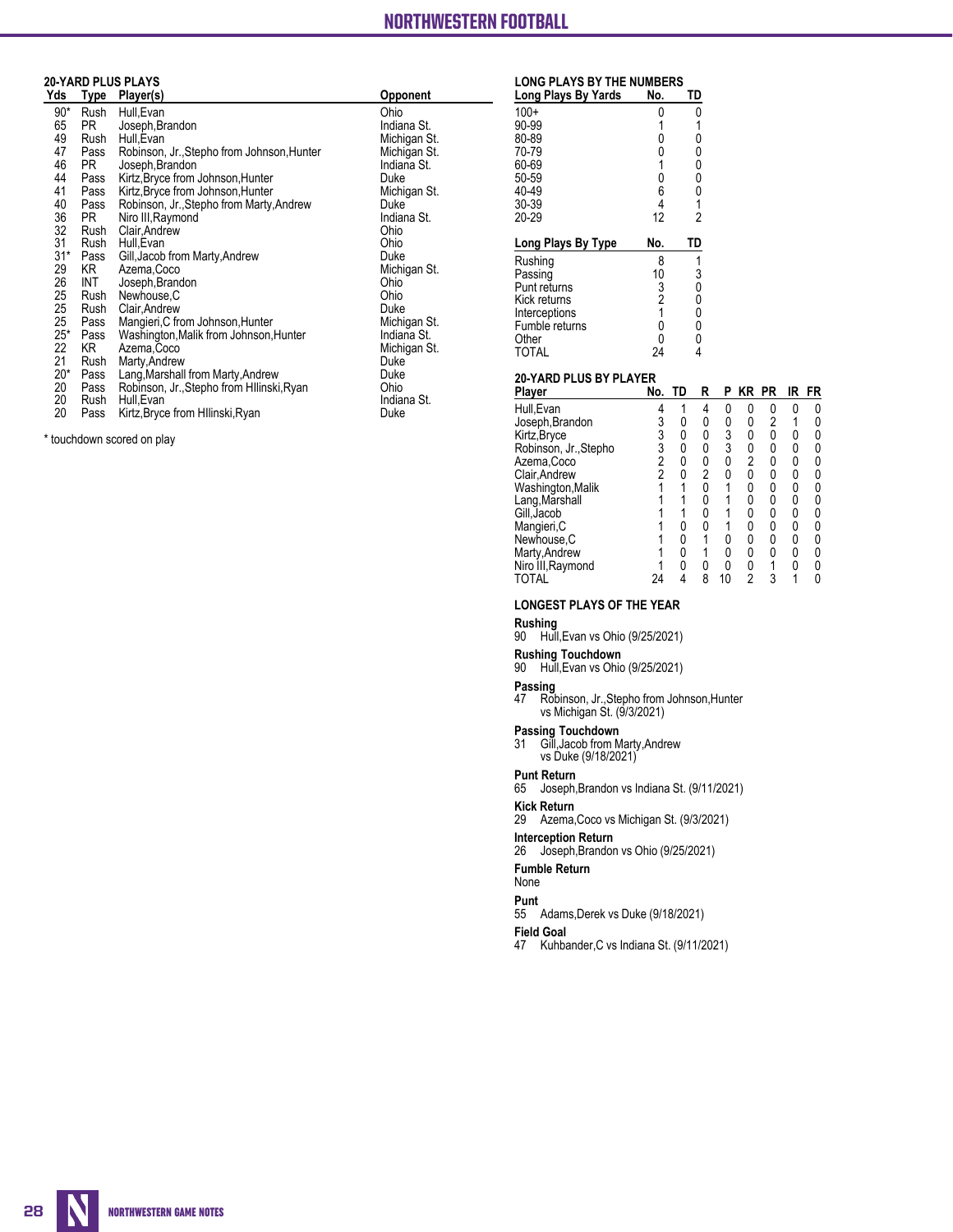# **INDIVIDUAL GAME HIGHS**

| Rushes                  | 22                | Hull, Evan vs Indiana St. (Sep 11, 2021)                                        |
|-------------------------|-------------------|---------------------------------------------------------------------------------|
|                         | 22                | Hull, Evan vs Ohio (Sep 25, 2021)                                               |
| Yards Rushing           | 216               | Hull, Evan vs Ohio (Sep 25, 2021)                                               |
| <b>TD Rushes</b>        | $\overline{2}$    | Hull, Evan vs Indiana St. (Sep 11, 2021)                                        |
|                         | $\sqrt{2}$        | Hull, Evan vs Ohio (Sep 25, 2021)                                               |
| Long Rush               | 90                | Hull, Evan vs Ohio (Sep 25, 2021)                                               |
| Pass attempts           | 43                | Johnson, Hunter vs Michigan St. (Sep 03, 2021)                                  |
| Pass completions        | 30                | Johnson, Hunter vs Michigan St. (Sep 03, 2021)                                  |
| <b>Yards Passing</b>    | 283               | Johnson, Hunter vs Michigan St. (Sep 03, 2021)                                  |
| <b>TD Passes</b>        | 3                 | Johnson, Hunter vs Michigan St. (Sep 03, 2021)                                  |
| Long Pass               | 47                | Johnson, Hunter vs Michigan St. (Sep 03, 2021)                                  |
| Receptions              | $\overline{7}$    | Kirtz, Bryce vs Michigan St. (Sep 03, 2021)                                     |
| <b>Yards Receiving</b>  | 80                | Kirtz, Bryce vs Michigan St. (Sep 03, 2021)                                     |
| <b>TD Receptions</b>    | $\sqrt{2}$        | Pugh, Trey vs Michigan St. (Sep 03, 2021)                                       |
| Long Reception          | 47                | Robinson, Jr., Stepho vs Michigan St. (Sep 03, 2021)                            |
| <b>Field Goals</b>      | $\sqrt{2}$        | Kuhbander, C vs Ohio (Sep 25, 2021)                                             |
| Long Field Goal         | 47                | Kuhbander, C vs Indiana St. (Sep 11, 2021)                                      |
| Punts                   | $\overline{5}$    | Adams, Derek vs Michigan St. (Sep 03, 2021)                                     |
|                         | 5                 | Adams, Derek at Duke (Sep 18, 2021)                                             |
| Punting Avg             | 47.2              | Adams, Derek vs Ohio (Sep 25, 2021)                                             |
| Long Punt               | 55                | Adams, Derek at Duke (Sep 18, 2021)                                             |
| Punts inside 20         | $\sqrt{2}$        | Adams, Derek at Duke (Sep 18, 2021)                                             |
|                         | $\overline{2}$    | Adams, Derek vs Ohio (Sep 25, 2021)                                             |
| Long Punt Return        | 65                | Joseph, Brandon vs Indiana St. (Sep 11, 2021)                                   |
| Long Kickoff Return     | 29                | Azema, Coco vs Michigan St. (Sep 03, 2021)                                      |
| <b>Tackles</b>          | 15                | Mcintyre, Peter at Duke (Sep 18, 2021)                                          |
|                         | 15                | Bergin, Chris vs Ohio (Sep 25, 2021)                                            |
| <b>Sacks</b>            | 1.5               | Adebawore, Adetomiwa vs Indiana St. (Sep 11, 2021)                              |
| <b>Tackles For Loss</b> | 2.0               | Mcintyre, Peter at Duke (Sep 18, 2021)                                          |
|                         | 2.0               | Meiser, Jeremy at Duke (Sep 18, 2021)                                           |
| Interceptions           | 1                 | Bergin, Chris at Duke (Sep 18, 2021)                                            |
|                         |                   |                                                                                 |
|                         |                   |                                                                                 |
|                         | $\mathbf{1}$<br>1 | Joseph, Brandon vs Ohio (Sep 25, 2021)<br>Jackson, Bryce vs Ohio (Sep 25, 2021) |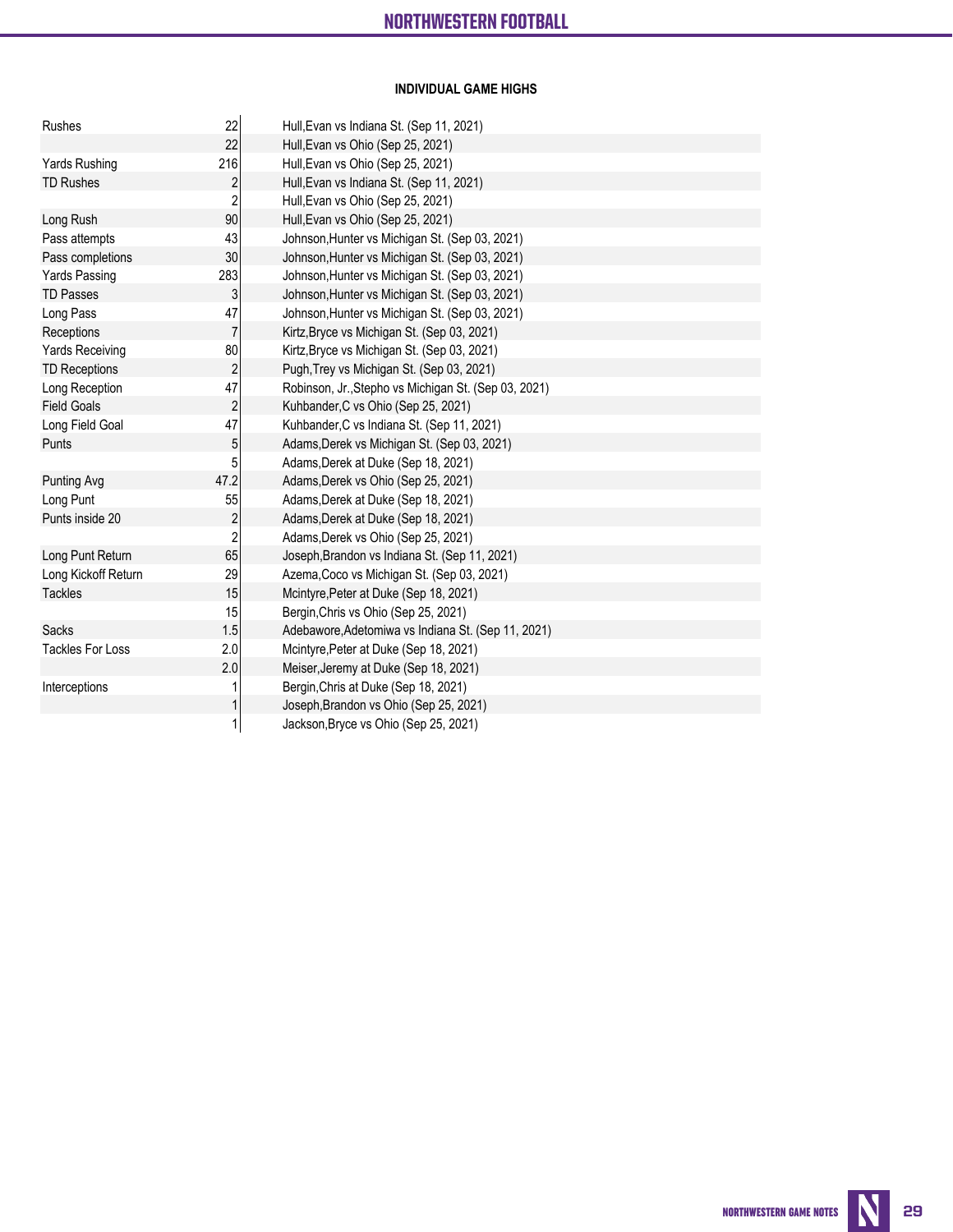# **TEAM GAME HIGHS**

| Rushes               | 51                      | vs Ohio (Sep 25, 2021)         |
|----------------------|-------------------------|--------------------------------|
| Yards Rushing        | 373                     | vs Ohio (Sep 25, 2021)         |
| Yards Per Rush       | 7.3                     | vs Ohio (Sep 25, 2021)         |
| <b>TD Rushes</b>     | 4                       | vs Ohio (Sep 25, 2021)         |
| Pass attempts        | 43                      | vs Michigan St. (Sep 03, 2021) |
| Pass completions     | 30                      | vs Michigan St. (Sep 03, 2021) |
| <b>Yards Passing</b> | 283                     | vs Michigan St. (Sep 03, 2021) |
| Yards Per Pass       | 6.7                     | at Duke (Sep 18, 2021)         |
| <b>TD Passes</b>     | 3                       | vs Michigan St. (Sep 03, 2021) |
| <b>Total Plays</b>   | 81                      | vs Michigan St. (Sep 03, 2021) |
| <b>Total Offense</b> | 461                     | vs Ohio (Sep 25, 2021)         |
| Yards Per Play       | 6.5                     | vs Ohio (Sep 25, 2021)         |
| Points               | 35                      | vs Ohio (Sep 25, 2021)         |
| Sacks By             | 4                       | vs Ohio (Sep 25, 2021)         |
| <b>First Downs</b>   | 22                      | at Duke (Sep 18, 2021)         |
|                      | 22                      | vs Ohio (Sep 25, 2021)         |
| Penalties            | 5                       | vs Michigan St. (Sep 03, 2021) |
|                      | 5                       | vs Indiana St. (Sep 11, 2021)  |
|                      | 5                       | at Duke (Sep 18, 2021)         |
| <b>Penalty Yards</b> | 55                      | vs Indiana St. (Sep 11, 2021)  |
| <b>Turnovers</b>     | 5                       | at Duke (Sep 18, 2021)         |
| Interceptions By     | $\overline{c}$          | vs Ohio (Sep 25, 2021)         |
| Punts                | 5                       | vs Michigan St. (Sep 03, 2021) |
|                      | 5                       | at Duke (Sep 18, 2021)         |
| <b>Punting Avg</b>   | 47.2                    | vs Ohio (Sep 25, 2021)         |
| Long Punt            | 55                      | at Duke (Sep 18, 2021)         |
| Punts inside 20      | $\overline{\mathbf{c}}$ | at Duke (Sep 18, 2021)         |
|                      | $\overline{c}$          | vs Ohio (Sep 25, 2021)         |
| Long Punt Return     | 65                      | vs Indiana St. (Sep 11, 2021)  |